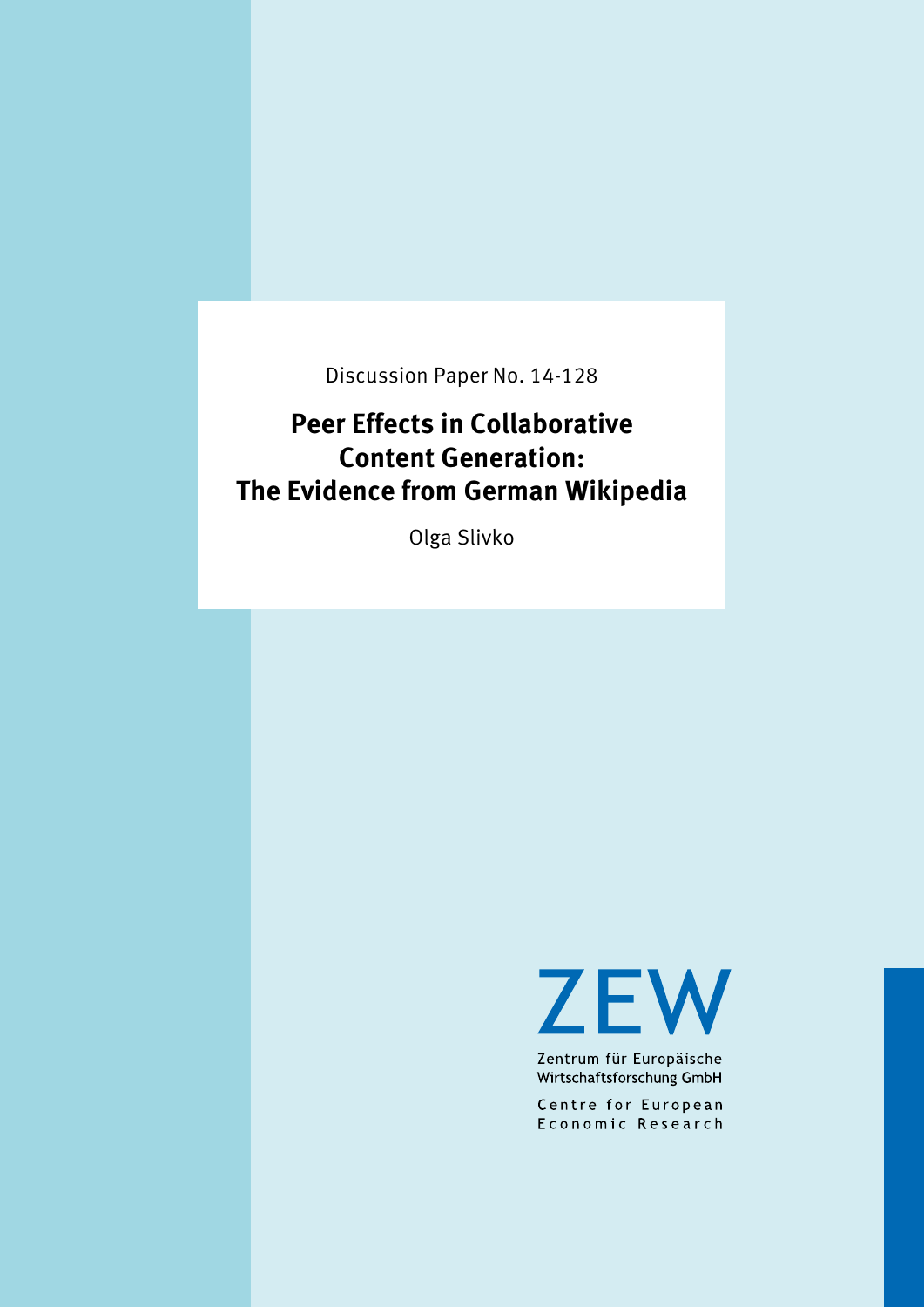Discussion Paper No. 14-128

# **Peer Effects in Collaborative Content Generation: The Evidence from German Wikipedia**

Olga Slivko

Previous version: December 22, 2014 This version: March 3, 2015

Download this ZEW Discussion Paper from our ftp server:

http://ftp.zew.de/pub/zew-docs/dp/dp14128.pdf

Die Discussion Papers dienen einer möglichst schnellen Verbreitung von neueren Forschungsarbeiten des ZEW. Die Beiträge liegen in alleiniger Verantwortung der Autoren und stellen nicht notwendigerweise die Meinung des ZEW dar.

Discussion Papers are intended to make results of ZEW research promptly available to other economists in order to encourage discussion and suggestions for revisions. The authors are solely responsible for the contents which do not necessarily represent the opinion of the ZEW.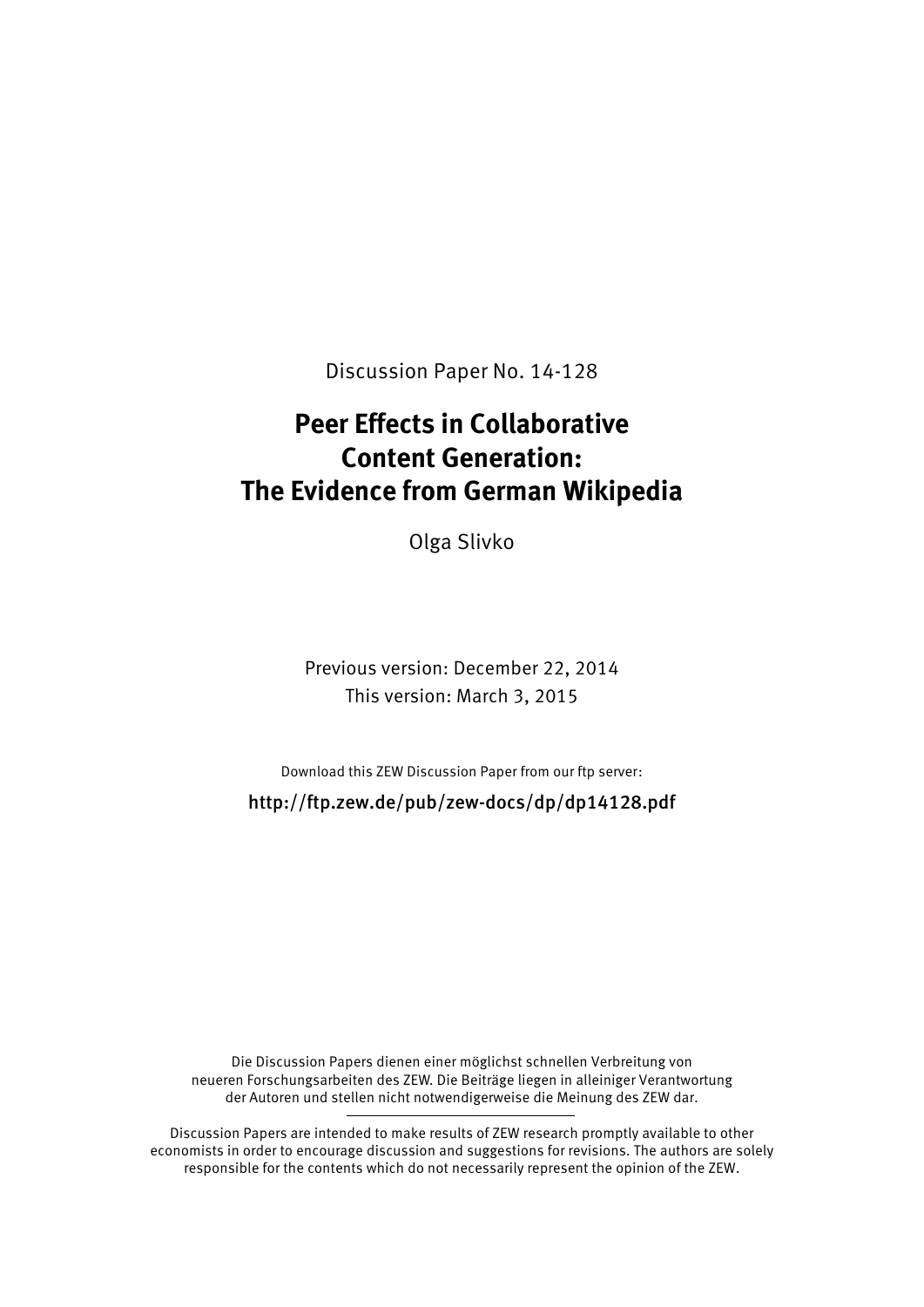# Peer Effects in Collaborative Content Generation: The Evidence from German Wikipedia

Olga Slivko ⇤

ICT Research Department, Centre for European Economic Research (ZEW)

Previous version: December 22, 2014 This version: March 3, 2015

#### Abstract

On Wikipedia, the largest online encyclopedia, editors who contribute to the same articles and exchange comments on articles' talk pages work in collaborative manner sometimes discussing their work. They can, therefore, be considered as peers, who are likely to influence each other. In this article, I examine whether peer influence, measured by the average amount of peer contributions or by the number of peers, yields spillovers to the amount of individual contributions. The partially overlapping groups in the peer network structure allow to identify peer effects and to use the number of the indirect peers as an instrument for the activity and the number of direct peers.

The results suggest the presence of modest peer effects in knowledge generation even in the absence of "friendship" ties. While controlling for observable editor and peer characteristics, an increase in the monthly average peer contribution by 1 per cent increases the amount of individual monthly contributions to Wikipedia, among individuals who contribute every month, by up to 0.1 per cent and are enabled by collaboration on article talk pages.

Keywords: Peer Effects; Network of Editors; Direct and Indirect Peers; User-generated Content; Wikipedia.

#### JEL Classification Numbers: D83, D85, J46.

<sup>⇤</sup>Address: L 7, 1, 68161 Mannheim, Germany, telephone: (0)621123-358, e-mail: *slivko@zew.de*. I am grateful to Irene Bertschek, Michael Kummer, Sisley Maillard, Frank Nagle, Marianne Saam, Michael Ward, Michael (Xiaoquan) Zhang and seminar and conference participants in Mannheim, Milan, Barcelona for helpful suggestions and comments. I appreciate helpful advice of Rodion Permin on the Wikipedia data processing. The financial support from the WissenschaftsCampus Tübingen is gratefully acknowledged.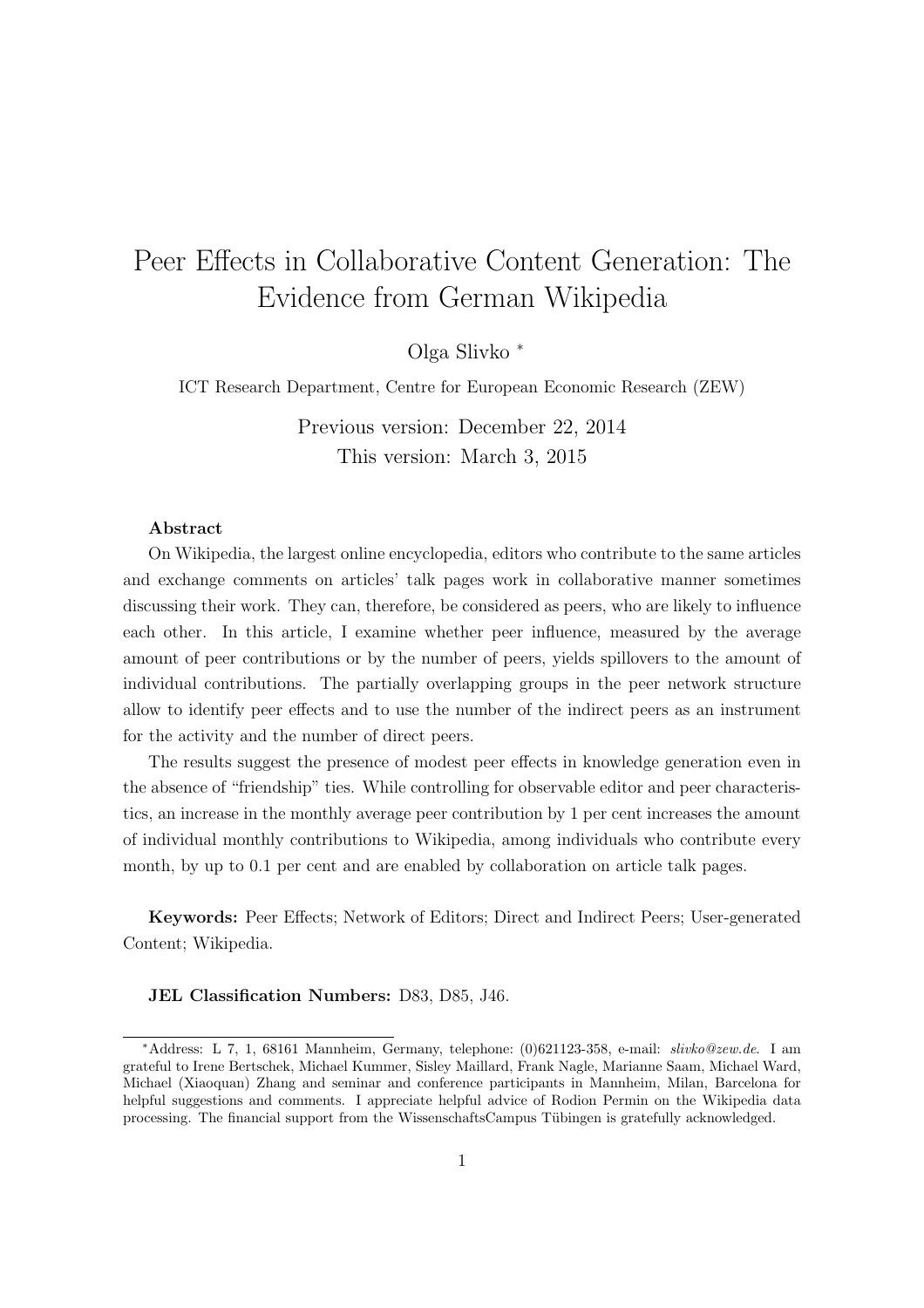# 1 Introduction

The emergence of participatory web applications based on digital technology transformed the users of online information into the active producers of knowledge (Lerner and Tirole (2002)). As a result, a significant amount of knowledge and open-source software generated on online platforms is produced by the participants of online communities. Prominent examples of such peer production communities are technical support forums (Stackoverflow, Quora), open source software (for example, the operating system  $\text{Linux}^1$ ) or the online encyclopedia Wikipedia.<sup>2</sup> The volunteer activity of individuals with heterogenous backgrounds results in a socially valuable output. Since Wikipedia appeared it demonstrated a new way to organize knowledge generation processes. The idea of such a platform was adopted by some firms with the aim to organize internal knowledge accumulation, although this proved to be challenging.

The voluntary provision of public goods on the Internet crucially depends on how effectively the large-scale human interaction systems will be designed in order to motivate voluntary participation. Benkler (2002) compares peer production with traditional production by firms in the markets and suggests gains from peer production in terms of information collection cost and improved allocation due to availability of large sets of resources, agents and projects. Recent economic research has advanced the understanding of the role of social motivation for contributions to Wikipedia (Algan et al. (2013), Zhang and Zhu (2010)). Zhang and Zhu (2010) find that the size of the recipient audience matters for the amount of knowledge contributed to Wikipedia. Algan et al. (2013) focus on the impact of social image and reciprocity for the size of charity donations to Wikipedia. My paper goes further in understanding how social mechanisms work on Wikipedia by analyzing whether the performance of peers has an effect on individual knowledge contributions. The empirical analysis

<sup>&</sup>lt;sup>1</sup>Linux runs on more than 100K machines and 71M Linux users (LinuxCounter web-site)

<sup>2</sup>Wikipedia has over 1.8M users and 31.2M articles (Stats.wikimedia site). All data on the use of open source platforms are as in May 2014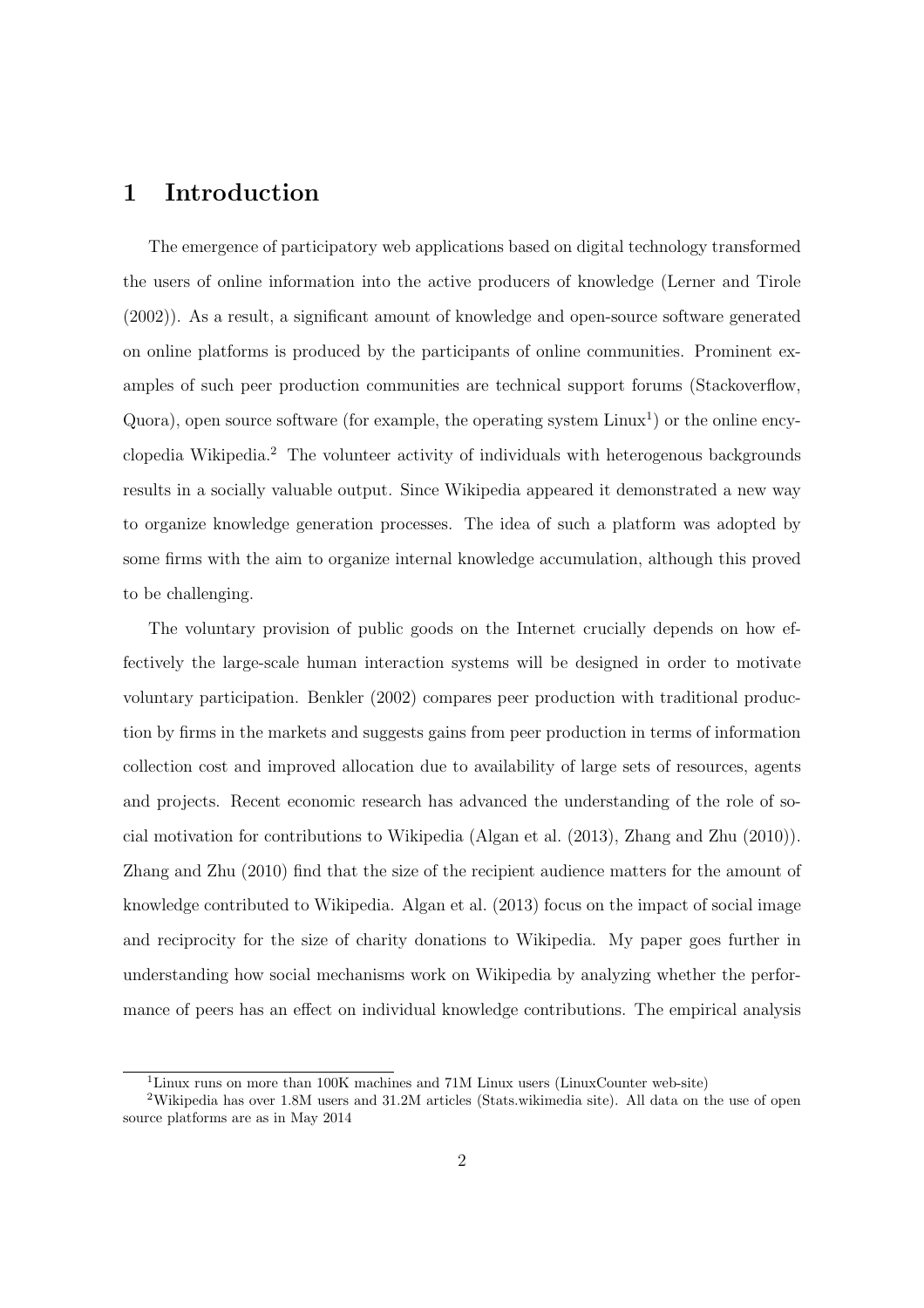is based on a sample that tracks contributions of more than  $730$  editors<sup>3</sup> on  $518$  pages in selected article categories during the period from January 2005 to January 2011. The full revision history allows one to identify the set of peers for each editor, which varies across articles. I construct the network of peers that are considered to be connected with each other if they contributed to the same article and commented on the talk page of the article. Using the panel structure of the data (editors' monthly contributions) and the structure of the editor network, I analyze whether there are spillovers to content generation by an individual from the amount of content generated by her peers or from the number of peers.

For identification of peer effects, I apply an econometric approach based on De Giorgi et al.  $(2010)$ , which allows disentangling peer effects from exogenous characteristics of peers and correlated effects within groups. By groups, in which peers interact, I mean articles on Wikipedia written by editors in a collaborative manner. Using information on collaborative writing of articles, I construct the editor network, in which peer groups have partially overlapping structure. The econometric approach applied here takes advantage of this network feature. The property of partially overlapping groups enables variation of the group mean across individuals and thereby generates enough observations for the identification of the coefficient on peer effects. I use robustness checks to address several potential threats to identification. To disentangle the impact of exogenous shock to the content of articles I exclude from the sample all articles with characteristics of breaking news, recently created and very popular among contributors. Another potential problem, the endogenous network formation, is addressed as follows. Assuming that the arrival of new editors is related to the network of articles in Wikipedia (content driven) and is exogenous to the network of editors (since an individual has no instruments of visualization of the contributor network) I perform the same regressions as in the baseline model focusing exclusively on newcomers to see whether other editor activity has an effect on their contributions.

The results show that, while controlling for observable editor and peer characteristics,

 $3$ Hereafter, I will use the term "editors" or "contributors" for users who contribute voluntarily by editing articles on Wikipedia.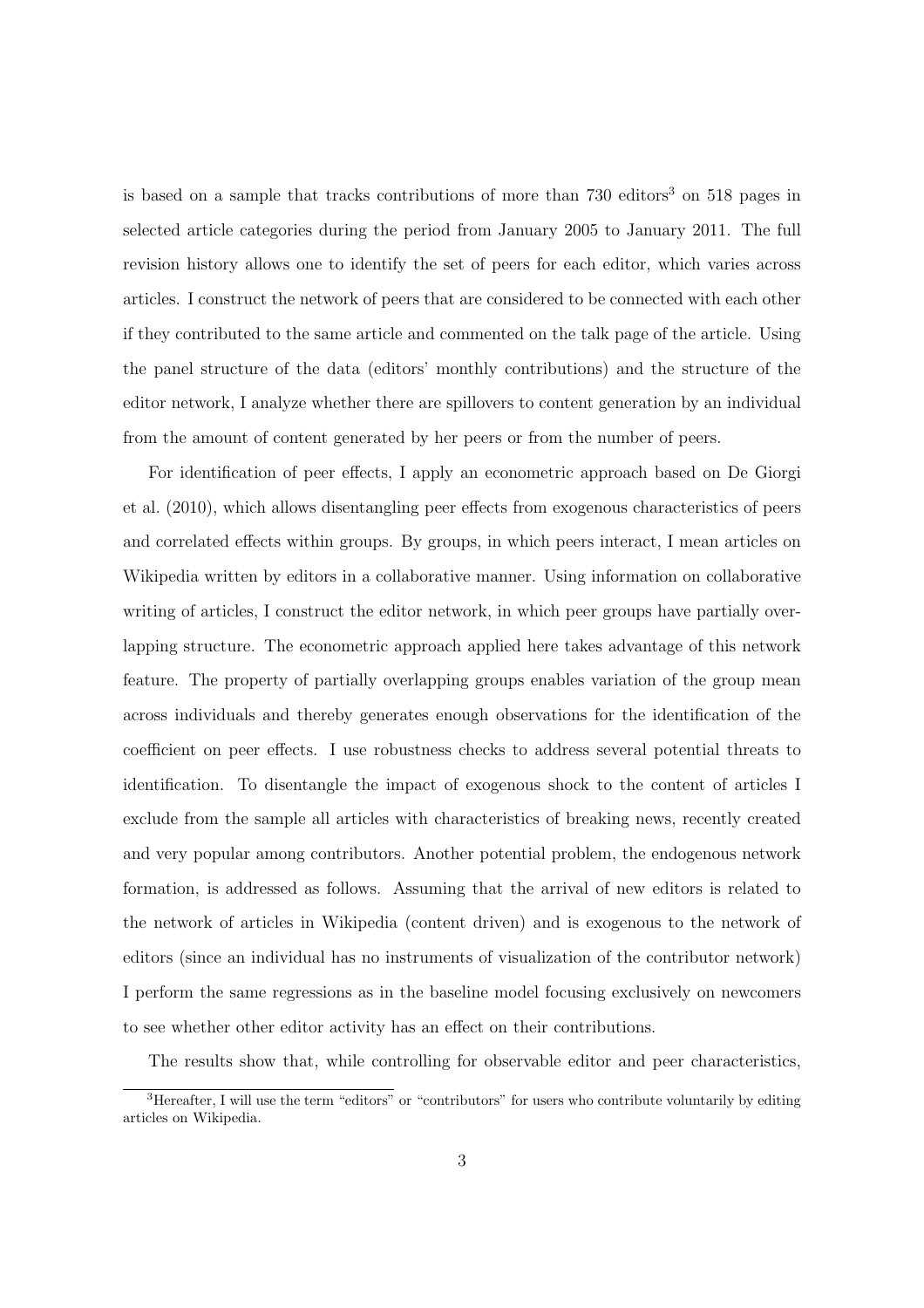an increase in the average peer contribution by  $1$  per cent has a positive effect of  $0.11$  per cent on individual contributions. Interpreting this effect based on the median values for peer and individual contributions across all articles allows to evaluate the magnitude peer effects have on the content generated. An increase in peer contributions to all articles by 1 per cent would amount to approximately 1.2 kbytes, which it would correspond to a 0.11 per cent increase in individual contributions to all articles, or 1.04 byte. Assuming that 1,000 bytes could represent, approximately, half of a page of A4 format, a total increase in peer contributions on all articles by one page would yield the spillover of 2 bytes (about two characters) to individual contributions to Wikipedia. Similarly, spillovers from an increase in the number of peers contributing to the articles, yields a positive effect on individual contributions of 0.06 per cent. This evidence suggests that even in the absence of explicit "online-friendship" ties between individuals (as those established on Facebook and other social networking platforms) peer effects are present. These effects are both observed among individuals who contribute at least monthly to Wikipedia and also who have peers during some consequent time intervals, contributing to articles and engaging in discussions on the article talk pages. In addition, the amount of individual contributions is affected by an interest, or an expertise, in a special category of articles, which suggests the presence of the interest-based motivation for individual online contributions.

The robustness of obtained results is supported by a number of alternative specifications. Firstly, I apply an alternative measure for individual and peer contributions. Instead of using the amount of contributions in bytes, I use a number of revisions and find peer effects of a similar magnitude. Secondly, I address a potential threat to identification in networks, which is endogenous selection of individuals into networks. Fortunately, due to institutional features of the platform Wikipedia, the concept of "friendship ties" differs significantly from that of social networks. Therefore, as opposed to the studies of adoption through social networks (Aral et al. (2009)), individuals join the network of editors without observing the characteristics of their potential peers, and the only reason for homophily could be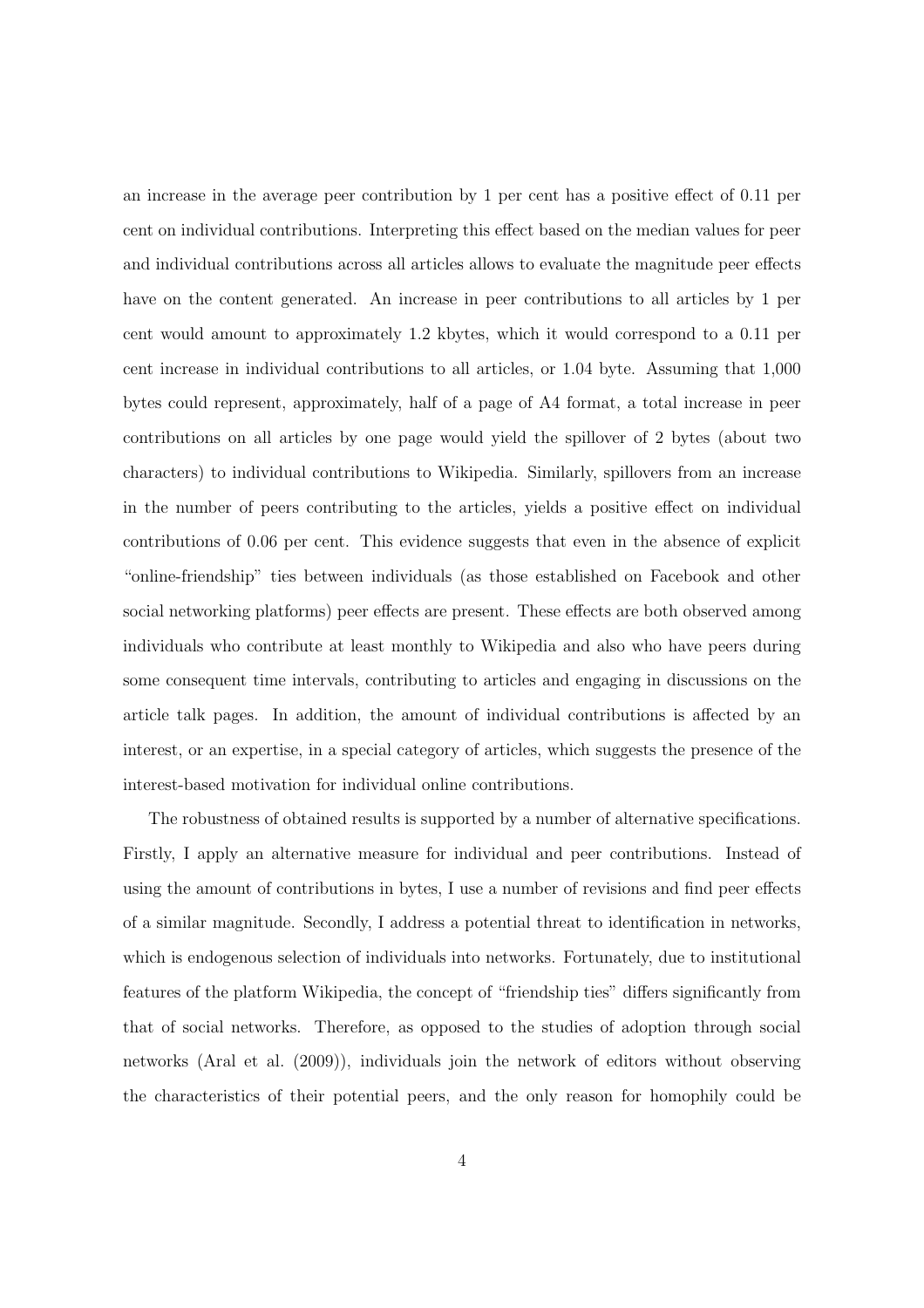common interests or expertise in the topic. I assume that editors choose Wikipedia articles to contribute randomly with respect to the intensity of their peers' edits on the rest of articles. Rather, they choose articles according to the topics of their interests or curiosity. While contributing to their first articles in Wikipedia, editors might get to know their peers and then decide to stick to them coordinating contributions with one another. Therefore, the only source of potential selection into the network could come from continuous contributing to some articles with some Wikipedians whom an individual has already met and talked to on the article talk pages. If this assumption is correct, I can exclude editors with more than one month's experience from the sample and concentrate exclusively on newcomers. Thereby, I examine the extent of peer effects on newcomer edits in the cross-section framework.

The results suggest that, during their first months on Wikipedia, editors are affected by their peers as well, with a similar magnitude to that in the baseline model. Overall, these results suggest that communications between most active community members encourages building-up and promoting new online communities and enhances knowledge generation in the existing on-line communities.

This paper is organized as follows. Section 2 presents a review of the relevant literature. Section 3 describes the data. Section 4 presents the econometric model. The main results are discussed in Section 5, and the robustness checks are presented in Section 6. Section 7 concludes.

# 2 Background and hypotheses

### 2.1 Preferences in contributions

Peer productive knowledge platforms can be distinguished in several important aspects. The specific feature of Wikipedia is the way in which content is generated. The content in Wikipedia can be very sensitive to the events happening outside it and, therefore, important instruments for enhancing attention spillover are exogenous shocks to the content (Kummer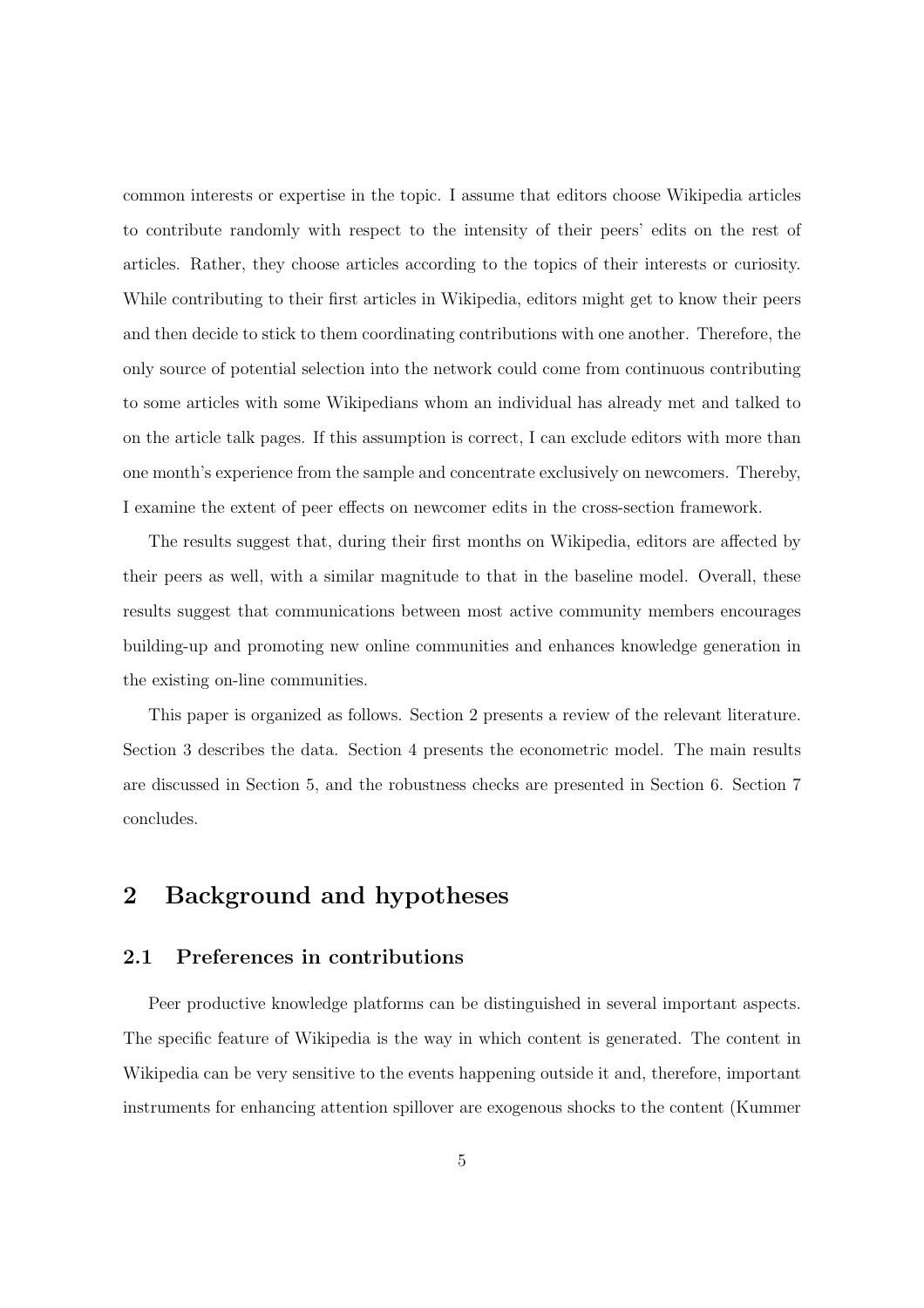(2013)). The newly created empty articles can be considered as signals to experienced contributors that there is a demand for that type of content (Gorbatai (2011)).

The organizational structure of content generation, potential rewards, and the usage of output in Wikipedia differ significantly from open source software as well. While the output of open-source projects is often aimed at sophisticated users, an online encyclopedia has a high value for the vast range of users, therefore representing a public good. Due to the modular structure, little communication between developers of open-source software is needed. On the contrary, encyclopedic content is sometimes a subject of discussion between contributors with several contradicting opinions. Since any revision can be reverted, contributors have to agree on the content (explicitly or implicitly) in order that the content remains on the page for a longer time. In contrast to open-source projects where monetary incentives are implicitly present through the future expectations of project participants for better-paid jobs, in Wikipedia, social and psychological incentives (reciprocity, socialization) can instead play a very important role (Osterloh and Rota (2007), Algan et al. (2013)).

Contrary to social networks, Wikipedia does not have explicit friendship ties. Individuals become peers in the process of collaborative content generation. Do social effects, nevertheless, matter on Wikipedia, given such a structure? Studies focusing on Wikipedia point out that when the group of individuals is sufficiently large, private benefits dominate free-riding incentives, thus enabling the provision of a public good (Zhang and Zhu (2010)). Voluntary contributions might breed recognition in the community or improve social image of an individual (Lacetera and Macis  $(2010)$ , Algan et al.  $(2013)$ ), or contributions might be affected by the feeling of reciprocity. Algan et al. (2013) find that reciprocity matters for donations to Wikipedia, while Shriver et al. (2013) and Harper et al. (2010) find this phenomenon in other social networks, correspondingly, for wind-surfing and movielens. However, to the best of my knowledge, there is still no analysis of an impact which peers might have on individuals regarding the amount of contributions. Peer effects arise when individuals interact in groups and the average outcomes of peers affect individual outcomes. The present study fills this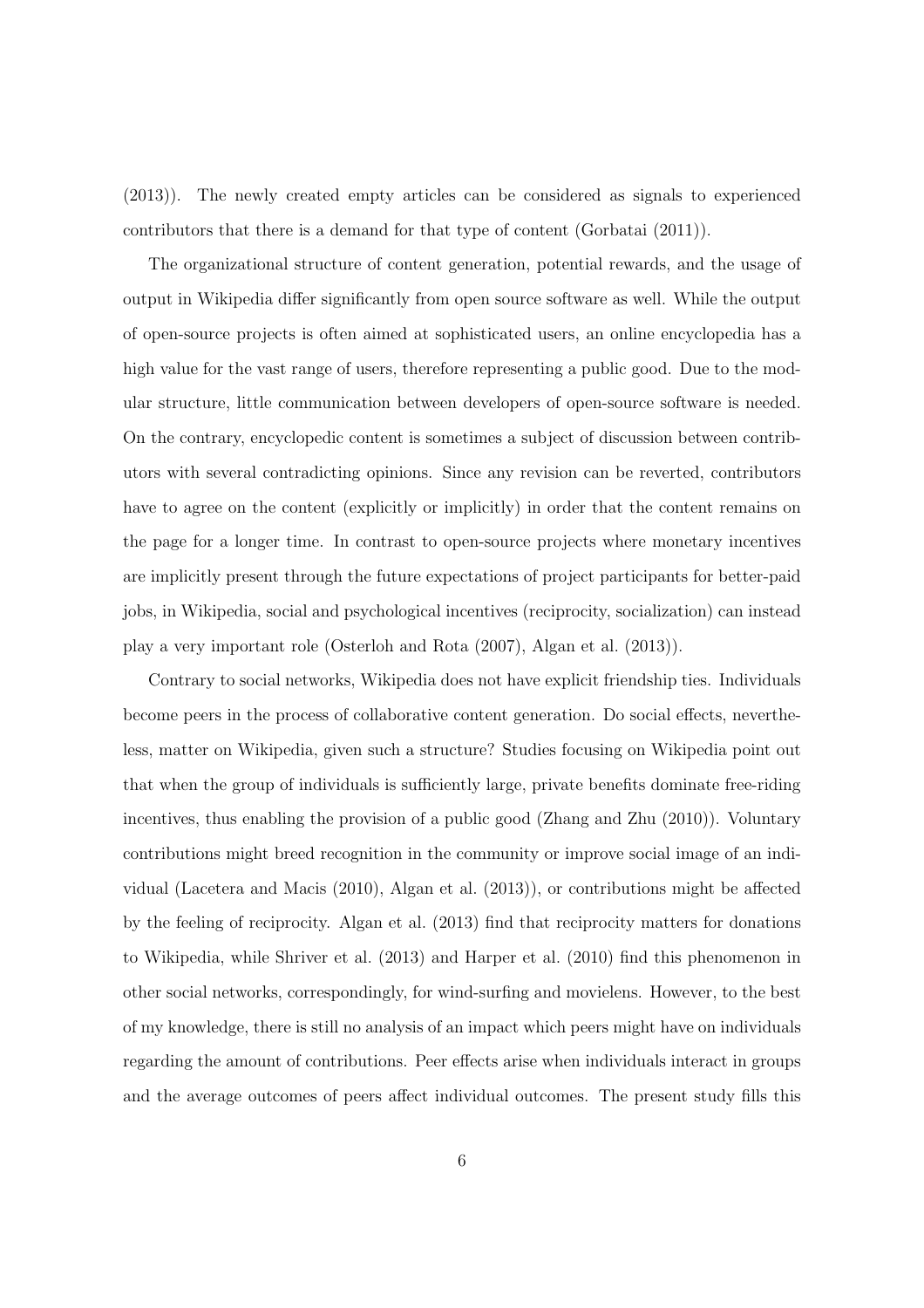gap in the literature by showing that the interactions with other editors indeed matter for the core of the most productive contributors.<sup>4</sup>

Theoretical and empirical studies provide confronting views on the mechanisms that underlie the success or the failure of productive online communities. On the one hand, individuals contributing to online communities might have incentives to free-ride, meaning that as a group expands, individual contributions would decline (Andreoni (1988), Bilodeau and Slivinski (1996)). In these models, a contributor receives utility from the total provision and her private consumption of a public good. With an increase in the group size, an average contribution level falls to zero and only individuals with the lowest costs of contributing or the highest income will contribute. According to Andreoni (2007), an individual's utility depends also on the number of recipients of the public good. When the recipient group size is sufficiently large, the relative importance of private benefits, as compared to free-riding incentives, dominates and positively affects individual contributions.

In the case studies of successful open source software projects, Lerner and Tirole (2002) stress the importance of a new organizational structure, which requires low capital investments to the projects and relies on the collaboration between individuals. In the project Apache, the organizational structure that enables success of the project is represented by the core of responsible editors and a large number of volunteer participants.

The empirical literature on Wikipedia suggests individual interests and/or expertise as one of the main reasons for contributions. Panciera et al. (2009) show that only a small fraction of editors, so-called "Wikipedians", contribute more intensely than others from the moment of their initiation, and all contributors reduce activity over time, with the only distinction being that "Wikipedians" end up at higher levels of contribution. Nov (2007) surveys Wikipedia contributors and finds that the top motivations were "Fun" and

<sup>4</sup>In the recent economic literature, the influence of peers on individual behaviour has been already addressed in a number of contexts, for instance, in individual decisions on housing area (Hanushek et al. (2003)), schooling or degree (De Giorgi et al. (2010)), health attributes such as obesity or smoking (Fowler and Christakis (2008)). The definition of peers also differs depending on the context. Peers could be individuals who interact in groups while studying (school mates or students), live in the neighborhood or produce some output together (co-authors, colleagues, open-source software developers).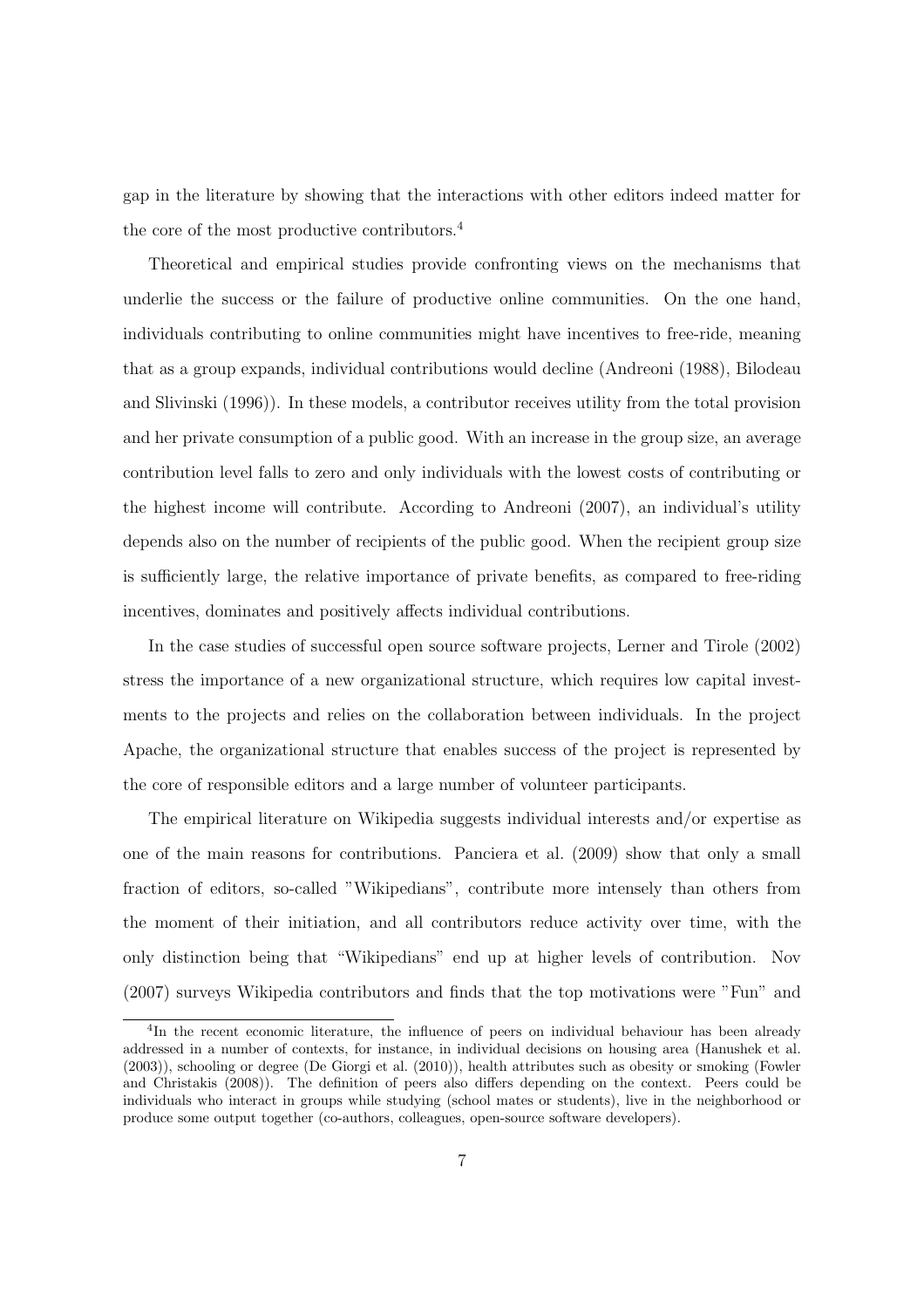"Ideology" (individuals support open-source). Laniado and Tasso (2011) find the presence of a nucleus of very active contributors who spread their contributions over the whole of Wikipedia, and interact with inexperienced users. In this case, individual preferences would affect the amount of contributions to Wikipedia. Together, these findings provide a strong support to the following hypothesis:

*Hypothesis 1.* An interest in a specific topic, or an expertise in it, positively affects individual contributions to Wikipedia.

Contributions can also be induced by the characteristics of Wikipedia articles. For instance, Keegan et al. (2012) suggest that pages that appear due to some exogenous shock ("breaking news") initially experience different patterns of contribution, with highly clustered and centralized editors' interactions. In their approach, tighter collaborations are rather caused by shocks to pages. To avoid capturing the impact of exogenous shocks to pages, I exclude pages that have breaking news properties and control for the fact that the page to which an editor contributed is among the most popular articles on Wikipedia during a given time period. Aaltonen and Seiler (2014) suggest that the article size, which is a measure for accumulated editor activity, triggers further contributions due to knowledge spillovers. Therefore, I control the page size in order to capture this potential source of spillover. Overall, the above-mentioned studies suggest an impact of exogenous editor and page characteristics on contributions to Wikipedia.

### 2.2 Existence and nature of peer effects

There is a range of studies that examine the existence of potential peer effects in social networks and Q&A forums. Bapna and Umyarov (2012) show that, on Spotify, an exogenous adoption of a premium subscription by peers increases individual adoption by about 50%. Notably, this effect is stronger for users with fewer friends. Hahn et al. (2008) study collab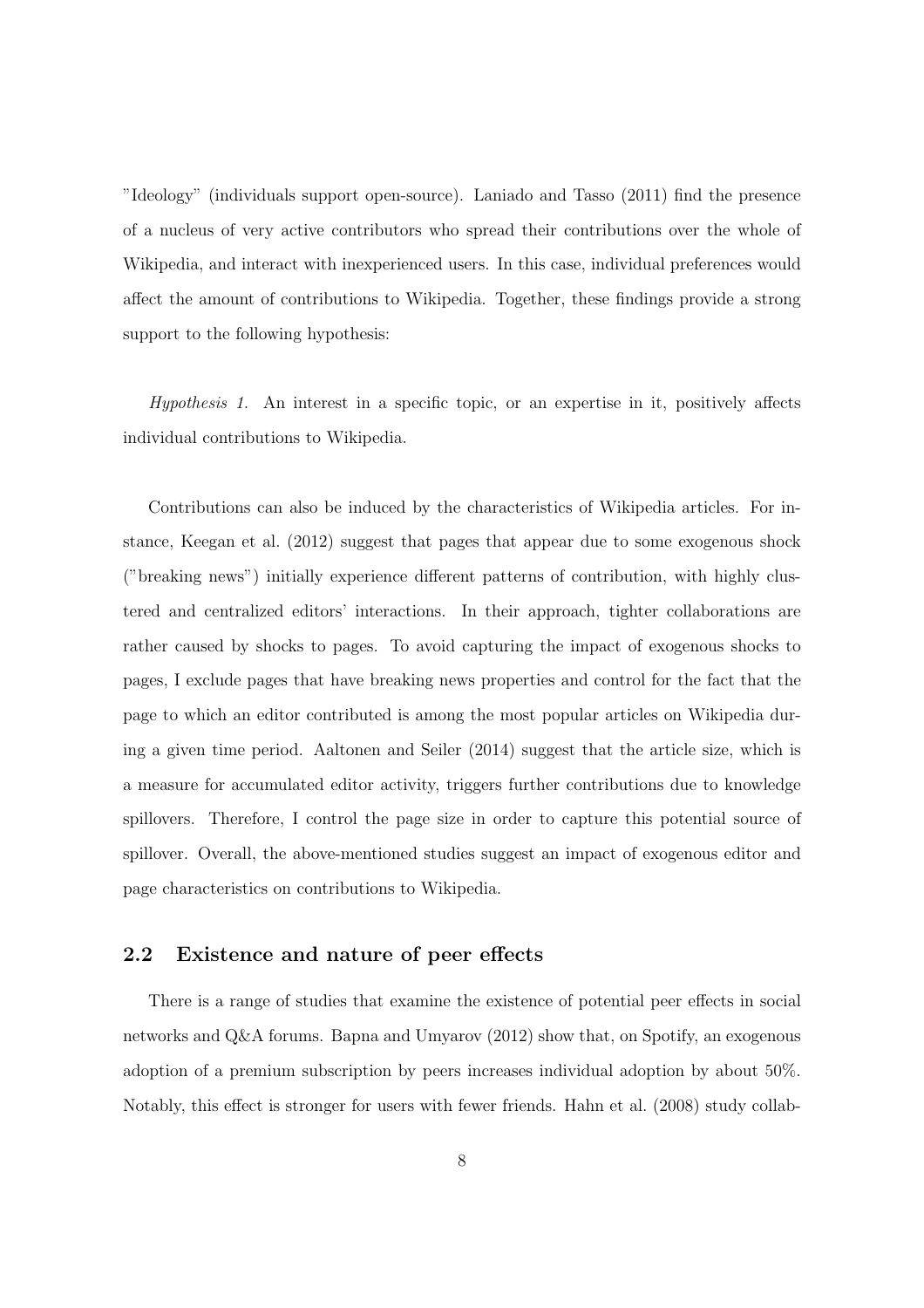oration ties in open-source software development projects and show that prior collaborative ties and the perceived status of project members in the network matter for developers' choosing to join new projects. Shriver et al. (2013) use the variation in wind speeds at surfing locations in Switzerland as an exogenous shifter of content generation about surfing activity onto an online social network. The local network effect in content generation is suggested to cause an increase in content and, as a result, stronger ties between users, which, in turn, breeds more visits and browsing on the website. Moon and Sproull (2008) highlight the role of feedback in producing and sustaining high-quality contributions: in groups where systematic quality feedback systems are implemented (for example, a rating system) question askers return over a longer duration, answer providers contribute more often.

Several empirical studies on Wikipedia reexamine the existence of social effects for the case of an online encyclopedia where neither explicit friendship ties nor organizational structure are present. In Wikipedia, the size of the potential recipient audience matters. When the group of individuals is sufficiently large, private benefits from contributing to a public good dominate free-riding incentives (Zhang and Zhu (2010)). Another reason is that voluntary contributions breed recognition in the community or improve social image of individuals (Lacetera and Macis (2010), Algan et al. (2013)). Together with the social image, the feeling of reciprocity to peers (expectation that they will also contribute if she does) positively a↵ect individual money donations to Wikipedia (Algan et al. (2013)). These reasons are also supported by psychological literature (Burke et al. (2010); Kittur and Kraut (2010); Faulkner et al. (2012)), documenting that, in Wikipedia, numerous direct communications occur on user-talk pages and talk pages of articles. These studies describe socialization strategies of individuals in online communities, including requests for participation or information and expressions of similarity to others. Their findings suggest that personalized moderation is effective in order to increase the number of contributing members and their commitment, while community-level moderation increases commitment alone.

There are several studies that are closest to the present study in that they analyze the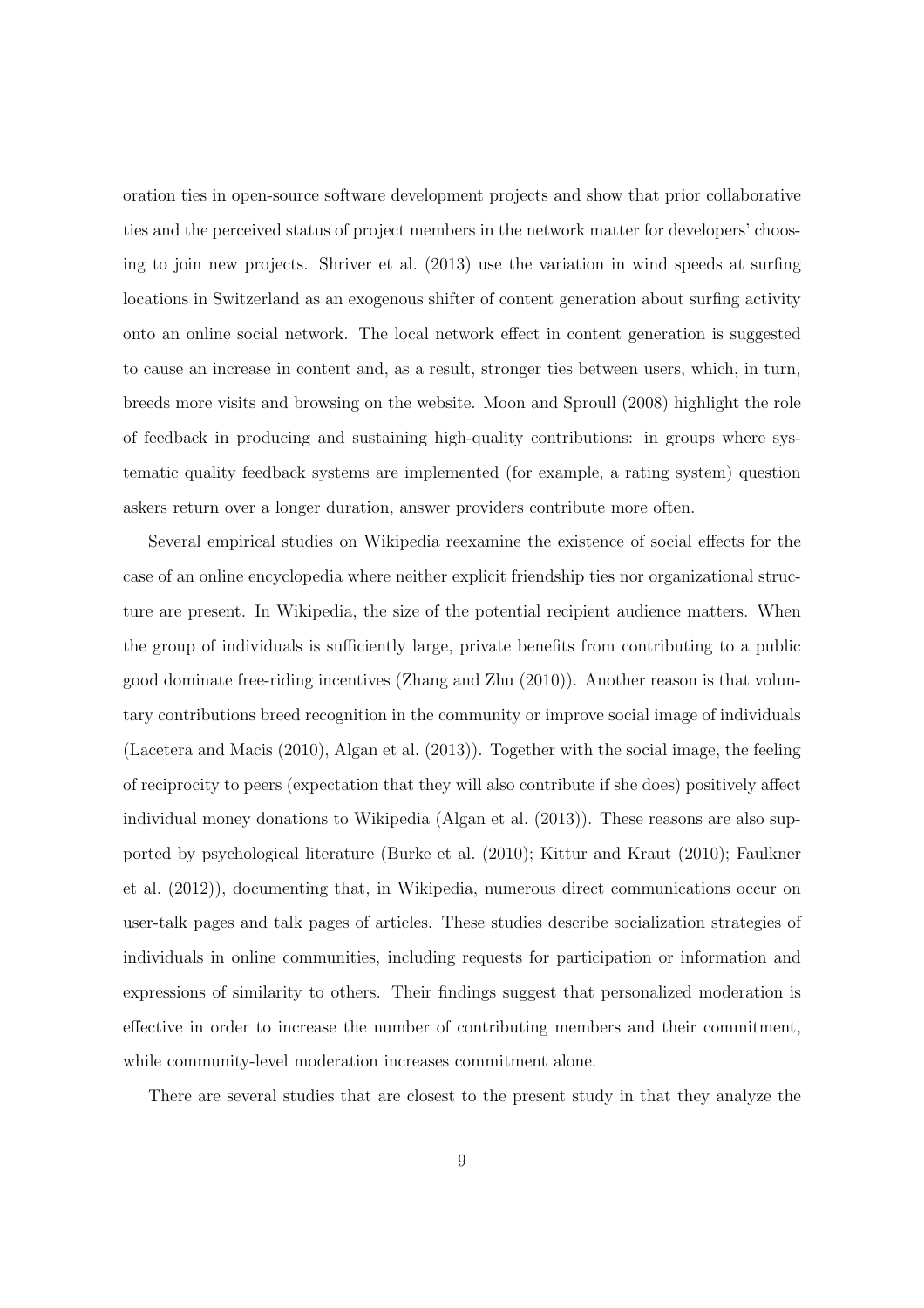mechanism underlying collaborations on Wikipedia. Gorbatai and Piskorski (2012) suggest that editors involved in high-density structures in the network of editors are less likely to abandon contributing.<sup>5</sup> Gorbatai (2011) proposes to consider collective contributions to an online public good in the absence of price mechanisms as the following three-stage process. Firstly, consumers express the demand for the public good by occasional contributions. Then, at the third stage, producers observe the unsatisfied demand for knowledge and become willing to improve these collective goods. In addition to the demand-supply model, social effects in Wikipedia have been addressed in the two articles mentioned earlier: Algan et al. (2013) and Zhang and Zhu (2010). However, until now, not much has been known about peer effects in Wikipedia and their role in motivating individual contributions.

In this paper, I examine another potential factor of social influence on contributions, i.e. the effect of peer performance on individual performance. In sociological literature, Sassenberg (2002) suggests that individuals may feel psychologically connected to a group and hence act according to the norms and the standard behavior of the group. Moreover, social learning theory argues that individuals follow the behavior of relevant peers if they face uncertainty about norms, as this strategy maximizes their expected payoffs given the chosen strategy (Bercovitz and Feldman (2008)). There are also a number of education studies (De Giorgi et al.  $(2010)$ , Contreras et al.  $(2012)$ ) that suggest the presence of peer effects on the individual performance. In line with previous studies, I expect that individuals involved into contributing to Wikipedia observe their peers' activity and, in response, change their activity. As a result, peer activity could positively a↵ect individual contributions in Wikipedia.

*Hypothesis 2-1.* The amount of individuals' contributions is possibly affected by the average amount of peer activity.

<sup>5</sup>The two editors are connected in the networks if they contributed to the same article and posted messages on the article's talk page within one month.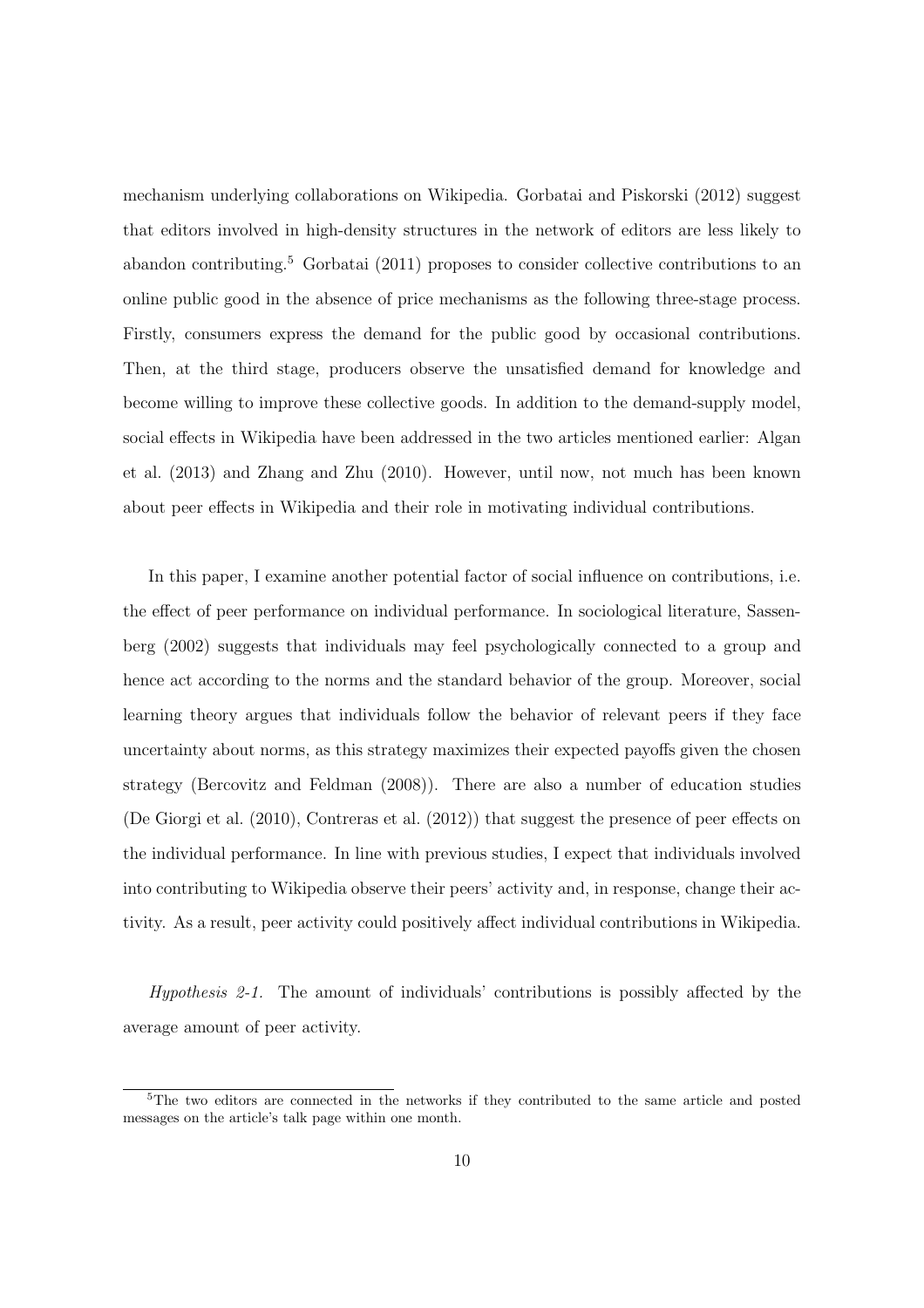*Hypothesis 2-2.* The amount of individuals' contributions is possibly affected by the number of peers.

This paper adopts the econometric framework for peer effect analysis, which was developed in the empirical studies of academic performance (Contreras et al. (2012)), researcher collaboration with industry (Kacperczyk  $(2013)$ , Aschhoff and Grimpe  $(2014)$ ), career choices (De Giorgi et al. (2010)), and health-related attributes, such as obesity, smoking (Fowler and Christakis (2008)). This methodology is based on partially overlapping groups of peers (De Giorgi et al. (2010); Contreras et al. (2012)). De Giorgi et al. (2010) present an empirical analysis of students' choices of major (Economics or Business) as affected by their peers' choices after controlling for individual characteristics of students (age, gender, schooling grade). The characteristics of excluded peers (for an individual, the set of peers who are in the same groups with her direct peers but unconnected directly with her) are used as instruments. A two-stage least squares estimator is used to find the peer effect (the choices of peers) on the outcome (students' own choices of major between Economics and Business). Contreras et al. (2012) study the peer influence on students' grades in the public University College of Business at the Unites States. In order to estimate the endogenous peer effect, they use the exclusion restriction approach (similar to De Giorgi et al.  $(2010)$ ). They find that a student's classroom performance has a significant demotivating effect on her peers. Furthermore, they classify excluded peers by ability on four groups according to percentiles and examine their effect on low-ability and high-ability students' performance. Low-ability excluded students are shown to have a negative effect on other students. At the same time, high-ability excluded students have a negative effect on low-ability students, while high-ability excluded students have a positive effect on high ability students. Hanushek et al.  $(2003)$  also investigate peer effects on student achievements. In order to separate peer effects from other confounding influences and to address the reciprocal nature of peer interactions, they apply past achievement as a measure of peer group quality.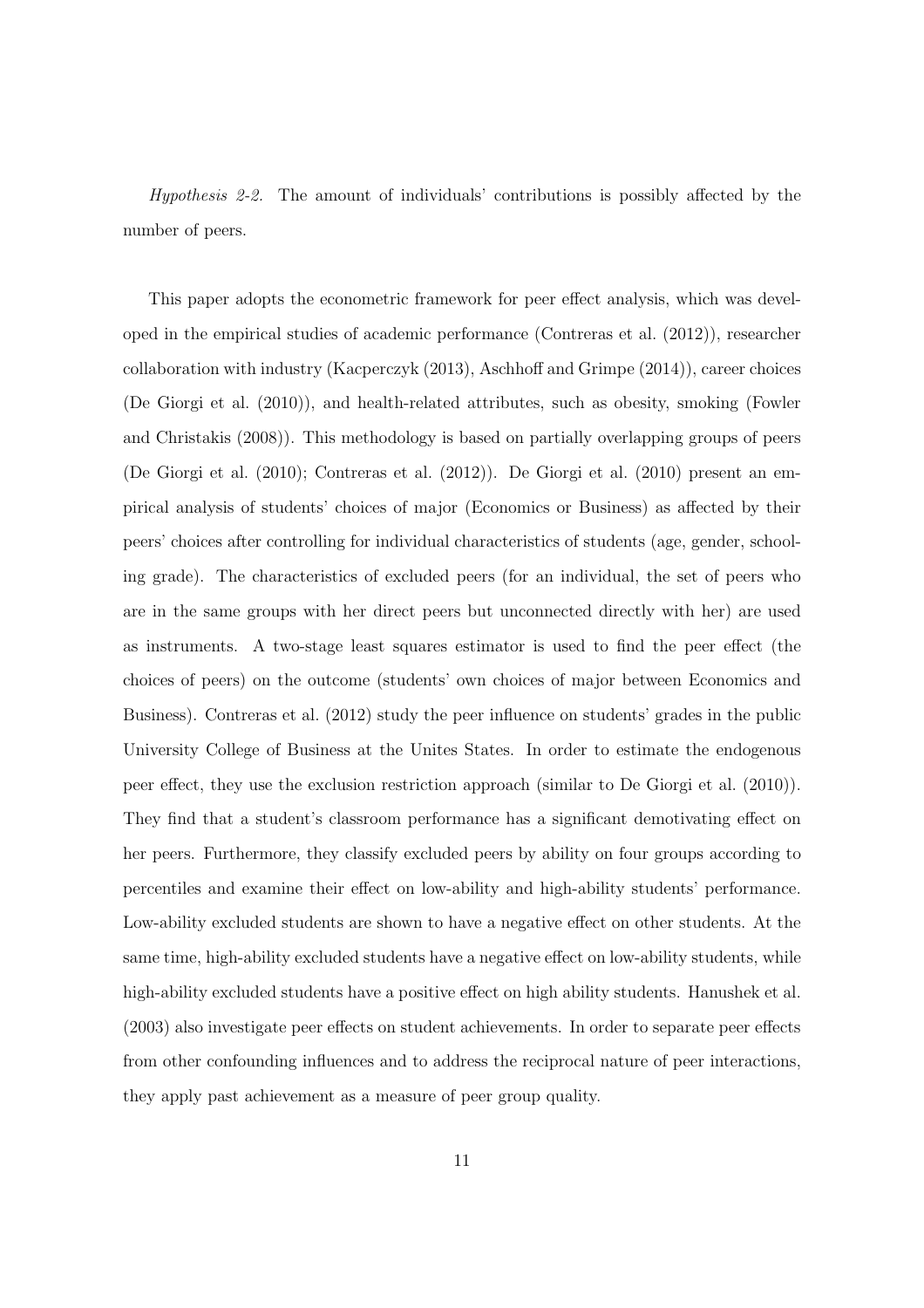In the case of Wikipedia, I use a definition of peers according to which editors are getting connected by contributing to Wikipedia articles together within a short time period. The composition of peer groups of an individual varies across pages. This gives rise to partially overlapping peer groups, which are the key to solve the "reflection problem" (Manski (1993)). The excluded peers of an editor are those editors who do not collaborate with her directly but work together with her direct peers on other articles.

## 3 Data

The dataset is obtained from a publicly available dump of the German Wikipedia provided by Wikimedia Deutschland. It is currently the second largest Wikipedia and accounts for about 1,500,000 articles. The dump contains meta-information on articles' revisions including the time stamps and the contributors' identifiers. The empirical analysis is based on the sample, which tracks contributions of more than 730 editors (in some estimations, up to 1649 editors) on 518 pages in some selected categories of Wikipedia articles during the period from January, 2005 to January, 2011. To reduce the size of the data set, I use the meta revision history only for articles in the following categories:<sup>6</sup> Alcohol, Astrology, China, Druids, Economics, India, Islands, Medicine, Reptiles, Soccer. The data identify contributors who edited articles at given moments. They enable constructing an editor network where editors are connected by contributions to the same articles and comments on the articles' talk pages.

Some contributions in Wikipedia are made anonymously and so they are identified in Wikipedia by the IP addresses of the contributors. Since the contributions of the same editor in Wikipedia's revision history might have different IP addresses, they provide misleading information on the intensity of contributors' monthly activity and are excluded from the data sample. Bots, e.g. automated scripts, can be identified from the data and are also excluded from the editors' network. Overall, the final sample contains only registered users with at

 $6$ The meta data dump does not contain the information about article categories. The tree of article categories should be additionally extracted and processed, therefore, this study uses only the categories available in our database.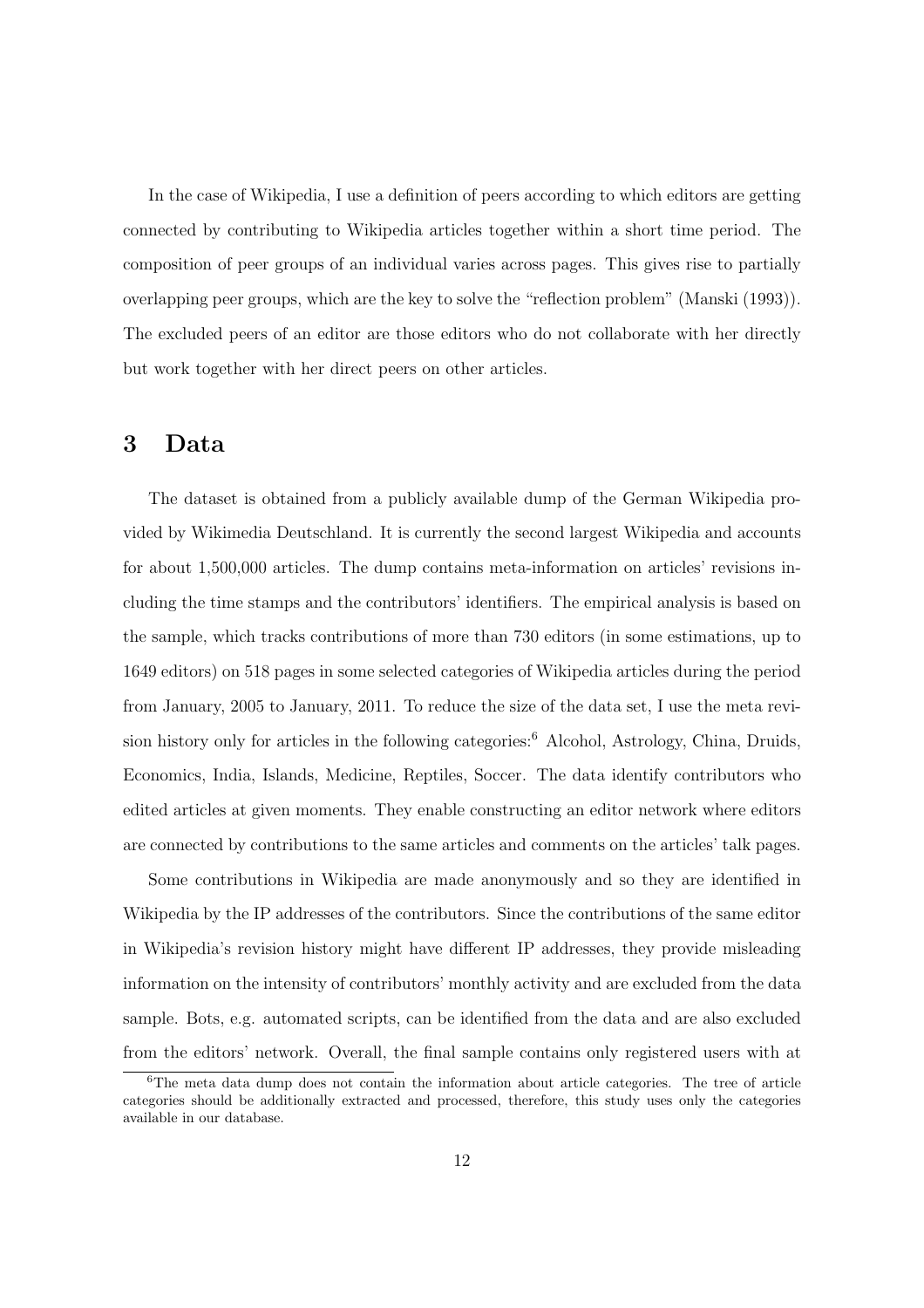least five edits on Wikipedia and at most 3,000 monthly edits, which allows the exclusion of occasional contributors and overly active contributors who might be remunerated for their contributions or unregistered automated bots. Furthermore, in order to avoid taking into account vandalism (and consequent reverts of the pages) I exclude from the editing history those revisions for which the revision length varies from some positive value to zero and back to the same positive value within the consequential periods. The analysis of individual and peer activity amounts involves only contributions to the articles in the main Wikipedia name space.

### 3.1 Dependent variables

In order to measure the activity of individual contributors on Wikipedia, this study considers the logarithms of the total number of bytes changed, which is the sum of the absolute values of bytes added and deleted. All measures of individual activity are computed as the activity of individual  $i$  on page  $j$  in time  $t$  for the analysis at the editor-article level, and then aggregated for individual  $i$  at time  $t$  in the analysis at the editor level. I also examine the robustness of my measures in capturing editor activity by using the number of revisions made by individual *i* at time *t* at the editor level in the alternative specifications.

## 3.2 Independent variables

#### 3.2.1 Peer effects

Peer effects can arise from interaction with peers. Individuals are likely to observe their peers' activity as measured by the total peer contributions. Consequently, peer effects can be captured by the average amounts of peer contributions measured in bytes or by the number of peers. The definition of peers rests on the collaboration mechanisms provided in Wikipedia. Beyond contributing to the same article, editors can leave messages on the talk page of each article. Therefore, my measure of peers relies on co-authorship of an article in Wikipedia and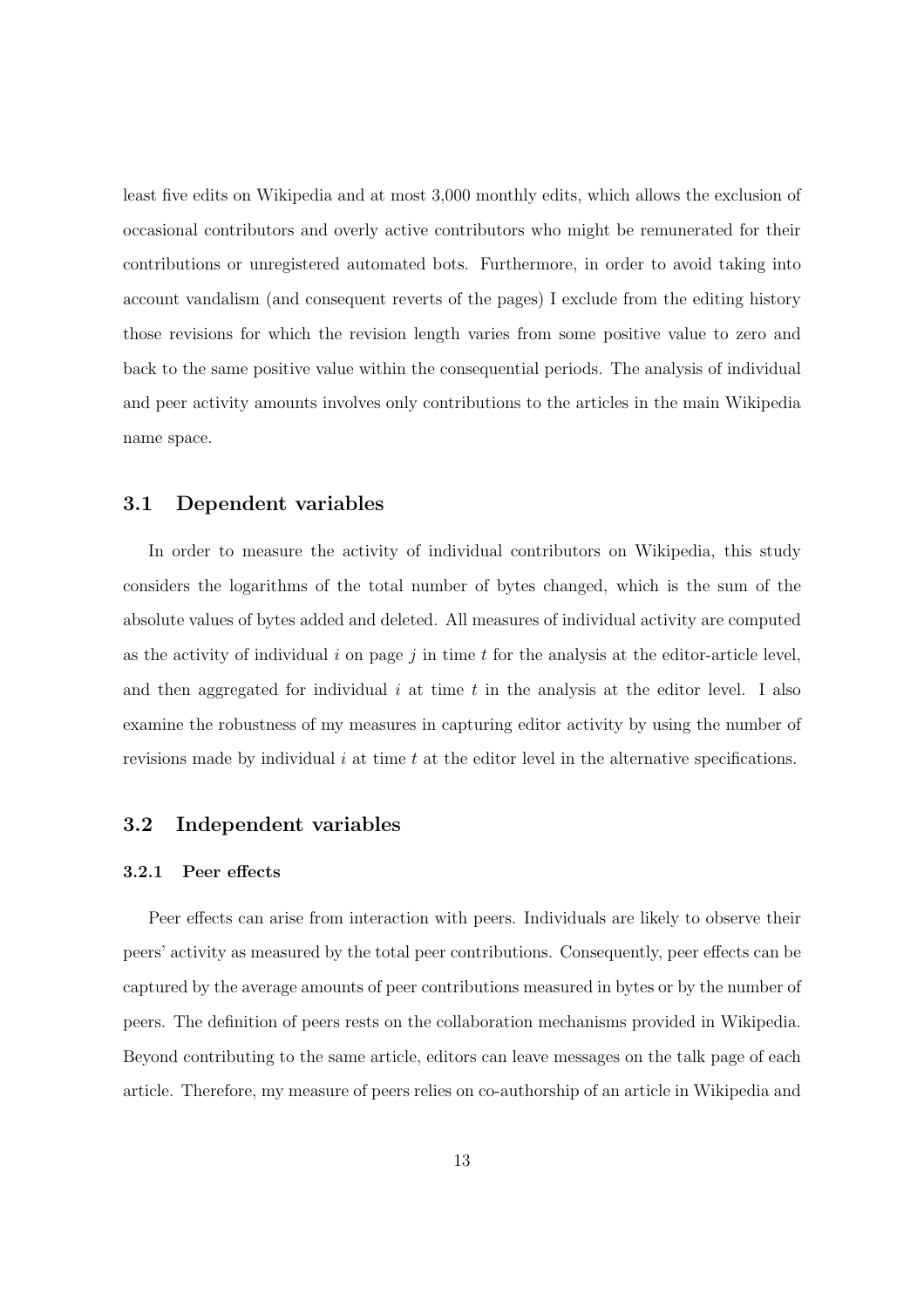coordination involving talk pages of each article. More precisely, two editors are connected on the article if they have collaborated on it within a month (four weeks) *and* left comments on the talk page of the article. In order to bring the definition of links between editors closer to the notions of collaborative content generation, I consider two editors as peers only if they made at least one revision of an article and one revision of the article's talk page during a month. Once the link is set up, it expires in four weeks unless both editors contribute to the article again in the next period. Then, monthly snapshots of the editor network are taken to construct the final data set. This definition of peers is similar to the definition in the study of academic entrepreneurship (Aschhoff and Grimpe (2014)), where co-authors of academic papers are regarded as peers. This definition also considers tighter collaborations between individuals than Gorbatai and Piskorski (2012). The average amount of peer contributions is a weighted average, where the weights are defined by the intensity of communication, i.e. the product of the number of revisions made by the two connected editors.

The definition of the editor network in Wikipedia ignores occasional contributors who make revisions once and never come back (less than 2% of the initial sample of contributors), such that only contributors with more than five revisions during the years 2005 - 2011 are in the sample. Registered bots (the editor accounts which are registered on Wikipedia as automated programs) as well as editors with suspiciously high numbers of monthly edits<sup>7</sup> (which could be unregistered bots) are excluded from the sample to avoid blowing up the human activity on Wikipedia.

#### 3.2.2 Editor characteristics

The independent variables are characteristics of editors and articles that can be extracted from the revision history dump of German Wikipedia.

The editor characteristics are the most important control variables. From the data, I can compute the editor experience measured as the length of the period in months since

<sup>7</sup>We assume that a human being cannot contribute to German Wikipedia more than 9,000 edits within four weeks (less than 1% of the initial sample of contributors).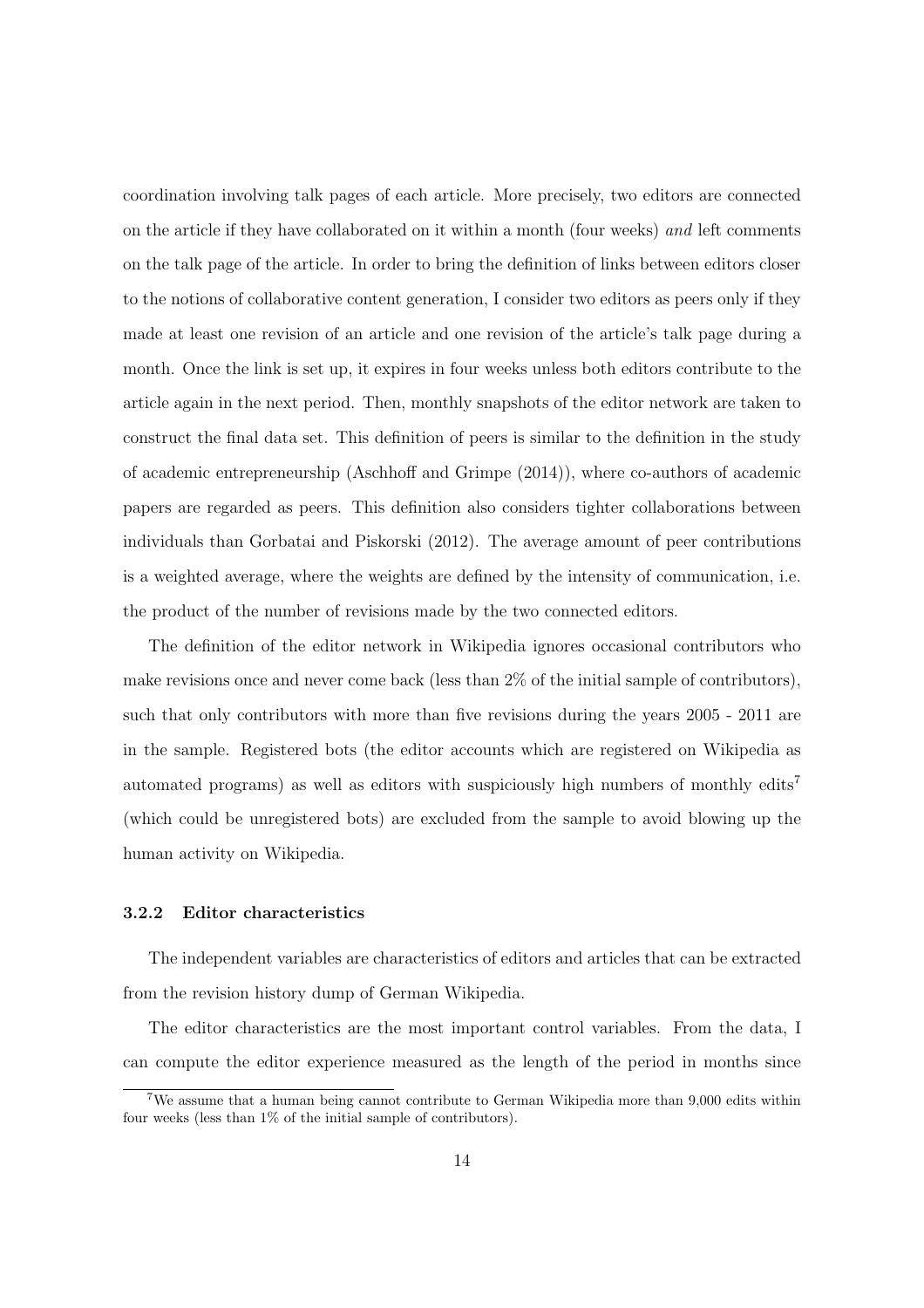the individual's first contribution to Wikipedia. It captures the impact of the editor's life cycle on Wikipedia. Further, I can infer to which article category (from available Economics, Medicine, Alcohol, Astronomy, China, Druids, India, Reptiles, Soccer)<sup>8</sup> an individual contributed mostly and what is the share of his contributions to this category in his total contributions to Wikipedia. The share of contributions to the most interesting category indicates how specialized is the interest of an individual in one specific topic, which could explain the size of the contribution to Wikipedia.

Editors connected in the network might share interests; for example, they might be both interested in reading and contributing to articles about famous economists. Empirical literature documented that individuals tend to associate with one another due to homophily, i.e. similarity in characteristics, such as gender, age, education and religion. In Wikipedia, among scarce individual characteristics observed, one particularly important characteristic that can be extracted from the data I dispose is individual interest or expertise in the topic (or article category). I define interest, or specialization in the topic, by the share of the editor's contributions among her total contributions in the category to which she contributed most.

Additionally, I control for the potential preference of the editor to contribute only to very popular articles. To account for the behavior according to which an editor usually browses popular articles and sometimes introduces minor changes, I compute the share of popular articles in the articles to which the editor contributed. Five per cent of articles that got the highest editing activity over a given period are assumed to receive high attention due to clicks and, therefore, popular articles. The share of these articles in the total number of the editor's articles accounts for the preference for popular topics rather than a specialized interest or expertise in the topic. Individuals who often browse Wikipedia's most popular pages <sup>9</sup> might contribute small pieces of knowledge or correct typos. Then, such a behavior

<sup>8</sup>Articles in these categories (except Soccer) are not likely to experience everyday updating activity. As the articles about Soccer are likely to experience constant updating about recent events, in some further robustness checks I exclude all contributions and links of this category from the sample, and this doesn't affect the obtained results. These further robustness checks, excluding Soccer category, are available upon request.

<sup>9</sup>For instance, the starting page of Wikipedia every day advertises a new article of the day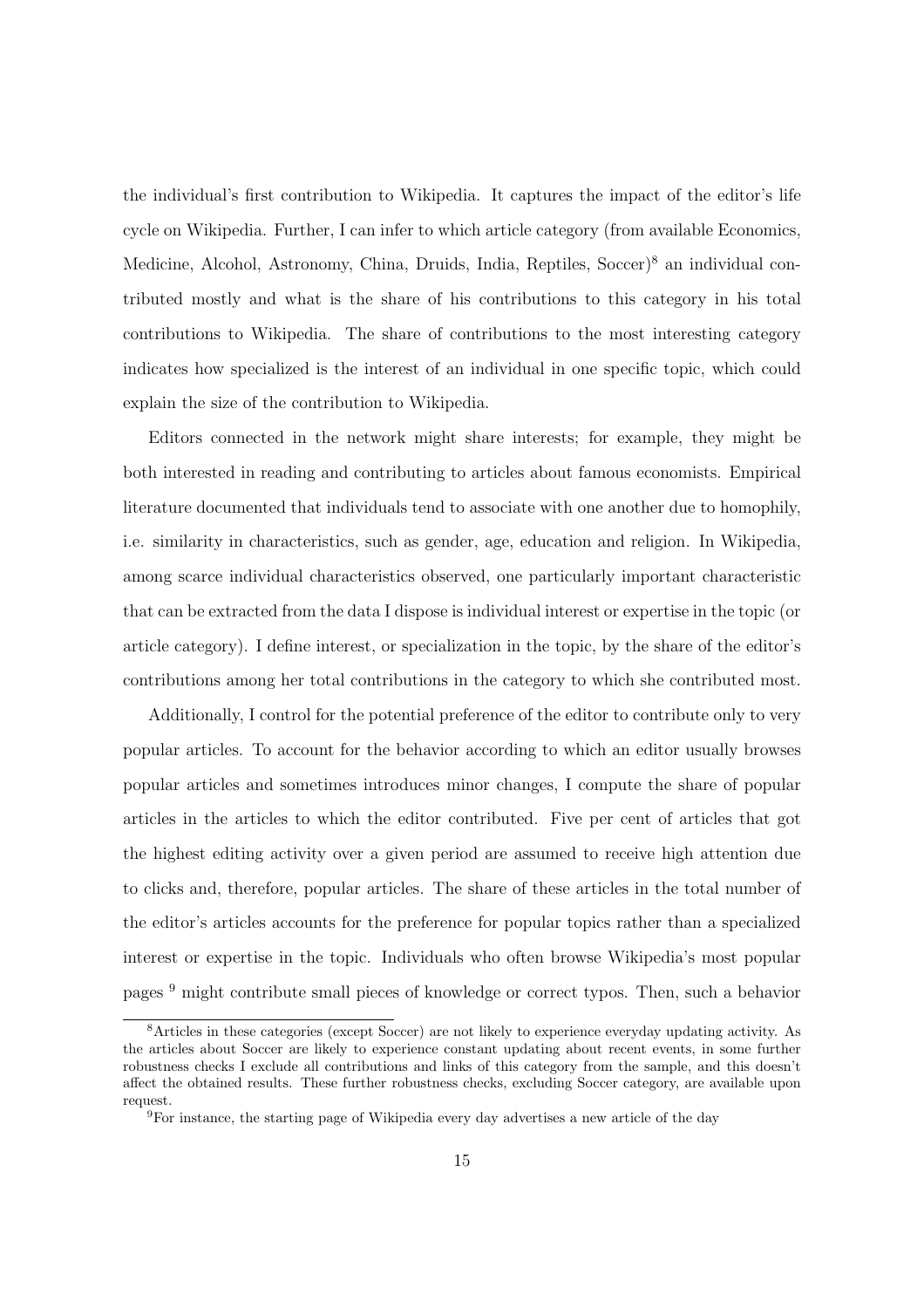could be a potential reason for generally smaller contributions to Wikipedia.

#### 3.2.3 Article characteristics

An important characteristic that could be extracted from the data dump in the absence of the full-text revision history is the average page size in kilobytes during each month. Aaltonen and Seiler (2014) suggest that a page needs to grow to a certain size in order to attract intensive editing activity. According to this finding, I would expect individuals to contribute more to longer articles. Conversely, the size of the article can thwart someone's adding further information once the article is a nearly complete. Then, I would expect a negative effect of the article length on individual contributions to this article.

Furthermore, extensive attention to some emergent topic in the media (e.g. release of a new mobile application) may cause the creation of a related page on Wikipedia as well as a high number of clicks on the article and articles related to the topic that are connected by hyperlinks. More attention, as measured by clicks to an article, would breed more edits to the pages. Therefore, following the description of individual behaviour on pages that are breaking news in Keegan et al.  $(2012)^{10}$  I exclude all activity on breaking news pages from the sample.

Table 1 displays summary statistics on the editor contribution size, editor and article characteristics for the data used for the analysis at the editor-article level. As the values of the variables for individual and peer contributions are skewed, in the regressions I normalize them by using natural logarithms of each value plus one, to preserve observations with a value equal to zero. From table 1, one can notice that most pages in the final sample are quite long (for example, 12 kbytes at the 25th percentile) and are mostly those articles attracting high editing activity (more than 50% of articles in the sample are those attracting the number of edits above 99th percentile over the whole of German Wikipedia). Similarly,

<sup>&</sup>lt;sup>10</sup>As in Keegan et al. (2012), I define breaking news pages as recently created articles that attract a higher attention (articles with a number of edits above 95th percentile over the time period) during the first month since their creation.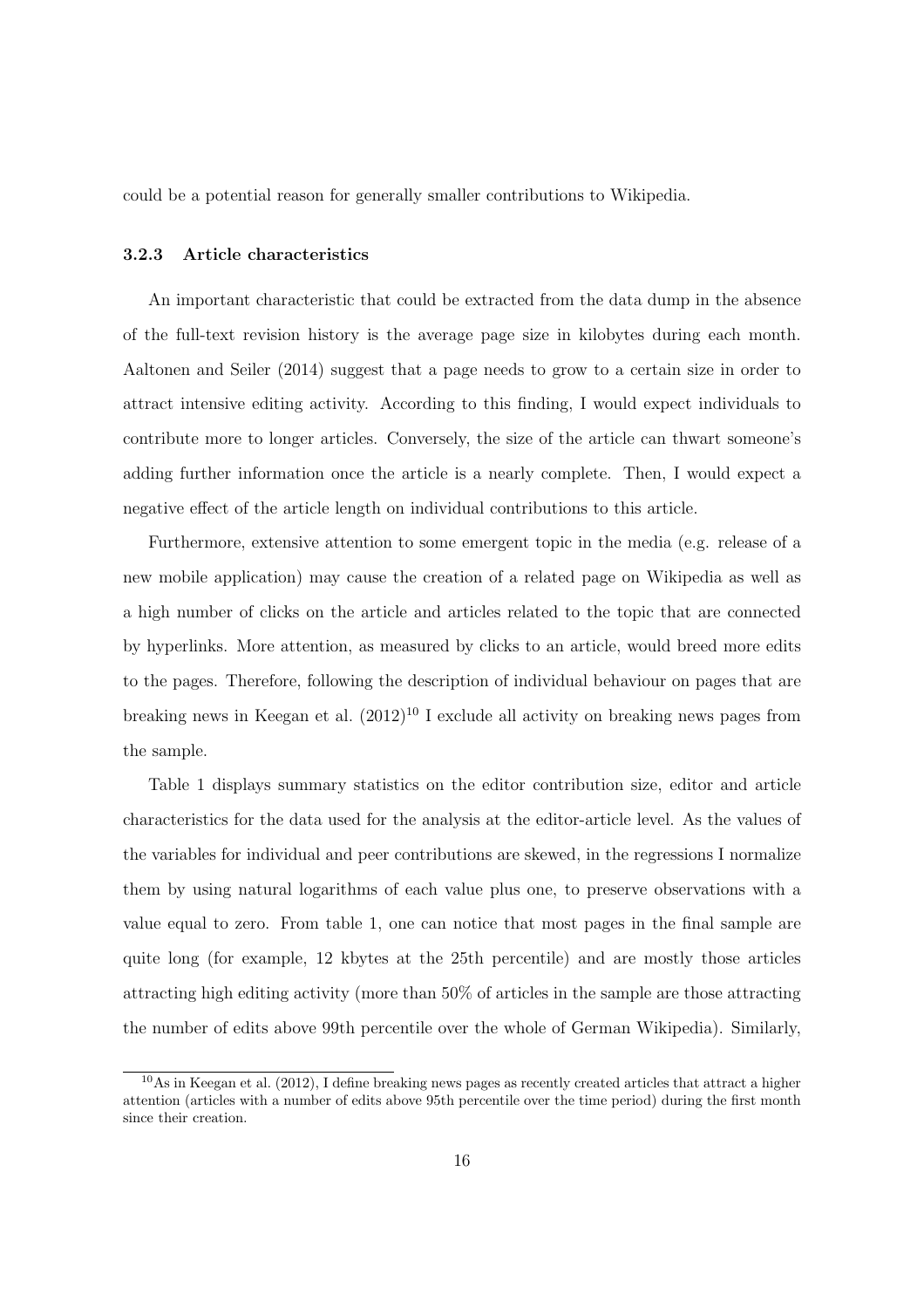the descriptive statistics for the variables and observations used in the analysis at the editor level are presented in table 2.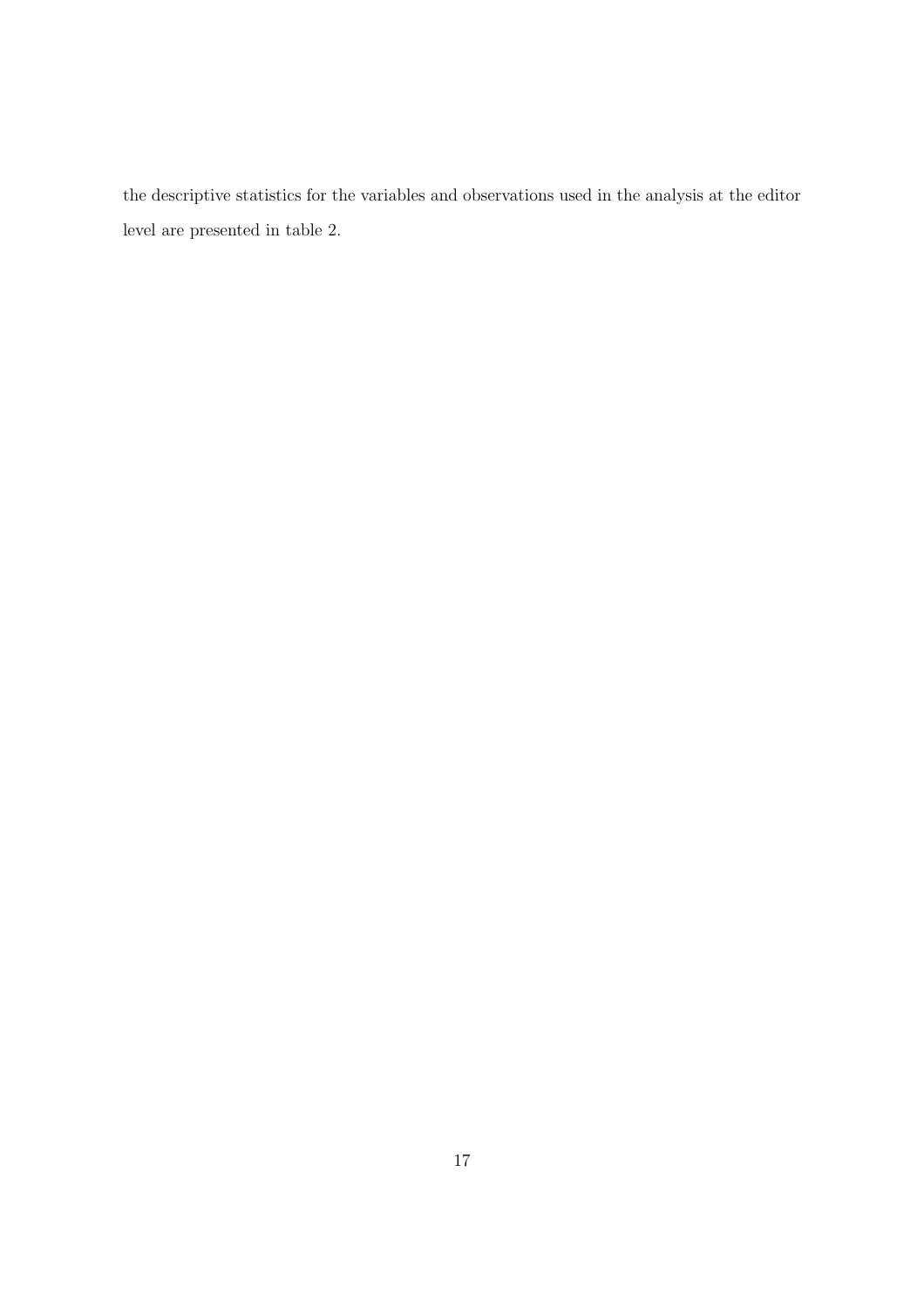|                                   | Mean                     | S.D.            | Minimum       | 25th   | 50th  | 75th   | 90 <sup>th</sup> | Maximum          |
|-----------------------------------|--------------------------|-----------------|---------------|--------|-------|--------|------------------|------------------|
| Contribution per article (bytes)  | 4608                     | 19200           | $\circ$       | 270    | 1047  | 3423   | 9657             | 749872           |
| Peer contrib. per article (bytes) | 1989                     | 2433            | 34            | 745    | 1355  | 2413   | 3997             | 40179            |
| $#$ revisions per article         | $\Box$                   | $\overline{21}$ | $\mathcal{C}$ | ౧      | LΩ    | $\Box$ | 23               | 425              |
| Peer $#$ revisions per article    | 3.3                      | $\mathcal{C}$   |               | 2      | 2.8   | 4.2    | 7.G              | 34               |
| Interest in the category $(\%)$   | $\overline{14}$          | $\overline{1}$  | 063           | 2.8    | 8.2   | 22     | 27               | 93               |
| Editor experience (months)        | 27                       | $\Omega$        | 059           | $\Box$ | 22    | 39     | 56               | 109              |
| Edits on popular pages $(\%)$     | 33                       | $\Omega$        | $\circ$       | 39     | 52    | 79     | 80               | 100              |
| Page size (bytes)                 | 36615                    | 35757           |               | 12045  | 25236 | 49944  | 80266            | 232921           |
| Page is popular                   | $\overline{\phantom{a}}$ | 46              |               | 0      |       |        |                  |                  |
| # editors per page                | $\overline{2}$           | $\frac{3}{2}$   | N             | ω      | ∞     | 14     | 22               | 157              |
| # peers per page                  | 7.2                      | 2.8             |               |        | 2     | ∽      | ం                | 24               |
| Av. # indirect peers per page     |                          | 038             |               |        |       |        |                  | $2.\overline{3}$ |
| Av. $#$ indirect editors per page | $\Box$                   | $\Box$          | $\mathcal{C}$ | ŗΩ     | 7.4   | $\Box$ | 11               | 157              |
| Observations                      | 4407                     |                 |               |        |       |        |                  |                  |

Table 1: Descriptive statistics at the editor-article level Table 1: Descriptive statistics at the editor-article level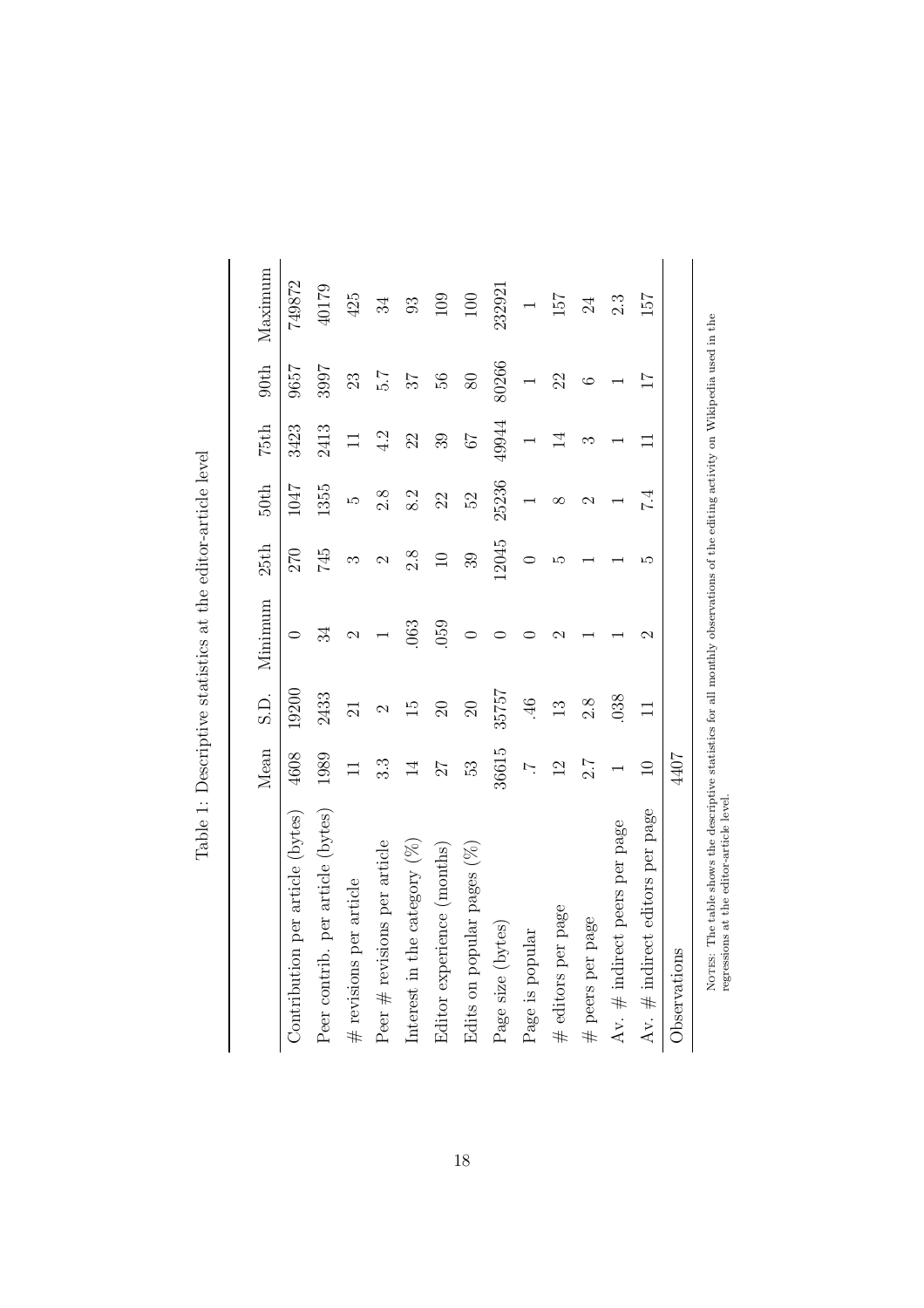|                                                                                                                                                                                             | Mean            | S.D.     | Minimum        | 25th           | 50th   | 75th            | 90th          | Maximum |
|---------------------------------------------------------------------------------------------------------------------------------------------------------------------------------------------|-----------------|----------|----------------|----------------|--------|-----------------|---------------|---------|
| cles (bytes)<br>Contribution all arti                                                                                                                                                       | 4336            | 18690    |                | 226            | 946    | 3300            | 9291          | 750582  |
| icles (bytes)<br>Peer contrib. all arti                                                                                                                                                     | 196010          | 270886   |                | 49354          | 122135 | 243769          | 434944        | 5385174 |
| $\#$ revisions of all articles                                                                                                                                                              | $\overline{10}$ | 19       | $\mathfrak{g}$ | S              | S      | 10              | 22            | 425     |
| all articles<br>Peer $#$ revisions to                                                                                                                                                       | 382             | 375      |                | 126            | 278    | 514             | 842           | 2971    |
| Interest in the category $(\%)$                                                                                                                                                             | $\Box$          | 13       | .021           | 1.8            | 4.3    | 13              | $\mathcal{S}$ | 93      |
| Editor experience (months)                                                                                                                                                                  | 28              | $\Omega$ | 0031           | $\overline{2}$ | 25     | $\overline{42}$ | 58            | 109     |
| Edits on popular pages $(\%)$                                                                                                                                                               | $4\,\hbar$      | $\Omega$ |                | 33             | 45     | 3               | 52            | 100     |
| $#$ peers on all pages                                                                                                                                                                      | 3.3             | 3.9      |                |                | 2      | 4               |               | 63      |
| on all pages<br>Av. $\#$ indirect peers                                                                                                                                                     | 3.2             | 3.7      |                |                |        | 4               | 0.7           | 52      |
| Page size (bytes)                                                                                                                                                                           | 27989           | 32654    |                | 6546           | 17079  | 36918           | 67612         | 273676  |
| Page is popular                                                                                                                                                                             | ŗ.              | 49       |                |                | 53.    |                 |               |         |
| Observations                                                                                                                                                                                | 8492            |          |                |                |        |                 |               |         |
| able shows the descriptive statistics for all monthly observations of the editing activity on all articles on Wikipedia.<br>gressions at the editor level<br>NOTES: The t<br>used in the re |                 |          |                |                |        |                 |               |         |

Table 2: Descriptive statistics at the editor level Table 2: Descriptive statistics at the editor level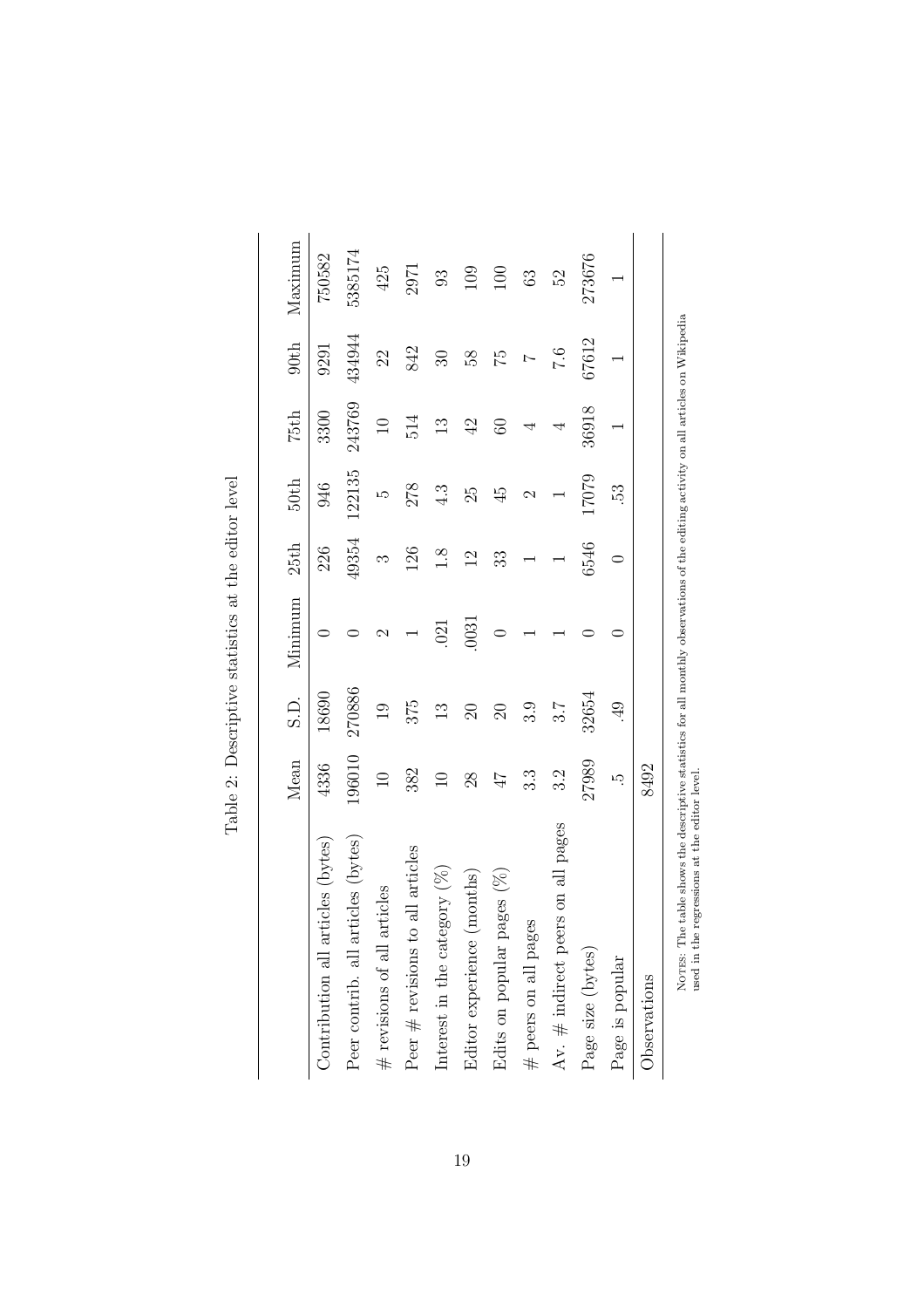# 4 Empirical analysis

### 4.1 The network of peers

Wikipedia articles have talk pages, which provide the contributors with a mechanism for coordinating their efforts. When a disagreement on an article's content or layout arises, editors can have a discussion on this article's talk page. Therefore, my definition of peers is based on the co-authorship of Wikipedia articles involving communication on the talk pages. Precisely, *individuals are considered to be connected in the network of editors on Wikipedia if they contributed to the same article and commented to the talk page of the same article within a short time span.* This definition is meant to capture the network of contributors to Wikipedia who work collaboratively on new content generation and interact with each other. In order to bring the definition of links closer to the notions of collaborative content generation, two editors are considered peers only if they make at least *one revision of an article* and at least *one revision on an article talk page* each during this time period. The time span taken in this paper is equal to four weeks. Once the link is set up, it expires in four weeks unless both editors contribute to the article in the next period as well.

The network of editors obtained under such a definition is depicted in the two consequent periods, with high number of observations, in figures 1a and 1b. The nodes represent the contributors and the edges are the pages which they edited together. The nodes are colored according to their degrees with darker nodes standing for larger numbers of collaborators per contributor. The edges between contributors are coloured according to the intensity of collaboration measured by the number of pages they jointly edited. The figures show that there is no evidence of stable productive clusters where the most productive editors in every period collaborate with selected counterparts.

The network of editors considered in this study is defined similarly to Jackson and Wolinsky (1996), where the finite set of players  $N = 1, 2, \ldots, n$  are connected in the network and are represented by the nodes. Their pairwise relations are represented by the arcs of the network.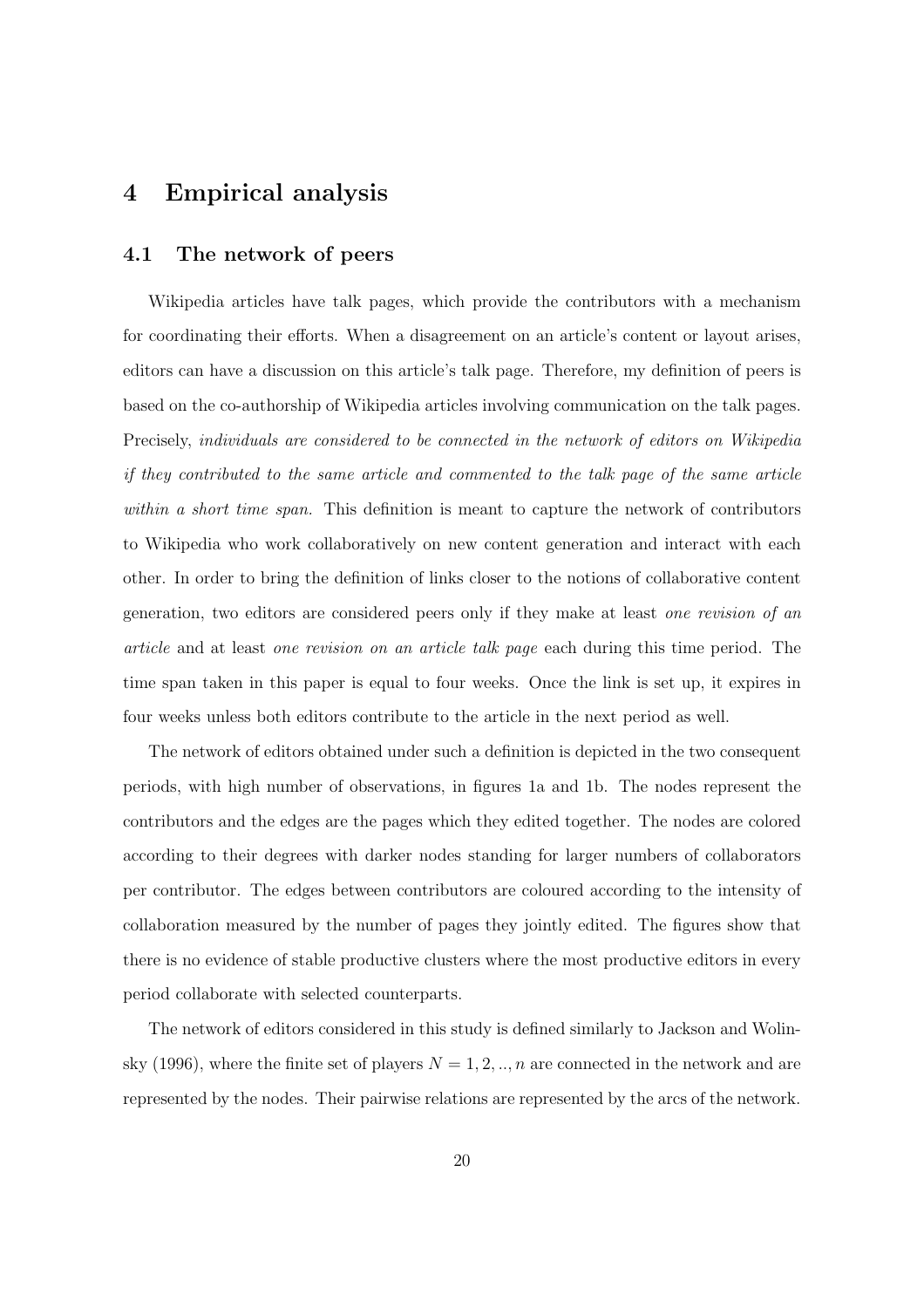

(a) Jan, 2007 (b) Feb, 2007

Figure 1: The network of editors in Wikipedia from the used sample, displayed in two consecutive months of observation

Network *G* can be expressed by an *N*x*N* adjacent matrix, and *gi,j* is a link between nodes *i* and  $j$ . It takes the value 1 if nodes  $i$  and  $j$  are connected, and 0 otherwise.<sup>11</sup> In what follows, the set of links of a node  $i$  will be denoted by  $G_i$ . The equilibrium in such a network is based on the concept of pairwise stability proposed by Jackson and Wolinsky (1996), meaning that the link is formed if both parties involved are consent, while a unilateral decision is needed for the link severance.<sup>12</sup>

The effect of peer contributions on the performance of focal editors could be analyzed on two levels. First, I analyze article-specific peer effects, i.e. the productive pressure experienced by an individual from her peers on a particular article. This peer effect would indicate how an individual activity on this article would change if she met there more active peers on the article. This average "activeness" of the individual's peers on an article, according

<sup>&</sup>lt;sup>11</sup>Note that  $g_{i,i} = 0$  and  $g_{i,j} = g_{j,i}$  by definition.<br><sup>12</sup>See Jackson and Wolinsky (1996) and Bloch and Jackson (2006) for more details on equilibrium stability and efficiency.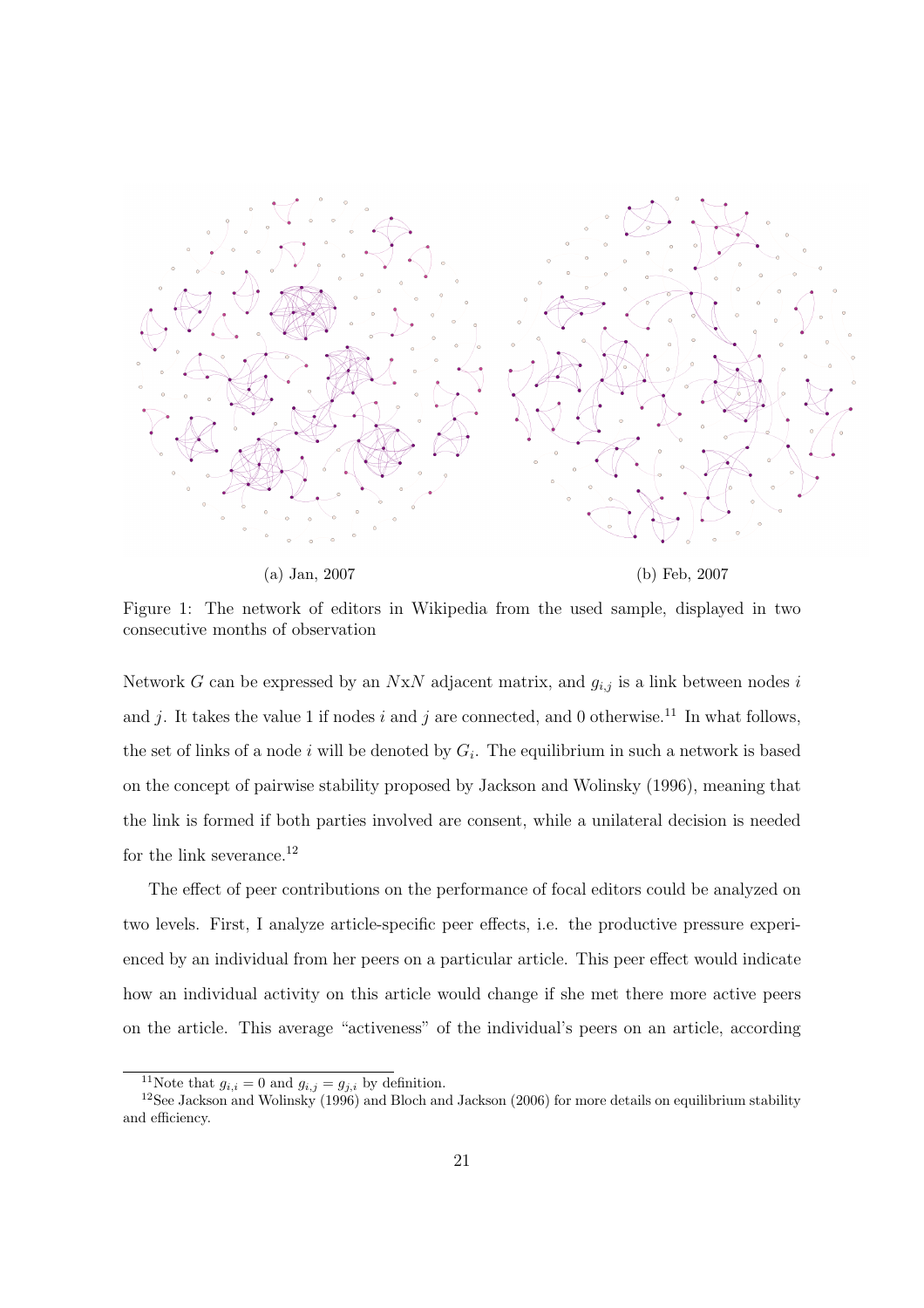

Figure 2: The network of editors connected due to collaborations on Wikipedia articles: article-specific peer effects

to the linear-in-means model (Manski (1993)) described below, would be expressed by the average peer contribution across articles other than the focal article. The structure of the peer network on Wikipedia is displayed in Figure 2. Editors are denoted by numbers above the circles while articles are denoted by letters within the squares. Each editor, say, editor 1, has a set of direct peers with whom she is connected due to collaboration on article A. This set of peers varies across articles for each individual. If there was a peer effect, the activity of 1's peers on article A would be a↵ected by the average activity of editor 2 on article B due to interactions on the same article A.

The peer pressure mechanism might function in a different way. A contributor might observe her most important peers on the set of articles to which she contributes. The interaction with more engaged peers might affect this contributor in a way such that she feels also more engaged with Wikipedia and checks more articles in order to add some more content. As opposed to the first mechanism, once the article where the editor is currently working is filled with information, she might find it reasonable to switch her effort to other articles. Therefore, beside an analysis of article-specific peer effects, the potential peer effect should be also analyzed as the impact of average peer total contributions on individual total monthly contributions to Wikipedia. Figure 3 displays the corresponding data structure. Here, I consider editors connected due to collaborations on some sets of articles. The overall peer effect then would be expressed as how an individual activity of editor 1 on all articles, which in our example consists of contributions only to article  $A$ , would be affected by the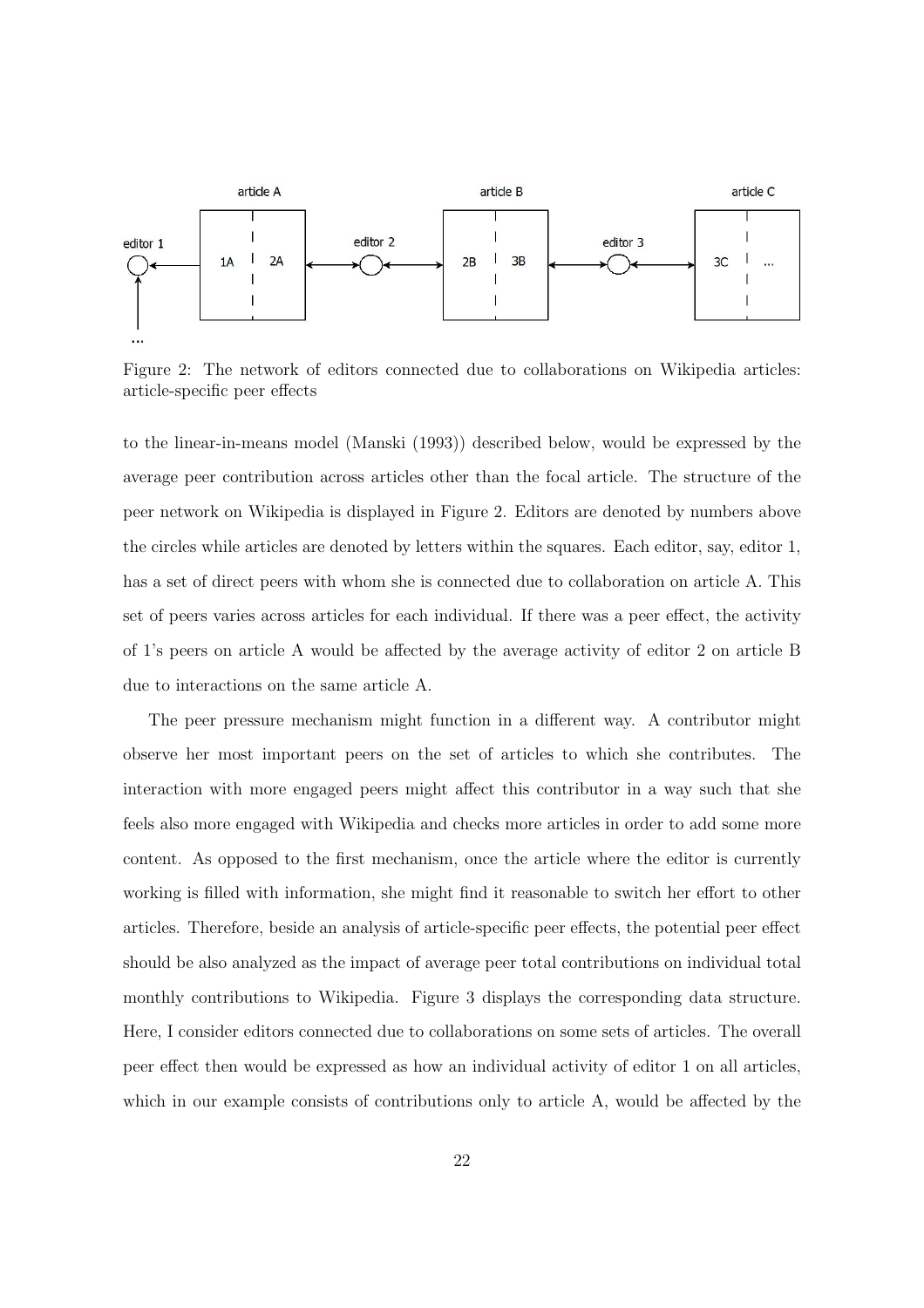

Figure 3: The network of editors connected due to collaborations on Wikipedia articles: overall peer effects

average contributions from editor 2 to all her articles except article A, in this example contributions to article B.

### 4.2 Econometric methodology

To address the research question whether peers' productivity affects contributors' outcomes in Wikpedia, I adopt the linear-in-means model introduced by Manski (1993):

$$
y_{ijt} = \alpha_{ij} + \beta E(y|G_{it}) + X_{it}\gamma + E(X|G_{it})\delta + Z_{jt}\theta + \epsilon_{ijt}
$$
\n<sup>(1)</sup>

where a contribution of editor  $i$  on article  $j$  at time  $t$  is affected by the average amount of peer contributions  $(E(y|G_i))$  as well as by the vector of her peers' exogenous characteristics  $(E(X|G_i))$ , and  $G_i$  denotes the peer group of an individual *i* at time *t*. This can be rewritten as:

$$
y_{ijt} = \alpha_{ij} + \beta \frac{\sum_{k \in P_{-ijt}} y_{k-jt}}{N_{P_{-ijt}}} + X_{it}\gamma + \frac{\sum_{k \in P_{-ijt}} X_{kt}}{N_{P_{-ijt}}} \delta + Z_{jt}\theta + \epsilon_{ijt}
$$
(2)

where  $y_{ijt}$  is the logarithm of the contribution length (in bytes) by editor *i* on article *j* at time *t* and  $X_{it}$  is the vector of characteristics of editor i.  $\beta \frac{\sum_{k \in P_{-ijt}} y_k}{N_P}$  $\frac{\sum_{i=1}^{n} f(i)}{N_{P_{-ijt}}}$  is an endogenous effect of peers' productivity (measured as a logarithm of the average amount of peers' contributions), where  $k \in P_{-ijt}$  is a member of individual *i*'s peer group composed of  $N_{P_{-ijt}}$  members.  $\sum_{j \in P_{it}} X_{jt}$  $\frac{E_{it} p_{it}}{N_{P_{it}}}$  is an exogenous or contextual effect of peers characteristics and preferences on the individual outcomes, aimed at capturing a homophily, i.e. the property capturing that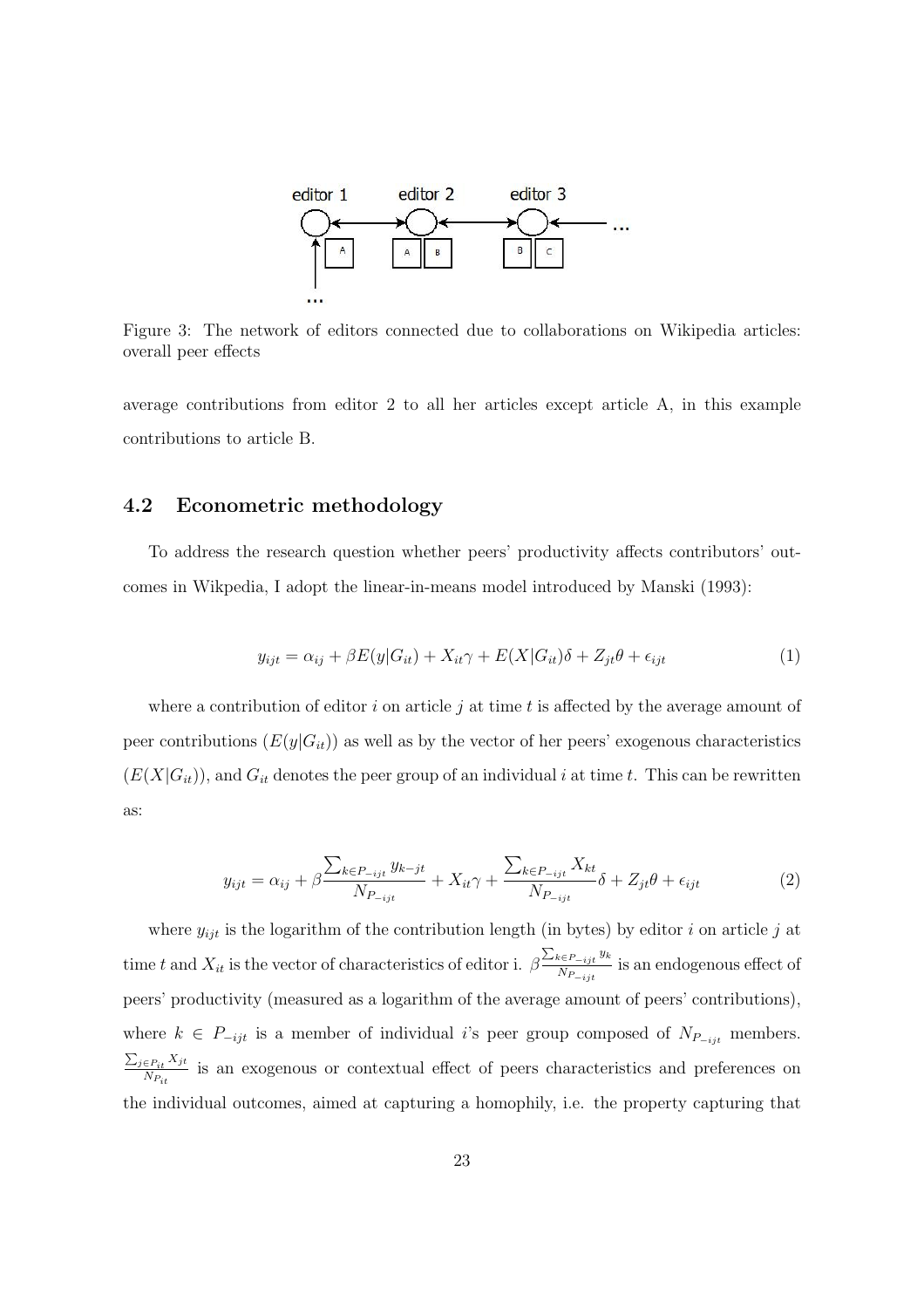the connected individuals can be similar in some observed characteristics, such as interests or experience. Finally,  $Z_{jt}$  is the vector of observable article characteristics (or, in the terminology of education studies, group characteristics).

If the coefficient  $\beta$  is positive, equation 2 shows the extent to which an individual editor is willing to contribute more to an article if her peers also contribute more on average. In Wikipedia, it is technically possible to check who are the peers in the revision history of an article, and then one can go further by clicking on any peer in order to check how active she has been. The latter effect is captured by equation 2. However, the former action is less technically sophisticated than the latter. In some specifications of the model, I also check this former mechanism. Concretely, I examine whether spillovers due to a higher number of peers affect individual performance. Then, the model estimated is:

$$
y_{ijt} = \alpha_{ij} + \beta N_{P_{-ijt}} + X_{it}'\gamma + \frac{\sum_{k \in P_{-ijt}} X_{kt}}{N_{P_{-ijt}}} \delta + Z_{jt}'\theta + \epsilon_{ijt}
$$
(3)

Peer pressure might also be important for the overall level of the engagement in knowledge generation on the Wikipedia platform. Once the article where the editor is currently working is filled with information, she might find it reasonable to switch her effort to other articles. Therefore, beside an analysis at the editor-article level, the potential peer impact on individual contributions is also analyzed at the level of overall individual contributions per time period aggregated across articles. Then, the empirical model is given by:

$$
y_{it} = \alpha_i + \beta \frac{\sum_{k \in P_{-it}} y_{k-jt}}{N_{P_{-it}}} + X'_{it}\gamma + \frac{\sum_{k \in P_{-it}} X_{kt}}{N_{P_{-it}}} \delta + \epsilon_{it}
$$
(4)

The positive peer effect in this model would indicate that there are positive spillovers due to collaboration with other contributors that affect an individual motivation to provide more knowledge to Wikipedia overall. Similarly to the editor-article level, at the editor level peer effects can also be expressed through the number of peers on Wikipedia across all articles, analogically to equation 3.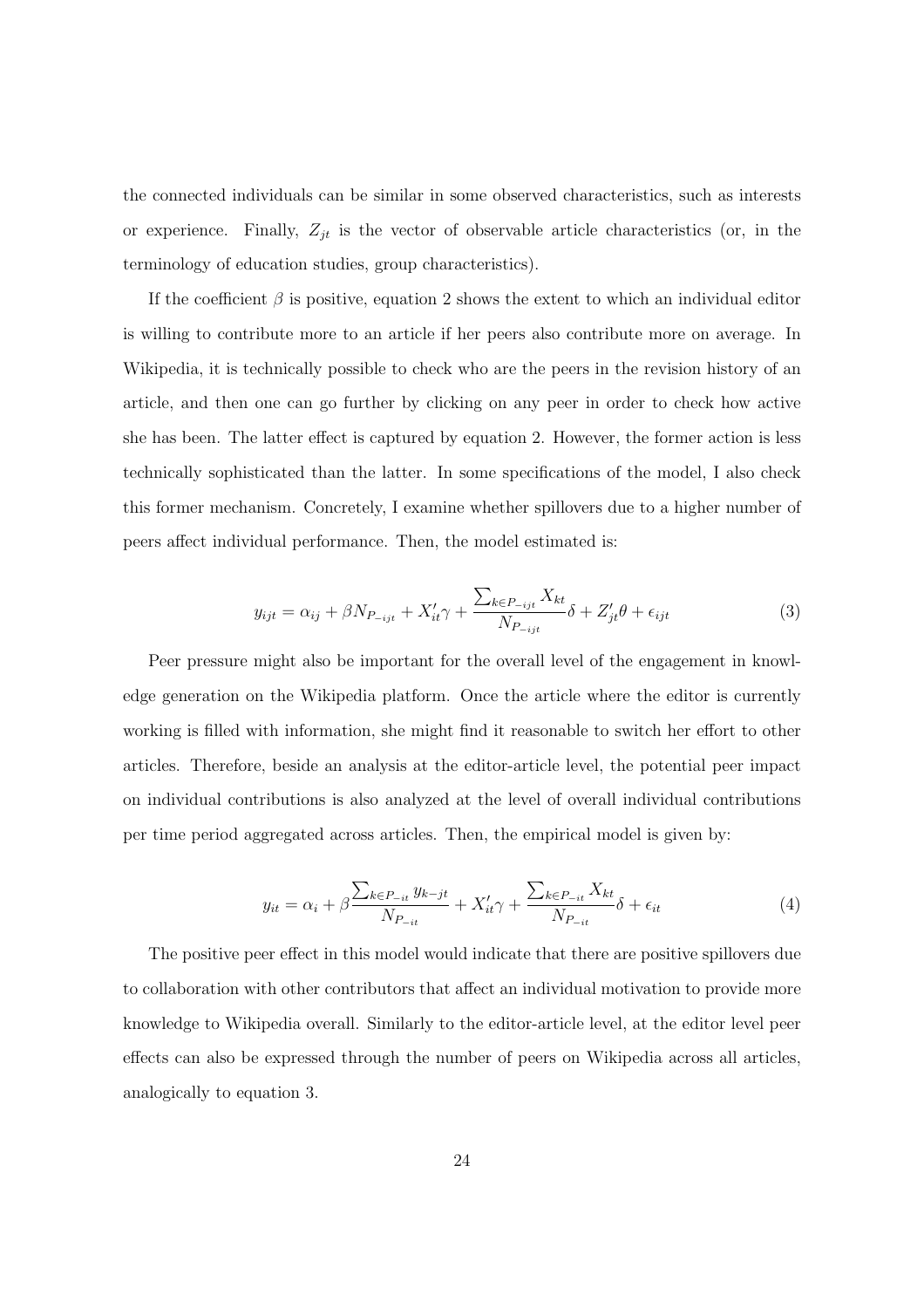### 4.3 Identification issues and instrumental variables

In the linear-in-means model, the "reflection problem" and correlated effects are usually considered the major threats to identification of peer effects (Manski (1993)). Since the network structure in Wikipedia is based on partially overlapping peer groups, this solves the reflection problem and allows the identification of peer effects. Then, correlated effects (the shocks that are common to groups, in the context of Wikipedia to articles) could be addressed by using characteristics of indirect peers as instruments for endogenous outcomes of direct peers (as discussed in Bramoullé et al. (2009), De Giorgi et al. (2010)). In the case of Wikipedia, these could be shocks of attention to article content. To eliminate the impact of these shocks, I use the number of indirect peers (and its second order polynomial) as an instrument for the peer effects coming from direct peers.

The most important concern in the analysis of peer effects is the potential endogeneity of the network formation. This problem arises since individuals choose endogenously counterparts with whom they become peers. In Wikipedia, individuals come to read articles and their decision to contribute is most likely related to the content of an article rather than because of other editors' characteristics. However, individuals can hardly observe other contributors' individual characteristics because few contributors have extensive information in their user profiles and they are at least three clicks away from the article itself. What individuals mainly observe when entering Wikipedia are articles, their length, quality and how well they cover the topic. Therefore, while attraction of readers and potential contributors is not random with respect to the network of articles (more popular articles have more hyperlinks and, therefore, are more central in the hyperlink network, which, in turn, attracts more readers) it can still be initially considered random with respect to the network of editors. Later, when contributing to articles and observing the contributions of others, individuals can choose whether to remain peers with those other contributors. However, learning about "key" productive users takes some time and some reactions be it on Wikipedia articles or on articles talk pages. Under the assumption that individuals enter in the editor network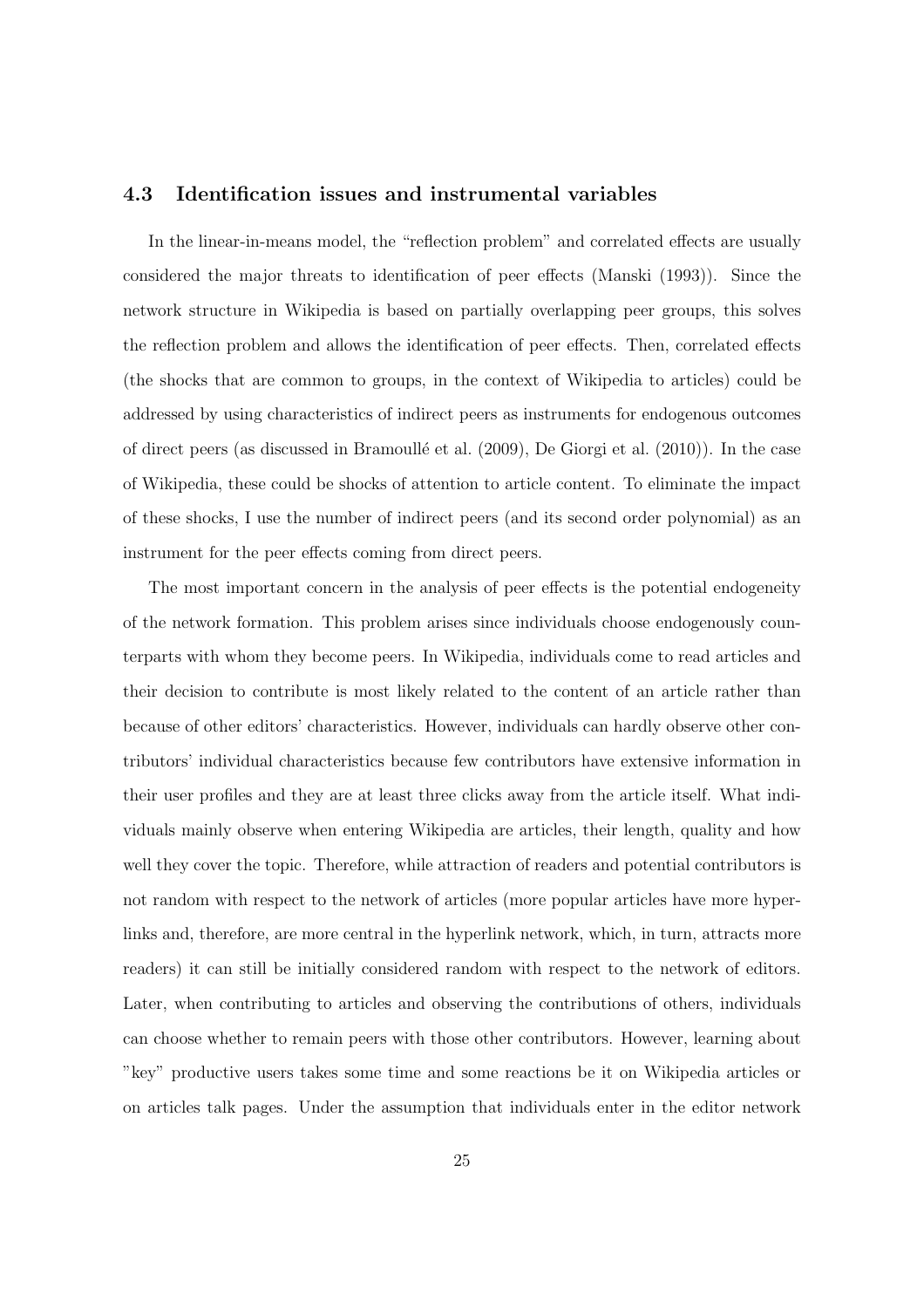without prior knowledge about this network, I make a robustness check and examine the peer impact on individuals during only their very first month on Wikipedia.

Finally, in the case of an online community, such as Wikipedia, individuals might engage in discussions on article talk pages or in "editing wars". This activity is directly caused by the personal appeal and is beyond peer effects in performance. Therefore, for the direct peers of an individual the average amount of contributions excludes the page shared with this individual.

# 5 Results

This section discusses the main results of the analyses of peer effects at the editor-article and editor levels presented in tables 3 and 4. The first stage regressions for all tables containing IV estimations are in the Appendix (see tables 8 and 9). All results in the tables include year and month dummies and heteroscedasticity robust standard errors in the parentheses.

The instruments significantly affect the endogenous regressor in the first stage estimation and have large partial F statistics for testing the weakness of instruments (Kleibergen-Paap or Wald rk statistics Kleibergen and Paap (2006)), varying from 18 to 68 for the editor-article level and 60-355 for the editor level. Tables 3 and 4 represent specifications with ordinary least squares (columns 1 and 4) and fixed effects (columns 2 and 5) estimations. Columns 3 and 6 in each table contain specifications, in which peer effects are estimated using the instrumental variable approach. In each specification, I examine peer effects using one of the peer activity indicators, the log of average amount of bytes contributed or the number of peers.

The IV specifications do not reveal any significant impact of average peer contribution on the number of peers on the individual per article contributions (table 3). According to the "endogeneity test", also called Sargan-Hansen  $J$ -test<sup>13</sup>, both peer activity indicators should

<sup>&</sup>lt;sup>13</sup>The corresponding  $\chi^2$  test statistics ranges from 0.933 to 1.077.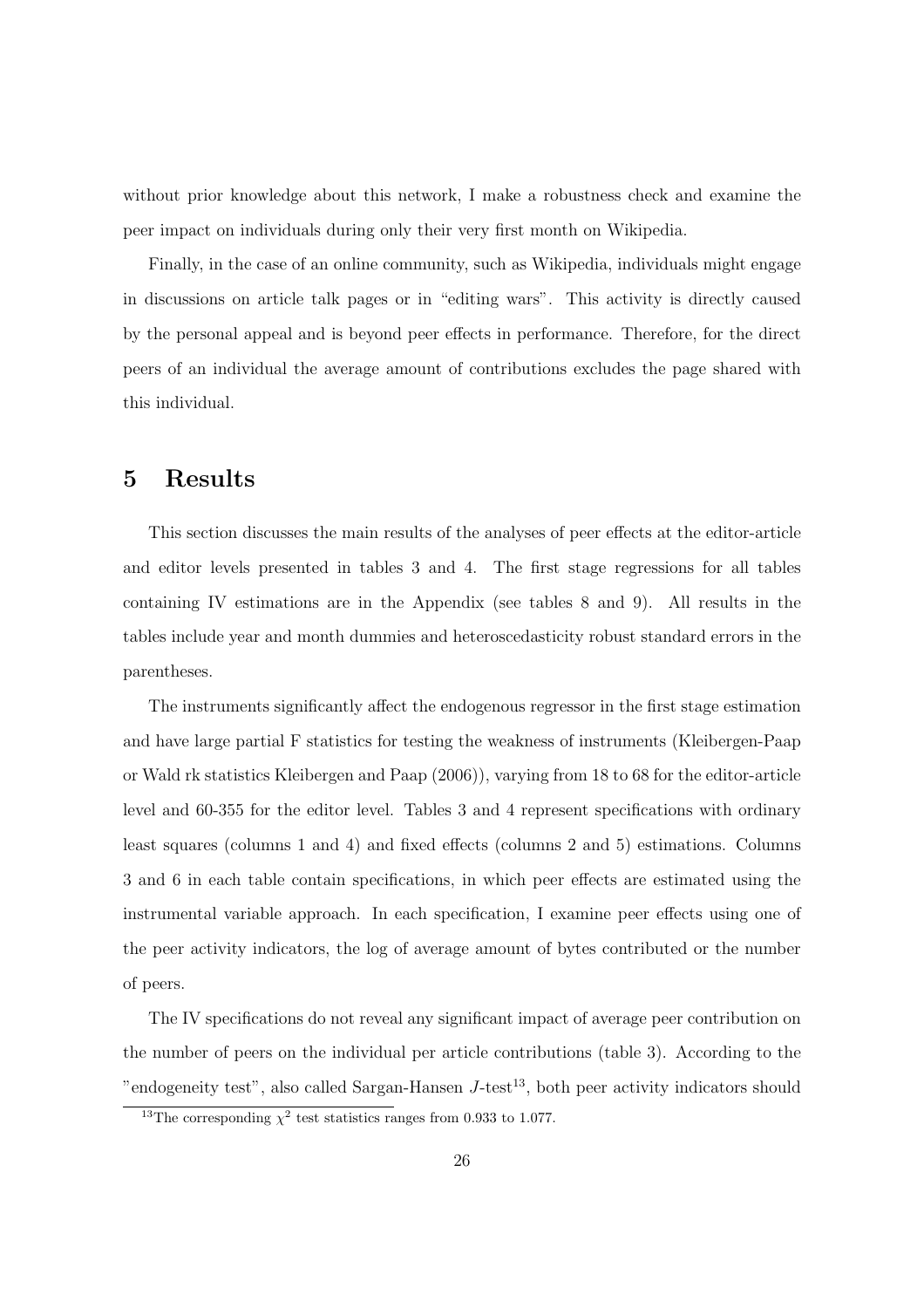|                                                  |                       |                       | Log length of contribution (in bytes) |                       |                       |                  |
|--------------------------------------------------|-----------------------|-----------------------|---------------------------------------|-----------------------|-----------------------|------------------|
|                                                  | <b>OLS</b>            | FE                    | 2SLS                                  | <b>OLS</b>            | FE                    | 2SLS             |
| Log peer contrib. per article (bytes)            | $0.255***$<br>(0.040) | $0.241***$<br>(0.052) | 0.586<br>(0.364)                      |                       |                       |                  |
| $#$ peers per page                               |                       |                       |                                       | $0.117***$<br>(0.017) | $0.133***$<br>(0.023) | 0.361<br>(0.228) |
| Interest in the category $(\%)$                  | $0.014***$            | $0.048***$            | $0.049***$                            | $0.014***$            | $0.048***$            | $0.050***$       |
|                                                  | (0.002)               | (0.008)               | (0.009)                               | (0.002)               | (0.008)               | (0.009)          |
| Editor experience (months)                       | $-0.010***$           | $-0.013$              | $-0.019$                              | $-0.010***$           | $-0.047$              | $-0.112$         |
|                                                  | (0.002)               | (0.147)               | (0.151)                               | (0.002)               | (0.147)               | (0.166)          |
| Edits on popular pages $(\%)$                    | $0.009***$            | $-0.002$              | $-0.002$                              | $0.009***$            | $-0.002$              | $-0.003$         |
|                                                  | (0.002)               | (0.003)               | (0.003)                               | (0.002)               | (0.003)               | (0.003)          |
| $#$ editors per page                             | $0.009***$            | $0.023***$            | $0.021***$                            | $-0.009**$            | 0.003                 | $-0.033$         |
|                                                  | (0.002)               | (0.004)               | (0.004)                               | (0.004)               | (0.005)               | (0.036)          |
| Page size (bytes)                                | $-0.000**$            | $-0.000***$           | $-0.000***$                           | $-0.000$              | $-0.000**$            | $-0.000**$       |
|                                                  | (0.000)               | (0.000)               | (0.000)                               | (0.000)               | (0.000)               | (0.000)          |
| Page is popular                                  | $0.350***$            | $-0.386$              | $-0.385$                              | $0.338***$            | $-0.338$              | $-0.255$         |
|                                                  | (0.075)               | (0.290)               | (0.300)                               | (0.075)               | (0.287)               | (0.304)          |
| Peer interest in the category $(\%)$             | 0.000                 | 0.002                 | 0.003                                 | 0.000                 | 0.002                 | 0.004            |
|                                                  | (0.002)               | (0.003)               | (0.004)                               | (0.002)               | (0.003)               | (0.004)          |
| Peer experience (months)                         | 0.002                 | 0.005                 | $0.006*$                              | 0.001                 | 0.005                 | $0.006*$         |
|                                                  | (0.002)               | (0.003)               | (0.003)                               | (0.002)               | (0.003)               | (0.003)          |
| Peer edits on popular pages $(\%)$               | 0.000                 | $-0.001$              | $-0.007$                              | $0.004**$             | 0.002                 | 0.000            |
|                                                  | (0.002)               | (0.003)               | (0.006)                               | (0.002)               | (0.003)               | (0.003)          |
| Observations<br>Kleibergen-Paap Wald F statistic | 4407                  | 4407                  | 4398<br>52.03                         | 4407                  | 4407                  | 4398<br>14.71    |

Table 3: Peer effects at the editor-article level

 $*$   $p$  < 0.10,  $**$   $p$  < 0.05, \*\*\*  $p$  < 0.01

NOTES: The table shows the results of the reduced form regressions to estimate peer effects. Columns  $(1)-(3)$  show the results for the peer average contribution and Columns (4-6) for the number of peers. Specification (1) and (4) show OLS results; (2) and  $(5)$  show FE results. In Columns  $(3)$  and  $(6)$ , I assume that peer effects are endogenous and estimate them in two steps. All regression coefficients are presented with heteroscedasticity robust standard errors in parentheses: \*\*\*  $p < 0.01$ , \*\*  $p < 0.05$ , \* *p <* 0*.*1. The unit of observations is a monthly contribution of an editor to an article on Wikipedia. All month and year dummies are included.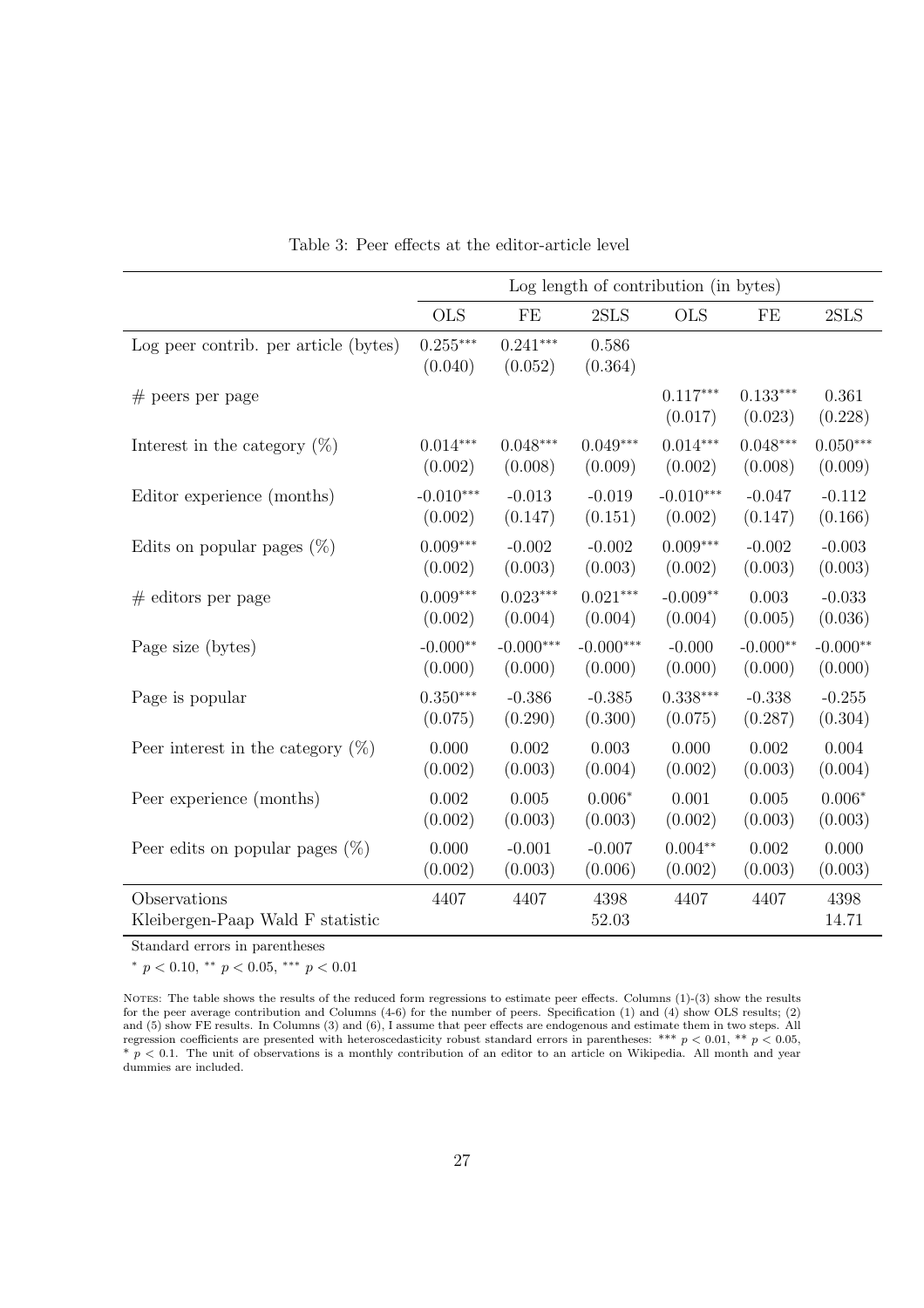not be considered endogenous. Most likely, this is because the instrument performance in the first stage is rather poor. Therefore, I rely on the OLS and FE estimation results for this model. For the editor contributions per article, a one per cent increase in average contributions of peers on that article would increase individual contributions by 0.24 per cent, while one more peer on the article would yield a positive effect of 0.13 per cent. The results suggest that the personal interest in the article topic matters for the amount of contributions as well as spillovers coming from the vast number of editors who also edited the article. These editors are not peers, their number is exogenous to the focal individual and might reflect the general level of attention to the article, which is not captured by the number of clicks (readership).

As compared to contributions per article, overall individual contributions to Wikipedia experience strong peer effects (see table 4), which are lower in magnitude but seem to be more robust and better identified due to the powerful instruments. The results show that, while controlling for observable editor and peer characteristics, an increase in the average peer contribution by 1 per cent has a positive effect of  $0.11$  per cent on individual contributions. Taking the median values for peer and individual contributions across all articles from table 2, we can interpret the peer impact as follows. An increase in peer contributions to all articles by 1 per cent would amount to, approximately, 1.2 kbytes, and it would correspond to a 0.11 per cent increase in individual contributions to all articles, or 1.04 byte. Assuming that 1,000 bytes are, approximately, half of a page of A4 format, a total increase in peer contributions on all articles by one page would yield the spillover of 2 bytes (about two characters) to individual contributions to Wikipedia.

Another measure of peer effects, spillovers from an increase in the number of peers contributing to the articles, yields a positive effect on individual contributions of 0.06 per cent. The IV estimates tend to be lower in magnitude than the OLS. Apparently, peer performance indeed affects individual performance and translates to larger total contributions to Wikipedia. Individuals who have active peers seem to redistribute their effort to other arti-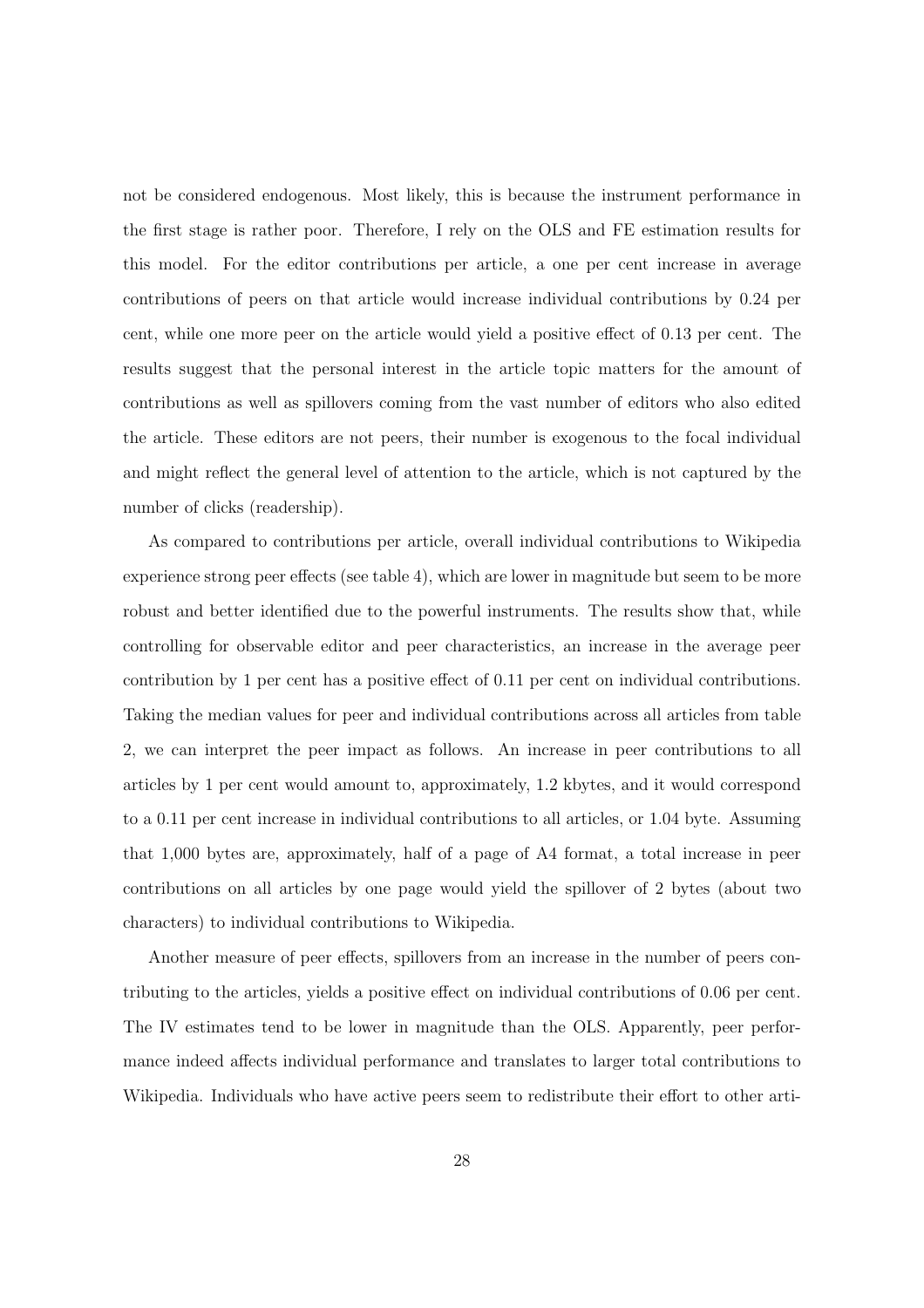|                                                  |                       |                       |                      | Log length of contribution (in bytes) |                       |                      |
|--------------------------------------------------|-----------------------|-----------------------|----------------------|---------------------------------------|-----------------------|----------------------|
|                                                  | <b>OLS</b>            | FE                    | 2SLS                 | <b>OLS</b>                            | FE                    | 2SLS                 |
| Log peer contrib. all articles (bytes)           | $0.092***$<br>(0.016) | $0.082***$<br>(0.018) | $0.114**$<br>(0.048) |                                       |                       |                      |
| $#$ peers on all pages                           |                       |                       |                      | $0.089***$<br>(0.007)                 | $0.084***$<br>(0.008) | $0.066**$<br>(0.027) |
| Interest in the category $(\%)$                  | $0.026***$            | $0.046***$            | $0.046***$           | $0.027***$                            | $0.046***$            | $0.046***$           |
|                                                  | (0.002)               | (0.006)               | (0.006)              | (0.002)                               | (0.006)               | (0.006)              |
| Editor experience (months)                       | $-0.010***$           | $-0.126$              | $-0.128$             | $-0.010***$                           | $-0.171$              | $-0.160$             |
|                                                  | (0.001)               | (0.106)               | (0.111)              | (0.001)                               | (0.105)               | (0.111)              |
| Edits on popular pages $(\%)$                    | $0.012***$            | 0.000                 | 0.000                | $0.011***$                            | $-0.000$              | $-0.000$             |
|                                                  | (0.001)               | (0.002)               | (0.002)              | (0.001)                               | (0.002)               | (0.002)              |
| Peer interest in the category $(\%)$             | $0.005***$            | $0.005**$             | $0.006**$            | 0.003                                 | 0.003                 | 0.003                |
|                                                  | (0.002)               | (0.002)               | (0.003)              | (0.002)                               | (0.002)               | (0.002)              |
| Peer experience (months)                         | $-0.002$              | $-0.001$              | $-0.002$             | $-0.001$                              | $-0.001$              | $-0.001$             |
|                                                  | (0.002)               | (0.002)               | (0.002)              | (0.002)                               | (0.002)               | (0.002)              |
| Peer edits on popular pages $(\%)$               | $0.013***$            | $0.008***$            | $0.008***$           | $0.009***$                            | $0.006***$            | $0.006***$           |
|                                                  | (0.001)               | (0.002)               | (0.002)              | (0.001)                               | (0.002)               | (0.002)              |
| Observations<br>Kleibergen-Paap Wald F statistic | 8492                  | 8492                  | 8476<br>674.65       | 8492                                  | 8492                  | 8476<br>127.34       |

Table 4: Peer effects at the editor level

 $*$   $p < 0.10, **$   $p < 0.05,***$   $p < 0.01$ 

NOTES: The table shows the results of the reduced form regressions to estimate peer effects. Columns (1)-(3) show the results for the peer average contribution and Columns (4-6) for the number of peers. Specification (1) and (4) show OLS results; (2) and (5) show FE results. In Columns (3) and (6), I assume that peer effects are endogenous and estimate them in two steps. All regression coefficients are presented with heteroscedasticity robust standard errors in parentheses: \*\*\*  $p < 0.01$ , \*\*  $p < 0.05$ ,  $* p < 0.1$ . The unit of observations is a monthly contribution to Wikipedia by an editor. All month and year dummies are  $* p < 0.1$ . included.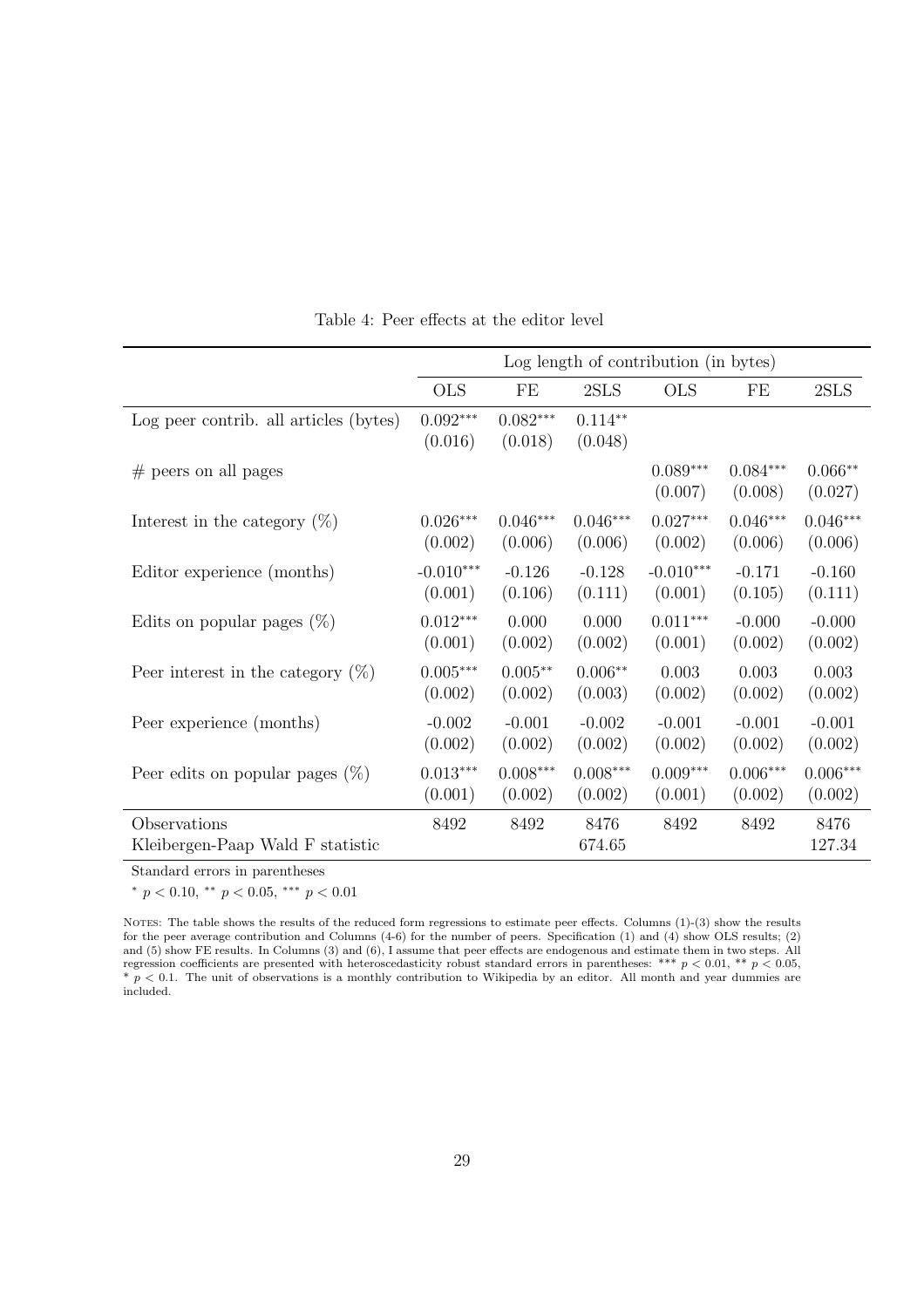cles that need further improvement rather than keeping to improve the quality of the articles to which they contributed before.

Other factors that matter for the length of contributions or the number of revisions are the preferences and interests of individuals. The results reveal the importance of an individual interest in a specific topic. Firstly, the interest in a specific topic is positively associated with the size of contributions. A 1 per cent increase in the interest in a concrete topic measured by the share of contributions to the category, leads to a 0.05 per cent increase in the size of a contribution per article or overall within a given period of time. This means that an editor, whose interest in the topic is higher by one standard deviation (13 per cent) would contribute 0.65 per cent more to Wikipedia.

As the data allow me to distinguish between the bytes, added to and deleted from articles, I can further decompose the average peer activity at the editor level in order to examine whether adding or deleting of information has a higher impact on individual contributions, or is descried more by an individual. The results in table 5 suggest that both activities are recognized by individuals but peer adding of information has a higher importance for individuals.

## 6 Robustness checks

In order to examine to which extent my results hold in the alternative specifications, I perform several robustness checks of the main result for peer effects at the editor level. Firstly, I examine how the choice of measures affects the presence and the magnitude of observed peer effects. Secondly, I address one of most severe potential problems for the identification of peer effects in the network, which is selection of editors into the network due to assortative mixing, or their inherent similarities.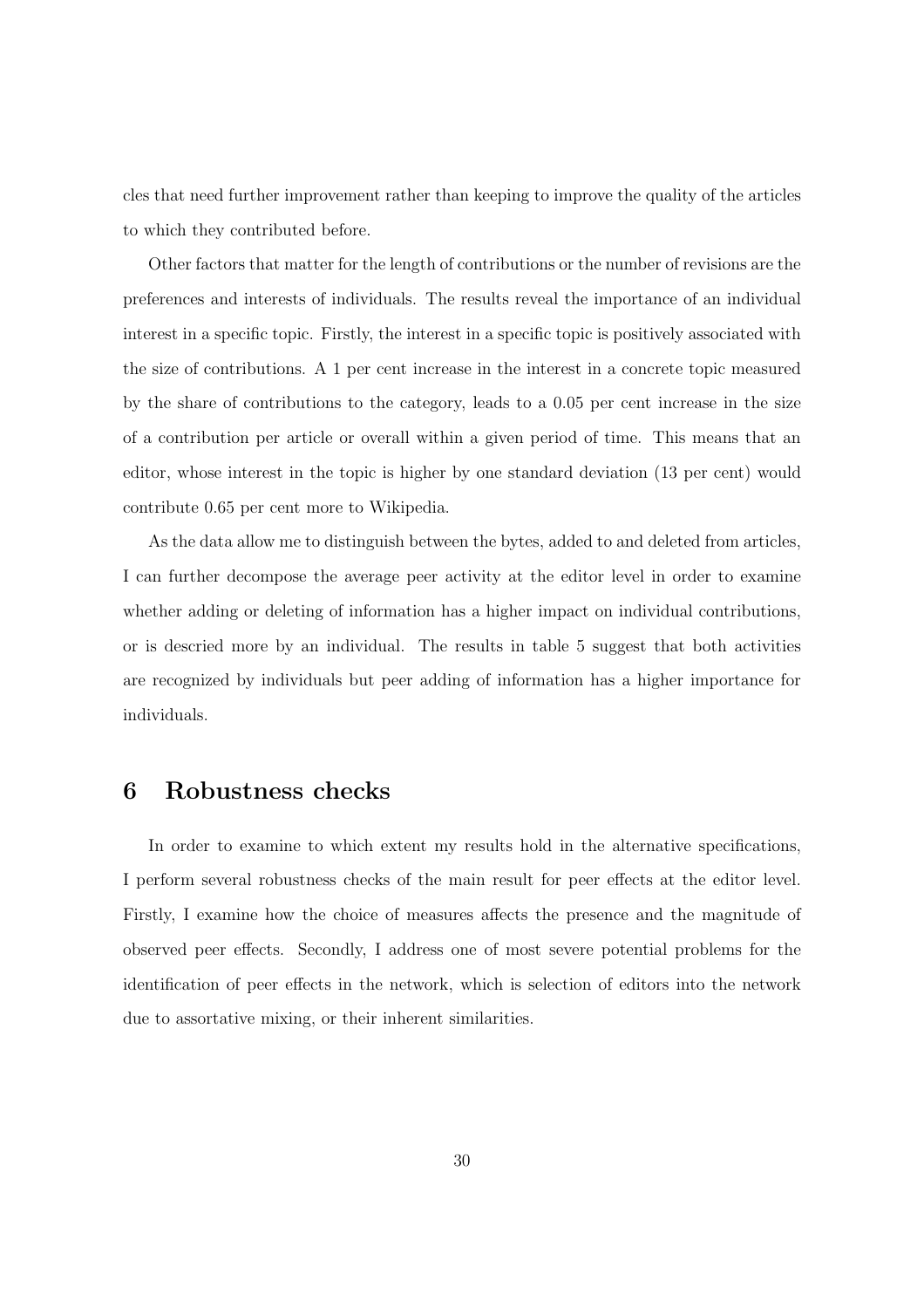|                                                                         |                       | Log length of contribution (in bytes) |                       |                      |
|-------------------------------------------------------------------------|-----------------------|---------------------------------------|-----------------------|----------------------|
|                                                                         | FE                    | 2SLS                                  | FE                    | 2SLS                 |
| Log peer added bytes                                                    | $0.083***$<br>(0.019) | $0.124**$<br>(0.052)                  |                       |                      |
| Log peer deleted bytes                                                  |                       |                                       | $0.049***$<br>(0.010) | $0.071**$<br>(0.030) |
| Interest in the category $(\%)$                                         | $0.046***$            | $0.046***$                            | $0.046***$            | $0.046***$           |
|                                                                         | (0.006)               | (0.006)                               | (0.006)               | (0.006)              |
| Editor experience (months)                                              | $-0.127$              | $-0.129$                              | $-0.132$              | $-0.138$             |
|                                                                         | (0.106)               | (0.111)                               | (0.106)               | (0.111)              |
| Edits on popular pages $(\%)$                                           | 0.000                 | 0.000                                 | 0.000                 | 0.000                |
|                                                                         | (0.002)               | (0.002)                               | (0.002)               | (0.002)              |
| Peer interest in the category $(\%)$                                    | $0.005**$             | $0.007**$                             | $0.005**$             | $0.006**$            |
|                                                                         | (0.002)               | (0.003)                               | (0.002)               | (0.003)              |
| Peer experience (months)                                                | $-0.001$              | $-0.002$                              | $-0.001$              | $-0.002$             |
|                                                                         | (0.002)               | (0.002)                               | (0.002)               | (0.002)              |
| Peer edits on popular pages $(\%)$                                      | $0.009***$            | $0.009***$                            | $0.008***$            | $0.008***$           |
|                                                                         | (0.002)               | (0.002)                               | (0.002)               | (0.002)              |
| Observations<br>Kleibergen-Paap Wald F statistic<br>$\alpha$ , $\alpha$ | 8492                  | 8476<br>636.94                        | 8492                  | 8476<br>516.65       |

Table 5: Peer effects at the editor level with decomposed peer activity

 $*$   $p < 0.10, **$   $p < 0.05,***$   $p < 0.01$ 

NOTES: The table shows the results of the reduced form regressions to estimate peer effects. Columns  $(1)-(2)$  show the results for the peer average added bytes of contribution and Columns  $(3-4)$  for the deleted bytes. Specification  $(1)$  and  $(3)$  show FE results. In Columns (2) and (4), I assume that peer contributions are endogenous and estimate them in two steps. All regression coefficients are presented with heteroscedasticity robust standard errors in parentheses: \*\*\*  $p < 0.01$ , \*\*  $p < 0.05$ , \*  $p < 0.1$ . The unit of observations is a monthly contribution to Wikipedia by an editor. All month and year dummies are included.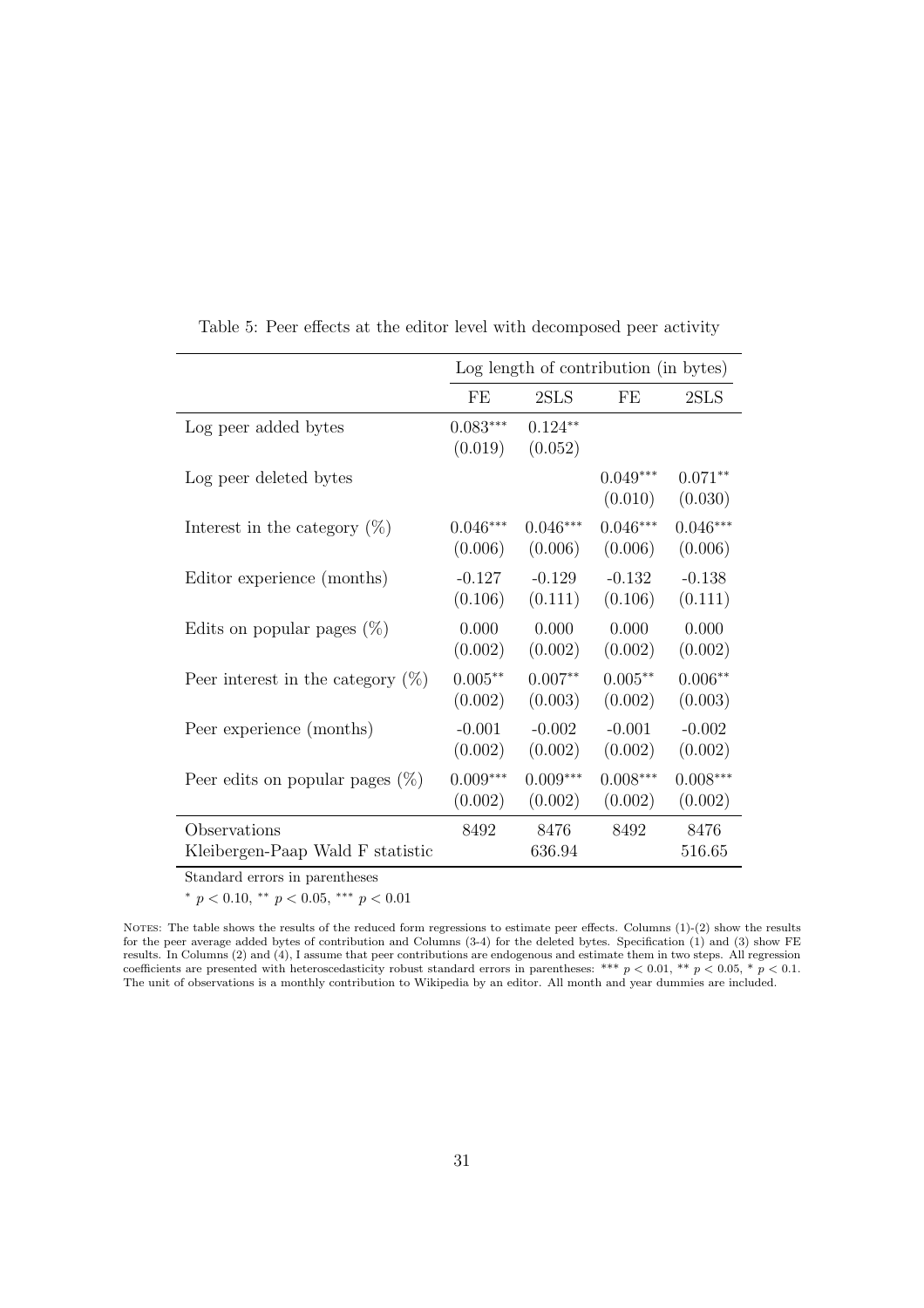### 6.1 Measurement

The results obtained in the previous section could be questioned from the perspective of their reliance on the chosen measures of individual and peer activity. To address this concern, I make a robustness check, in which I apply the baseline model, however, changing the measures of individual and peer activity on Wikipedia. Instead of total monthly amount of bytes contributed (added or deleted), I use the number of revisions both for individual and peer monthly contributions in the logarithmic form. I replicate the baseline estimation for the editor level in table 6. The first stage is shown in the Appendix (table 11).

Similarly to the baseline results, the estimates for the number of revisions demonstrate that a one per cent increase in peer activity would account for 0.1 per cent increase in an individual activity and one additional peer would be related to 0.06 per cent more revisions. In absolute numbers, this would mean that 500 revisions made by median peers induce one additional revision by a median individual. While adding text by peers is visible directly to the individual (on the article), edits are not directly observed unless an individual specifically browses the edit history of the article. Moreover, many contributors save every word they edited and the platform Wikipedia tracks this as a separate edit. This might explain that far more revisions need to be done to contribute significantly to an article and, subsequently, to help an editor notice her peers' ongoing activity.

### 6.2 Network formation

The following analysis addresses a harsh problem of endogeneity in network formation that is inherent for many networks. In the case of the network of editors on Wikipedia, individuals observe the article text and have to perform additional clicks on edit history links to learn about the intensity of modification of this article and even more clicks to learn whether other individuals, who previously contributed to the article, are productive and appealing. The second way to learn about individuals is to contribute to the article and to wait for the feedback of editors particularly feeling engaged with this article. All this takes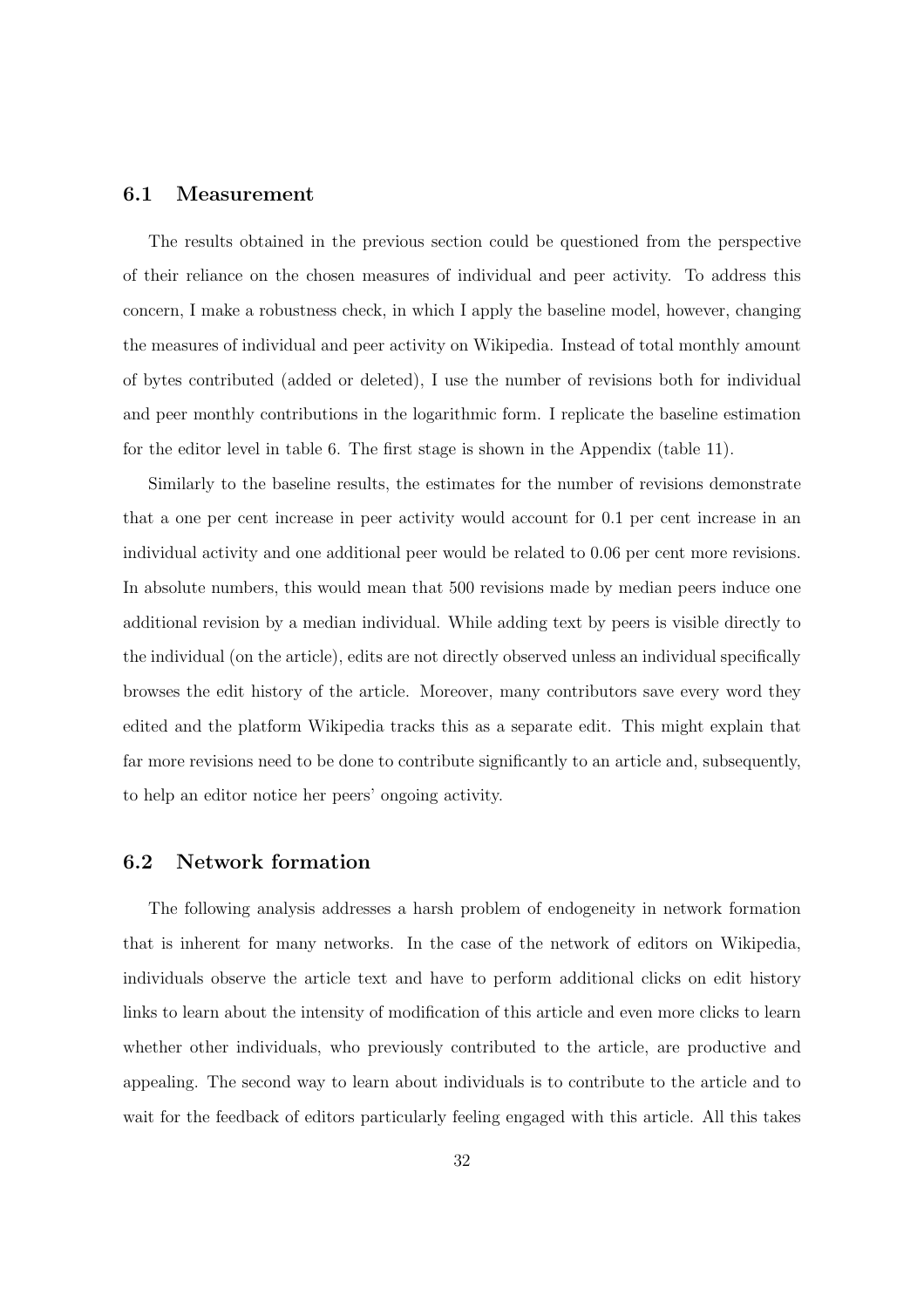|                                                  |                       |                       |                       | Log length of contribution (the number of revisions) |                       |                       |
|--------------------------------------------------|-----------------------|-----------------------|-----------------------|------------------------------------------------------|-----------------------|-----------------------|
|                                                  | <b>OLS</b>            | FE                    | 2SLS                  | <b>OLS</b>                                           | $\rm FE$              | 2SLS                  |
| Log peer $#$ revisions of all articles           | $0.085***$<br>(0.006) | $0.069***$<br>(0.008) | $0.100***$<br>(0.020) |                                                      |                       |                       |
| $\#$ peers on all pages                          |                       |                       |                       | $0.061***$<br>(0.004)                                | $0.057***$<br>(0.004) | $0.057***$<br>(0.009) |
| Interest in the category $(\%)$                  | $0.012***$            | $0.031***$            | $0.031***$            | $0.013***$                                           | $0.031***$            | $0.031***$            |
|                                                  | (0.001)               | (0.003)               | (0.003)               | (0.001)                                              | (0.003)               | (0.003)               |
| Editor experience (months)                       | $-0.004***$           | $-0.036$              | $-0.039$              | $-0.004***$                                          | $-0.063*$             | $-0.055$              |
|                                                  | (0.001)               | (0.038)               | (0.041)               | (0.001)                                              | (0.037)               | (0.034)               |
| Edits on popular pages $(\%)$                    | $0.004***$            | $-0.002**$            | $-0.002**$            | $0.003***$                                           | $-0.002***$           | $-0.002***$           |
|                                                  | (0.000)               | (0.001)               | (0.001)               | (0.000)                                              | (0.001)               | (0.001)               |
| Peer interest in the category $(\%)$             | $0.003***$            | $0.003***$            | $0.004***$            | 0.001                                                | $0.001**$             | $0.001**$             |
|                                                  | (0.001)               | (0.001)               | (0.001)               | (0.001)                                              | (0.001)               | (0.001)               |
| Peer experience (months)                         | 0.000                 | 0.000                 | 0.000                 | 0.001                                                | 0.001                 | 0.001                 |
|                                                  | (0.001)               | (0.001)               | (0.001)               | (0.001)                                              | (0.001)               | (0.001)               |
| Peer edits on popular pages $(\%)$               | $0.006***$            | $0.003***$            | $0.003^{***}\,$       | $0.003***$                                           | 0.001                 | 0.001                 |
|                                                  | (0.000)               | (0.001)               | (0.001)               | (0.001)                                              | (0.001)               | (0.001)               |
| Observations<br>Kleibergen-Paap Wald F statistic | 8492                  | 8492                  | 8476<br>858.82        | 8492                                                 | 8492                  | 8476<br>139.49        |

Table 6: Robustness check: Peer effects at the editor level measured by the number of revisions

 $*$   $p < 0.10, **$   $p < 0.05,***$   $p < 0.01$ 

NOTES: The table shows the results of the reduced form regressions to estimate peer effects. Columns (1)-(3) show the results for the peer average contribution and Columns  $(4-6)$  for the number of peers. Specification  $(1)$  and  $(4)$  show OLS results;  $(2)$ and  $(5)$  show FE results. In Columns  $(3)$  and  $(6)$ , I assume that peer effects are endogenous and estimate them in two steps. All regression coefficients are presented with heteroscedasticity robust standard errors in parentheses: \*\*\*  $p < 0.01$ , \*\*  $p < 0.05$ ,  $p < 0.1$ . The unit of observations is a monthly contribution to Wikipedia by an editor. All month and year dummies are included.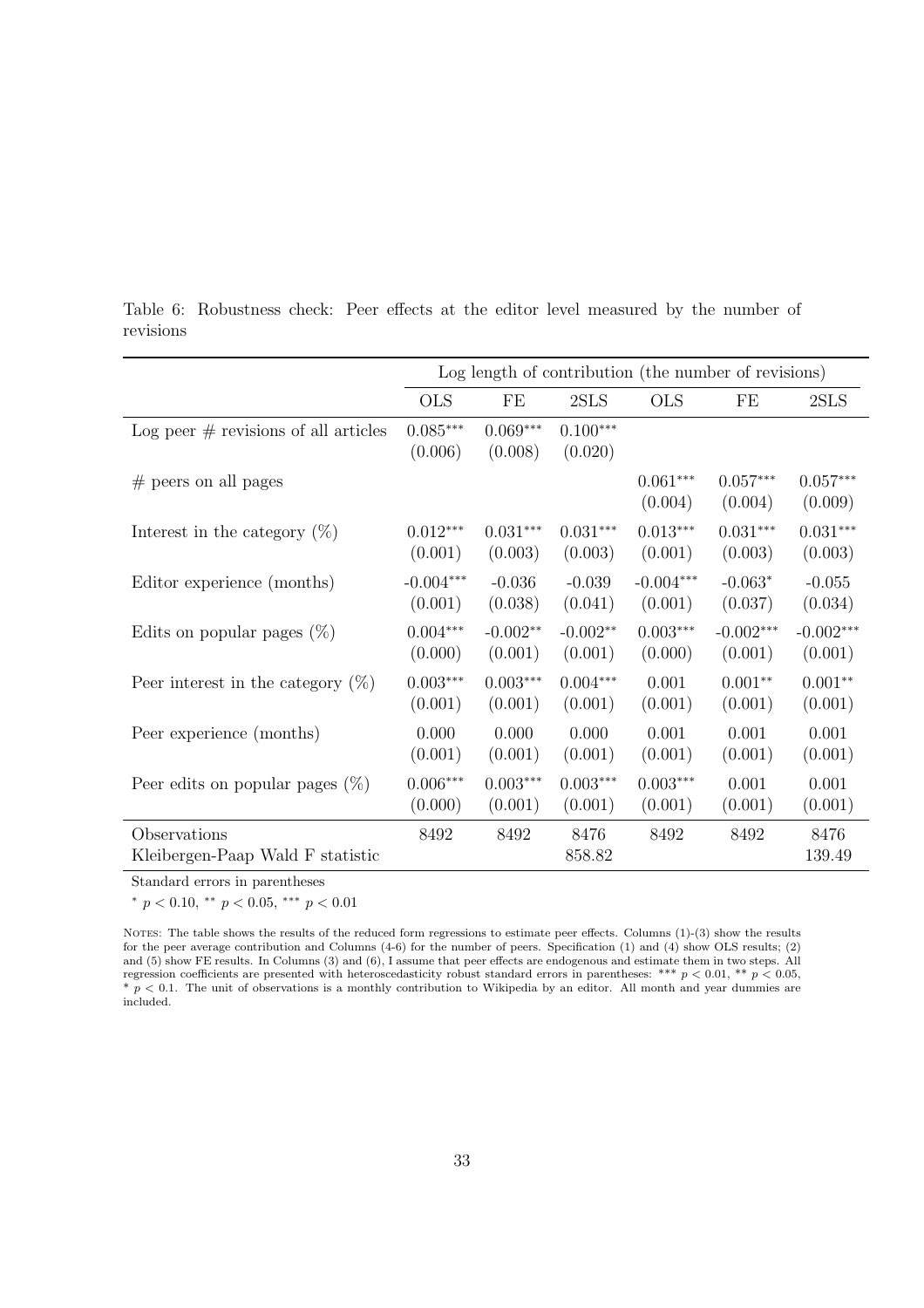some time. Assuming that the newcomers have not yet learned about interrelations and edit intensity of other already existing editors, I use only the newcomers to examine whether they experience peer effects.

I choose the subsample of editors during their first month after joining Wikipedia. As they joined Wikipedia just recently, they had little time to learn about potentially existing stable productive clusters of peers who already recognize each other (in case there are any). I perform the same specification as in equation 2 using the two-stage least squares approach with instrumental variables but now in the cross-section framework.

In the results (see table 7), I consider the activity of exclusively inexperienced editors of Wikipedia, i.e. those who contributed to Wikipedia during a month for the first time. As the data sample now has a cross-section shape I only obtain OLS and IV results. The IV results show larger magnitude. However, they should be treated with caution as *F*-statistic is relatively low for the number of peers (see column 4 in table 7). According to the endogeneity tests, the measures of peer activity and amount should again be treated as endogenous.<sup>14</sup> While the OLS results demonstrate that the issue of selection into the network of editors does not bias our main findings upwards, IV specifications demonstrate that if endogeneity exists the extent of selection into the network biases results downwards. This can be the case if some unobserved group shocks act in the opposite direction to the endogenous effects, which yields lower estimates if groups shocks (or correlated effects) are not ruled out by the IV estimation. Overall, any given pair of peers would share only a subset of all shocks to articles so that it is difficult to unambiguously predict whether the OLS estimator should be larger than the IV.

The results of this robustness check suggest that the effects from the main results are robust to self-selection into network. For the newcomer, the peer effects are still present and amount to 0.27 per cent for the average amount of peers' contributions (slightly higher than in the baseline model) and 0.36 per cent for the number of peers (also higher than in the

<sup>&</sup>lt;sup>14</sup>The corresponding  $\chi^2$  statistics ranges from 3.924 to 7.102.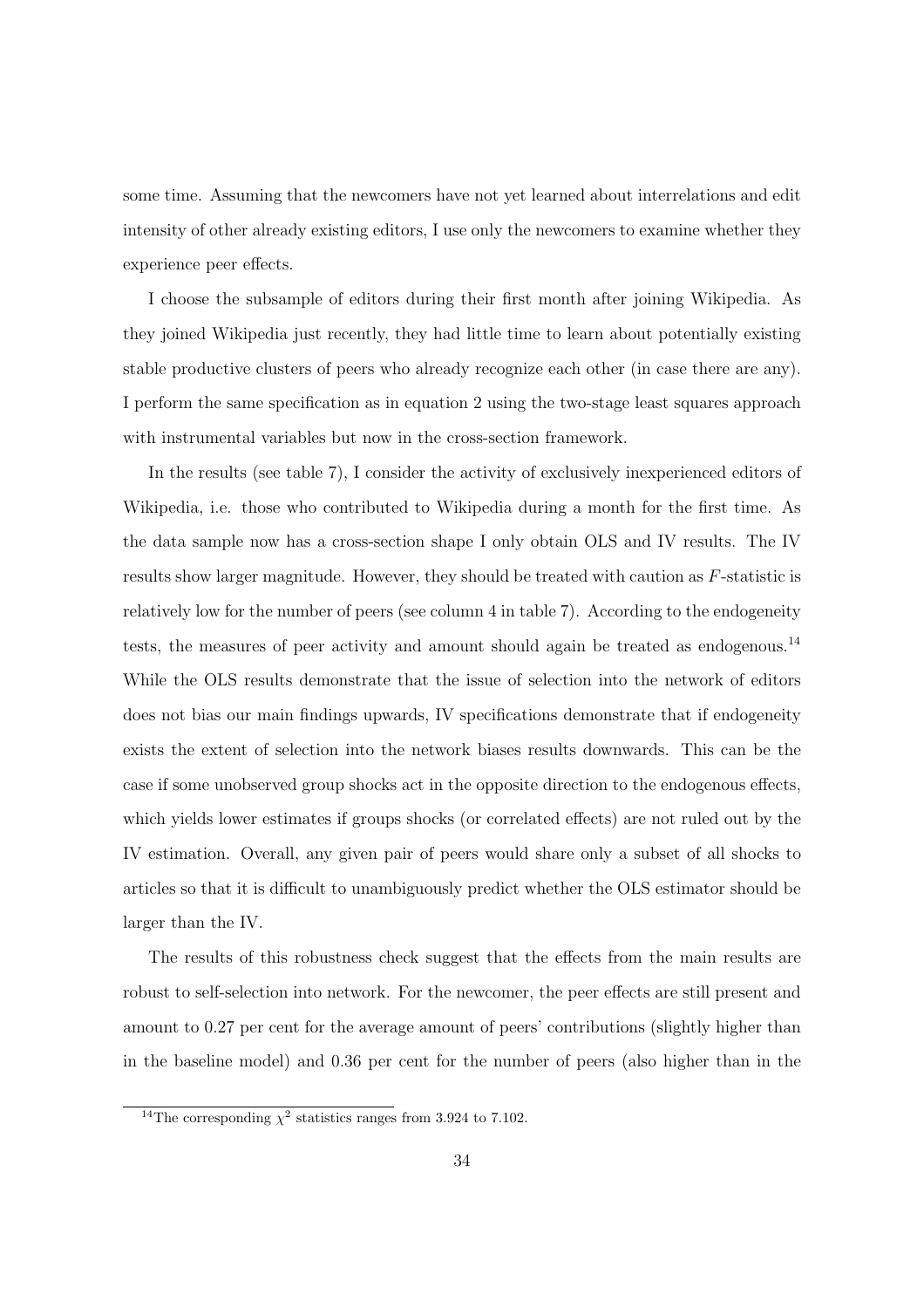|                                                  |                       | Log length of contribution (in bytes) |                       |                       |
|--------------------------------------------------|-----------------------|---------------------------------------|-----------------------|-----------------------|
|                                                  | <b>OLS</b>            | 2SLS                                  | <b>OLS</b>            | 2SLS                  |
| Log peer contrib. per article (bytes)            | $0.109***$<br>(0.041) | $0.273***$<br>(0.085)                 |                       |                       |
| $#$ peers on all pages                           |                       |                                       | $0.072***$<br>(0.022) | $0.356***$<br>(0.137) |
| Interest in the category $(\%)$                  | $0.021***$            | $0.021***$                            | $0.021***$            | $0.025***$            |
|                                                  | (0.003)               | (0.003)                               | (0.003)               | (0.003)               |
| Editor experience (months)                       | 0.155                 | 0.141                                 | 0.156                 | 0.102                 |
|                                                  | (0.134)               | (0.136)                               | (0.133)               | (0.146)               |
| Edits on popular pages $(\%)$                    | 0.001                 | $-0.001$                              | 0.001                 | $-0.004$              |
|                                                  | (0.003)               | (0.003)                               | (0.003)               | (0.003)               |
| Peer interest in the category $(\%)$             | $0.010**$             | $0.016***$                            | 0.006                 | 0.007                 |
|                                                  | (0.005)               | (0.005)                               | (0.004)               | (0.005)               |
| Peer experience (months)                         | 0.003                 | 0.001                                 | 0.005                 | 0.009                 |
|                                                  | (0.005)               | (0.005)                               | (0.005)               | (0.006)               |
| Peer edits on popular pages $(\%)$               | $0.009**$             | $0.008**$                             | 0.006                 | $-0.006$              |
|                                                  | (0.004)               | (0.004)                               | (0.004)               | (0.007)               |
| Observations<br>Kleibergen-Paap Wald F statistic | 900                   | 900<br>147.55                         | 900                   | 900<br>16.37          |

Table 7: Robustness check: Peer effects at the editor level only for inexperienced editors

 $*$   $p$  < 0.10,  $**$   $p$  < 0.05, \*\*\*  $p$  < 0.01

NOTES: The table shows the results of the reduced form regressions to estimate peer effects. Columns  $(1)-(2)$  show the results for the peer average contribution and Columns (3-4) for the number of peers. Specification (1) and (3) show OLS results; In Columns  $(2)$  and  $(4)$ , I estimate peer effects in two steps using instrumental variables. All regression coefficients are presented with heteroscedasticity robust standard errors in parentheses: \*\*\*  $p < 0.01$ , \*\*  $p < 0.05$ , \*  $p < 0.1$ . The unit of observations is a monthly contribution to Wikipedia by an editor. All month and year dummies are included.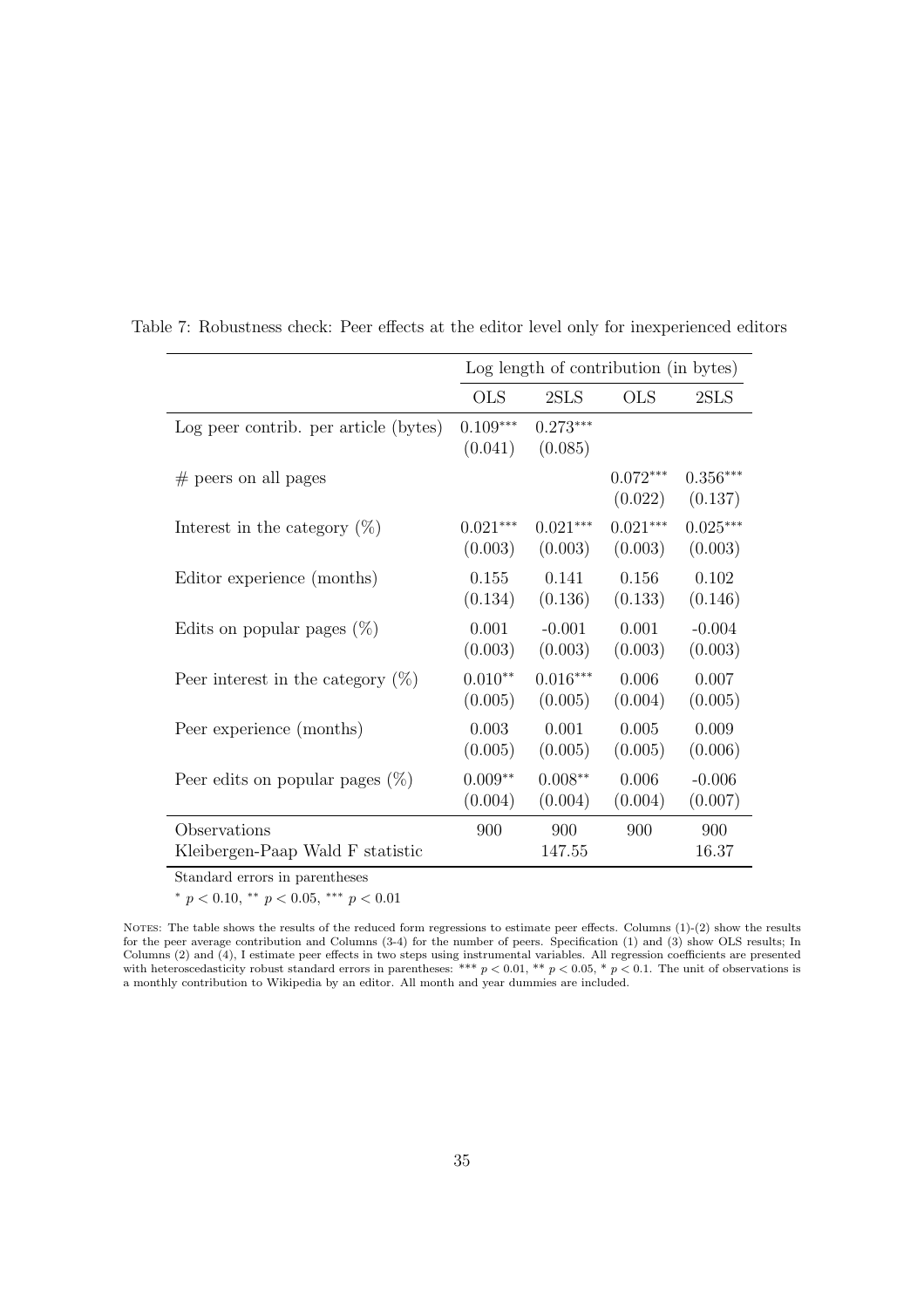baseline model). However, the magnitudes of the main results still provide a quantitatively trustworthy indication of the potential of peer effects in Wikipedia.

# 7 Concluding remarks

The existence and the size of potential peer effects in online communities has been examined by few studies in the context of social networks and open-source software projects. Wikipedia is an online platform for peer knowledge generation that shares some similarities with the other kinds of platforms but also has very distinct features. This study is (to the best of my knowledge) the first to analyze the existence of peer effects in content generation due to contributor interactions on Wikipedia. Moreover, my study addresses the importance of coordination on article talk pages for creating social ties between contributors and, as a consequence, the emergence of multiplicative effects in online content generation.

The results show that, while controlling for observable editor and peer characteristics, an increase in the monthly average peer contribution by 1 per cent increases the amount of individual monthly contributions to Wikipedia (among individuals who contribute to Wikipedia every month) by about 0.1 per cent. Similarly, spillovers coming from the number of peers yield a positive effect of 0.06 per cent per overall monthly contributions to Wikipedia. These effects are observed among active individuals that contribute to Wikipedia and engage into discussions on the article talk pages. Lastly, the other characteristic that matters for the amount of individual contributions is an individual's interest, or an expertise, in a special category of articles.

My findings show that, even in the absence of explicit social ties between individuals, peer effects are present. However, their magnitude remains modest. The existence of positive peer effects suggests that communication between active community members could be beneficial as it enhances privately contributed knowledge. To flourish, communications should supported by technological mechanisms built in the platforms.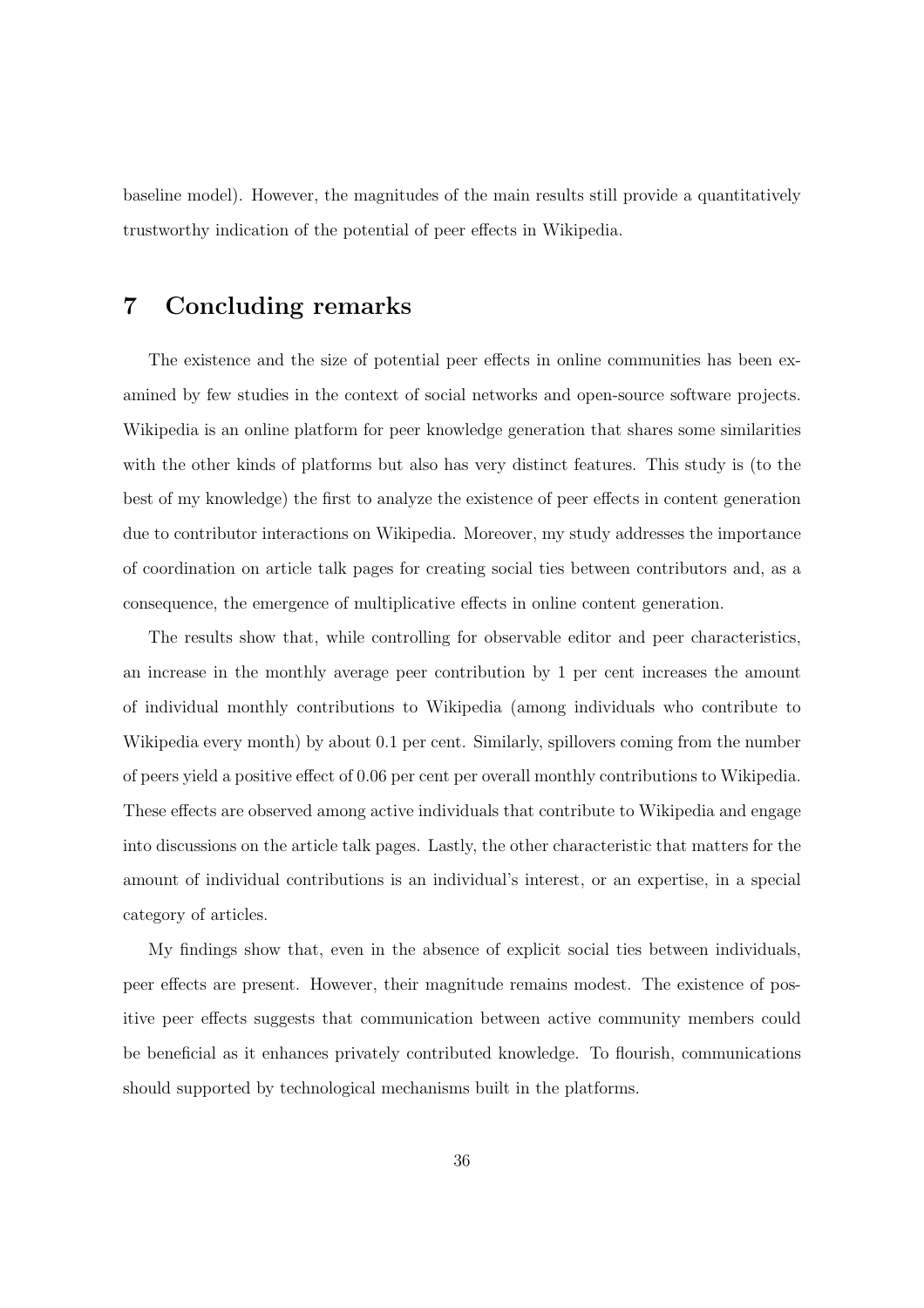# References

- Aaltonen, Aleksi and Stephan Seiler, "Quantifying Spillovers in Open Source Content Production: Evidence from Wikipedia," Technical Report, Centre for Economic Performance, LSE 2014.
- Algan, Yann, Yochai Benkler, Mayo Fuster Morell, and Jérôme Hergueux, "Cooperation in a Peer Production Economy Experimental Evidence from Wikipedia," in "Workshop on Information Systems and Economics, Milan, Italy" 2013, pp. 1–31.
- Andreoni, James, "Privately provided public goods in a large economy: the limits of altruism," *Journal of Public Economics*, 1988, *35* (1), 57–73.
- , "Giving gifts to groups: How altruism depends on the number of recipients," *Journal of Public Economics*, 2007, *91* (9), 1731–1749.
- Aral, Sinan, Lev Muchnik, and Arun Sundararajan, "Distinguishing influence-based contagion from homophily-driven diffusion in dynamic networks," *Proceedings of the National Academy of Sciences*, 2009, *106* (51), 21544–21549.
- Aschhoff, Birgit and Christoph Grimpe, "Contemporaneous peer effects, career age and the industry involvement of academics in biotechnology," *Research Policy*, 2014, *43* (2), 367–381.
- Bapna, Ravi and Akhmed Umyarov, "Do Your Online Friends Make You Pay? A Randomized Field Experiment in an Online Music Social Network," 2012.
- Benkler, Yochai, "Coase's Penguin, or, Linux and" The Nature of the Firm"," *Yale Law Journal*, 2002, pp. 369–446.
- Bercovitz, Janet and Maryann Feldman, "Academic entrepreneurs: Organizational change at the individual level," *Organization Science*, 2008, *19* (1), 69–89.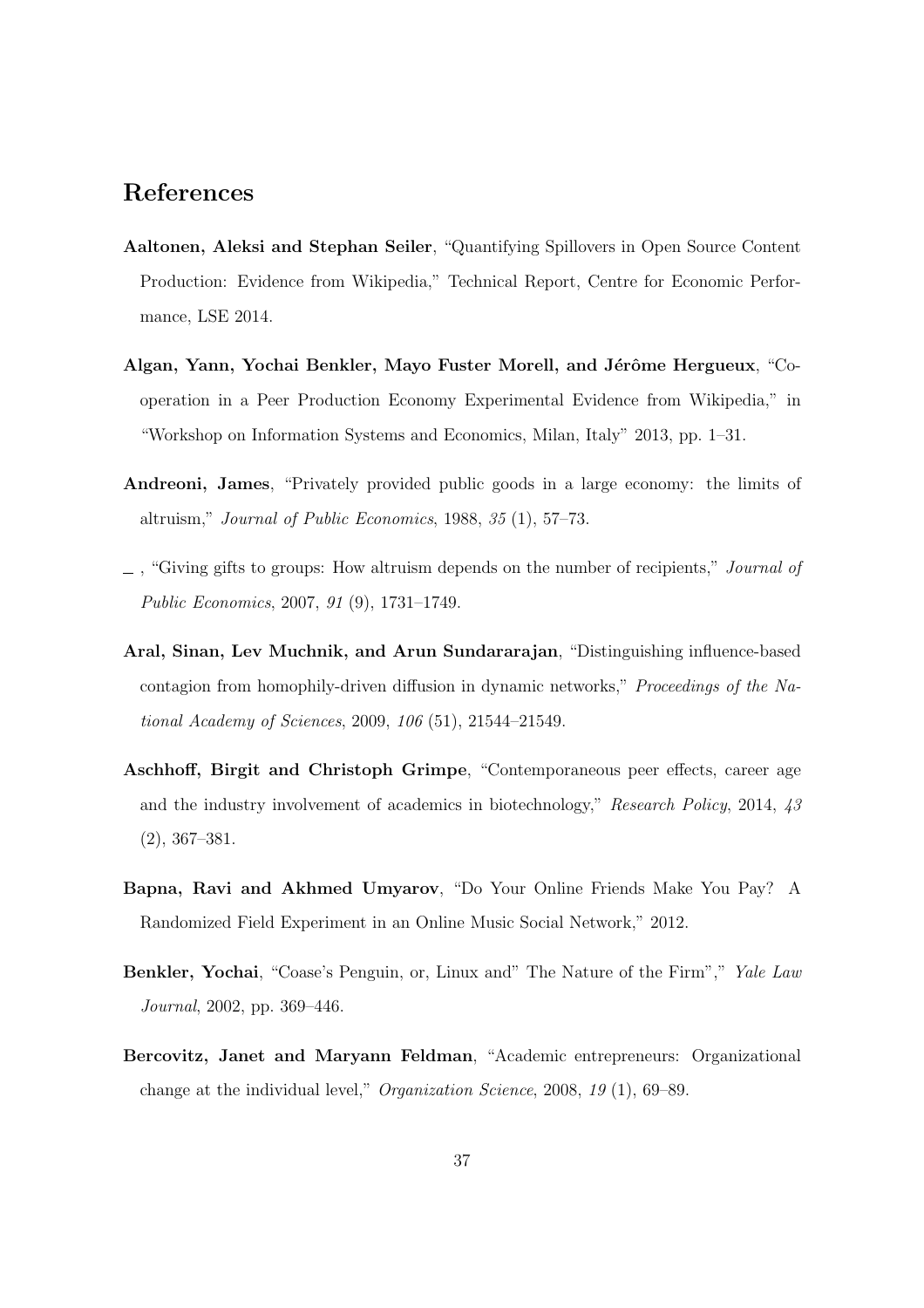- Bilodeau, Marc and Al Slivinski, "Toilet cleaning and department chairing: Volunteering a public service," *Journal of Public Economics*, 1996, *59* (2), 299–308.
- Bloch, Francis and Matthew O Jackson, "Definitions of equilibrium in network formation games," *International Journal of Game Theory*, 2006, *34* (3), 305–318.
- Bramoullé, Yann, Habiba Djebbari, and Bernard Fortin, "Identification of peer effects through social networks," *Journal of Econometrics*, 2009, 150 (1), 41–55.
- Burke, Moira, Robert Kraut, and Elisabeth Joyce, "Membership claims and requests: Conversation-level newcomer socialization strategies in online groups," *Small Group Research*, 2010, *41* (1), 4–40.
- Contreras, Salvador, Frank Badua, and Mitchell Adrian, "Peer Effects on Undergraduate Business Student Performance," *International Review of Economic Education*, 2012, *11* (1), 57–66.
- Faulkner, Ryan, Steven Walling, and Maryana Pinchuk, "Etiquette in Wikipedia: Weening New Editors into Productive Ones," in "in" WikiSym 2012.
- Fowler, James H and Nicholas A Christakis, "Estimating peer effects on health in social networks: A response to Cohen-Cole and Fletcher; Trogdon, Nonnemaker, Pais," *Journal of Health Economics*, 2008, *27* (5), 1400.
- Giorgi, Giacomo De, Michele Pellizzari, and Silvia Redaelli, "Identification of social interactions through partially overlapping peer groups," *American Economic Journal: Applied Economics*, 2010, pp. 241–275.
- Gorbatai, Andreea, "Aligning collective production with demand: Evidence from Wikipedia," *Available at SSRN 1949327*, 2011.
- Gorbatai, Andreea Daniela and M Piskorski, "Social Structure of Contributions to Wikipedia," Technical Report, Working Paper 2012.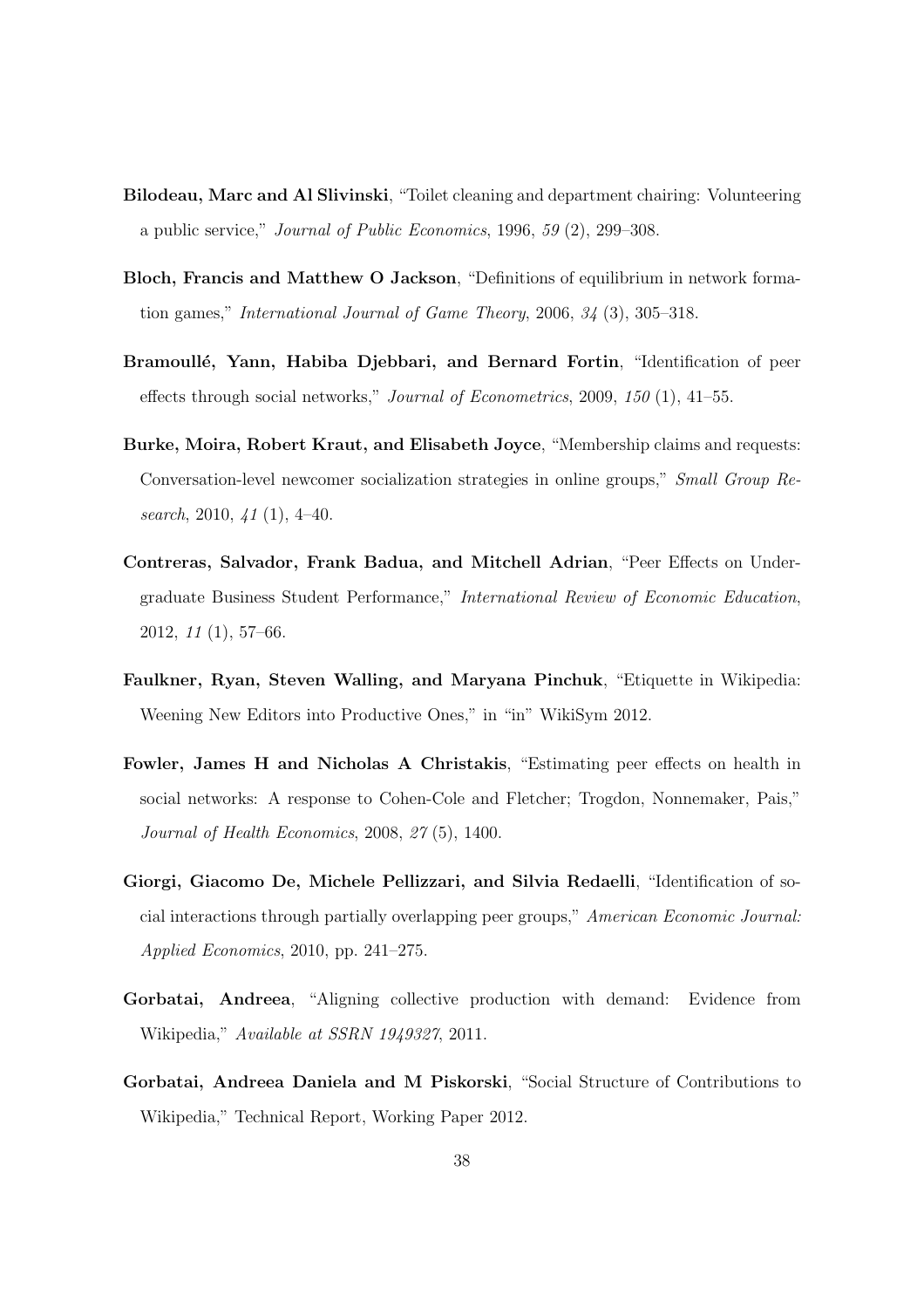- Hahn, Jungpil, Jae Yun Moon, and Chen Zhang, "Emergence of new project teams from open source software developer networks: Impact of prior collaboration ties," *Information Systems Research*, 2008, *19* (3), 369–391.
- Hanushek, Eric A, John F Kain, Jacob M Markman, and Steven G Rivkin, "Does peer ability affect student achievement?," *Journal of Applied Econometrics*, 2003, 18 (5), 527–544.
- Harper, Yan Chen F Maxwell, Joseph Konstan, and Sherry Xin Li, "Social comparisons and contributions to online communities: A field experiment on movielens," *The American Economic Review*, 2010, pp. 1358–1398.
- Jackson, Matthew O and Asher Wolinsky, "A strategic model of social and economic networks," *Journal of economic theory*, 1996, *71* (1), 44–74.
- Kacperczyk, Aleksandra J, "Social influence and entrepreneurship: The effect of university peers on entrepreneurial entry," *Organization Science*, 2013, *24* (3), 664–683.
- Keegan, Brian, Darren Gergle, and Noshir Contractor, "Staying in the loop: structure and dynamics of Wikipedia's breaking news collaborations," in "Proceedings of the Eighth Annual International Symposium on Wikis and Open Collaboration" ACM 2012, p. 1.
- Kittur, Aniket and Robert E Kraut, "Beyond Wikipedia: coordination and conflict in online production groups," in "Proceedings of the 2010 ACM conference on Computer supported cooperative work" ACM 2010, pp. 215–224.
- Kleibergen, Frank and Richard Paap, "Generalized reduced rank tests using the singular value decomposition," *Journal of Econometrics*, 2006, *133* (1), 97–126.
- Kummer, Michael E, "Spillovers in networks of user generated content: Evidence from 23 natural experiments on Wikipedia," Technical Report, ZEW Discussion Papers 2013.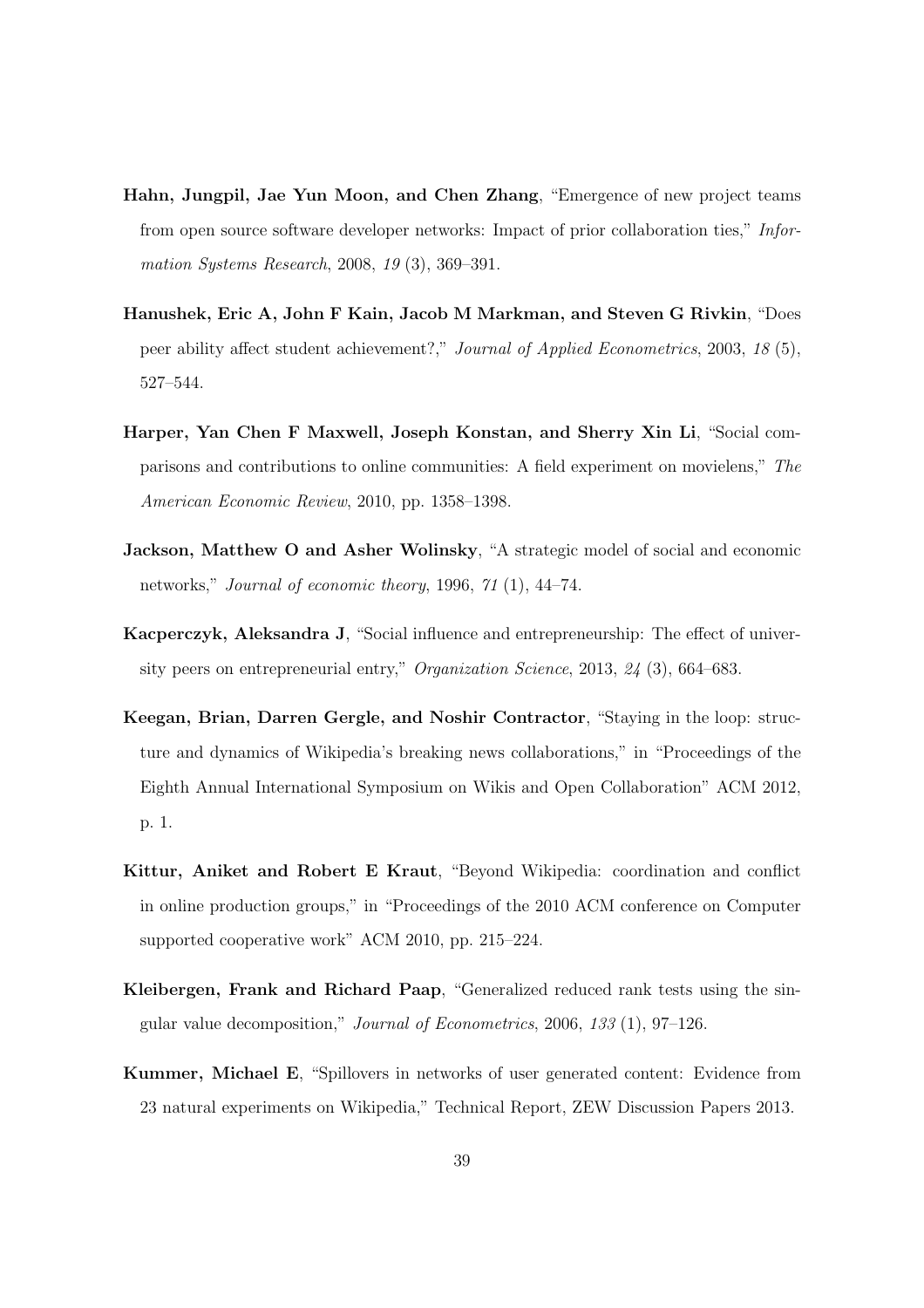- Lacetera, Nicola and Mario Macis, "Social image concerns and prosocial behavior: Field evidence from a nonlinear incentive scheme," *Journal of Economic Behavior & Organization*, 2010, *76* (2), 225–237.
- Laniado, David and Riccardo Tasso, "Co-authorship 2.0: Patterns of collaboration in Wikipedia," in "Proceedings of the 22nd ACM conference on Hypertext and hypermedia" ACM 2011, pp. 201–210.
- Lerner, Josh and Jean Tirole, "Some simple economics of open source," *The Journal of Industrial Economics*, 2002, *50* (2), 197–234.
- Manski, Charles F, "Identification of endogenous social effects: The reflection problem," *The Review of Economic Studies*, 1993, *60* (3), 531–542.
- Moon, Jae Yun and Lee S Sproull, "The role of feedback in managing the Internet-based volunteer work force," *Information Systems Research*, 2008, *19* (4), 494–515.
- Nov, Oded, "What motivates wikipedians?," *Communications of the ACM*, 2007, *50* (11), 60–64.
- Osterloh, Margit and Sandra Rota, "Open source software developmentJust another case of collective invention?," *Research Policy*, 2007, *36* (2), 157–171.
- Panciera, Katherine, Aaron Halfaker, and Loren Terveen, "Wikipedians are born, not made: a study of power editors on Wikipedia," in "Proceedings of the ACM 2009 international conference on Supporting group work" ACM 2009, pp. 51–60.
- Sassenberg, Kai, "Common bond and common identity groups on the Internet: Attachment and normative behavior in on-topic and off-topic chats.," *Group Dynamics: Theory*, *Research, and Practice*, 2002, *6* (1), 27.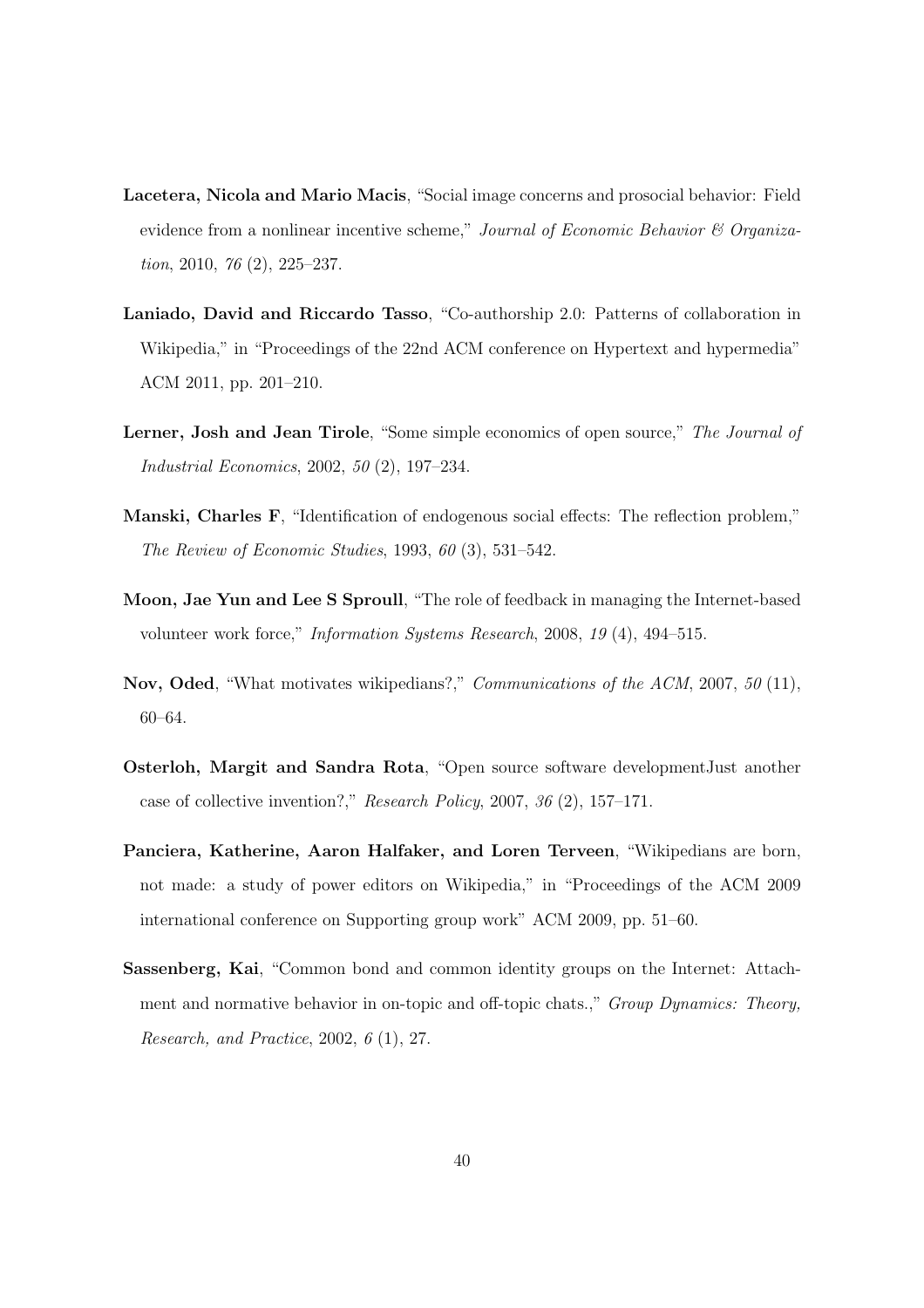- Shriver, Scott K, Harikesh S Nair, and Reto Hofstetter, "Social Ties and User-Generated Content: Evidence from an Online Social Network," *Management Science*, 2013.
- Zhang, Xiaoquan and Feng Zhu, "Group size and incentives to contribute: A natural experiment at Chinese Wikipedia," *American Economic Review*, 2010, pp. 07–22.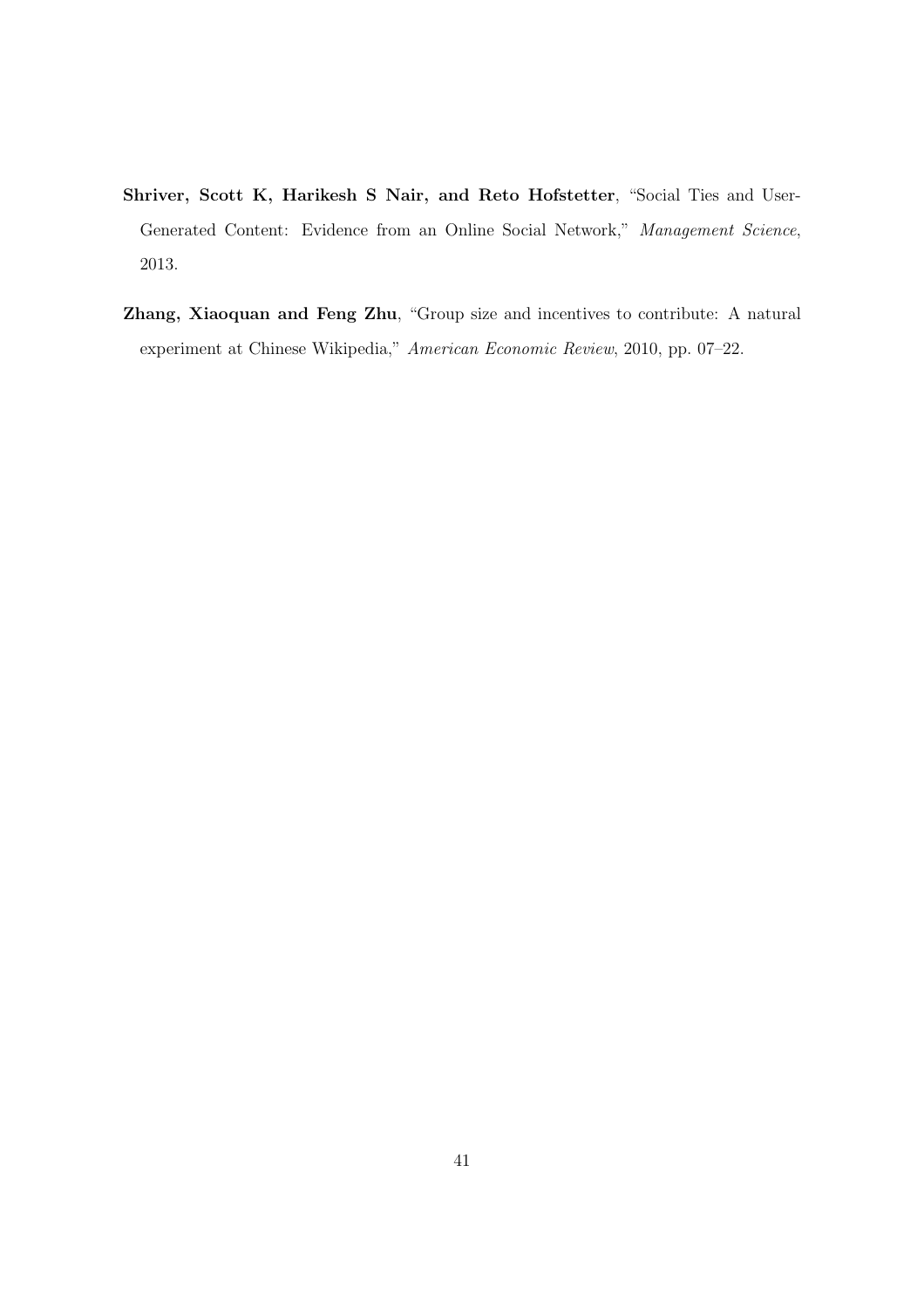# 8 Appendix

|                                      | (1)                   | (2)                    |
|--------------------------------------|-----------------------|------------------------|
| Av. $#$ indirect peers on all pages  | $0.027***$<br>(0.004) | $0.044***$<br>(0.012)  |
| Interest in the category $(\%)$      | $-0.004$<br>(0.004)   | $-0.008$<br>(0.007)    |
| Editor experience (months)           | 0.009<br>(0.057)      | $0.272**$<br>(0.126)   |
| Edits on popular pages $(\%)$        | 0.001<br>(0.001)      | $0.004*$<br>(0.002)    |
| $#$ editors per page                 | $0.003***$<br>(0.001) | $0.155***$<br>(0.008)  |
| Page size (bytes)                    | 0.000<br>(0.000)      | $-0.000$<br>(0.000)    |
| Page is popular                      | 0.013<br>(0.104)      | $-0.338$<br>(0.207)    |
| Peer interest in the category $(\%)$ | $-0.004**$<br>(0.002) | $-0.009***$<br>(0.002) |
| Peer experience (months)             | $-0.001$<br>(0.001)   | $-0.002$<br>(0.002)    |
| Peer edits on popular pages $(\%)$   | $0.015***$<br>(0.001) | $0.006***$<br>(0.002)  |
| Observations                         | 4398                  | 4398                   |

Table 8: First stage equations for log-peer contributions (bytes) at the editor-article level

Standard errors in parentheses

 $*$   $p$  < 0.10,  $*$   $*$   $p$  < 0.05,  $*$   $*$   $*$   $p$  < 0.01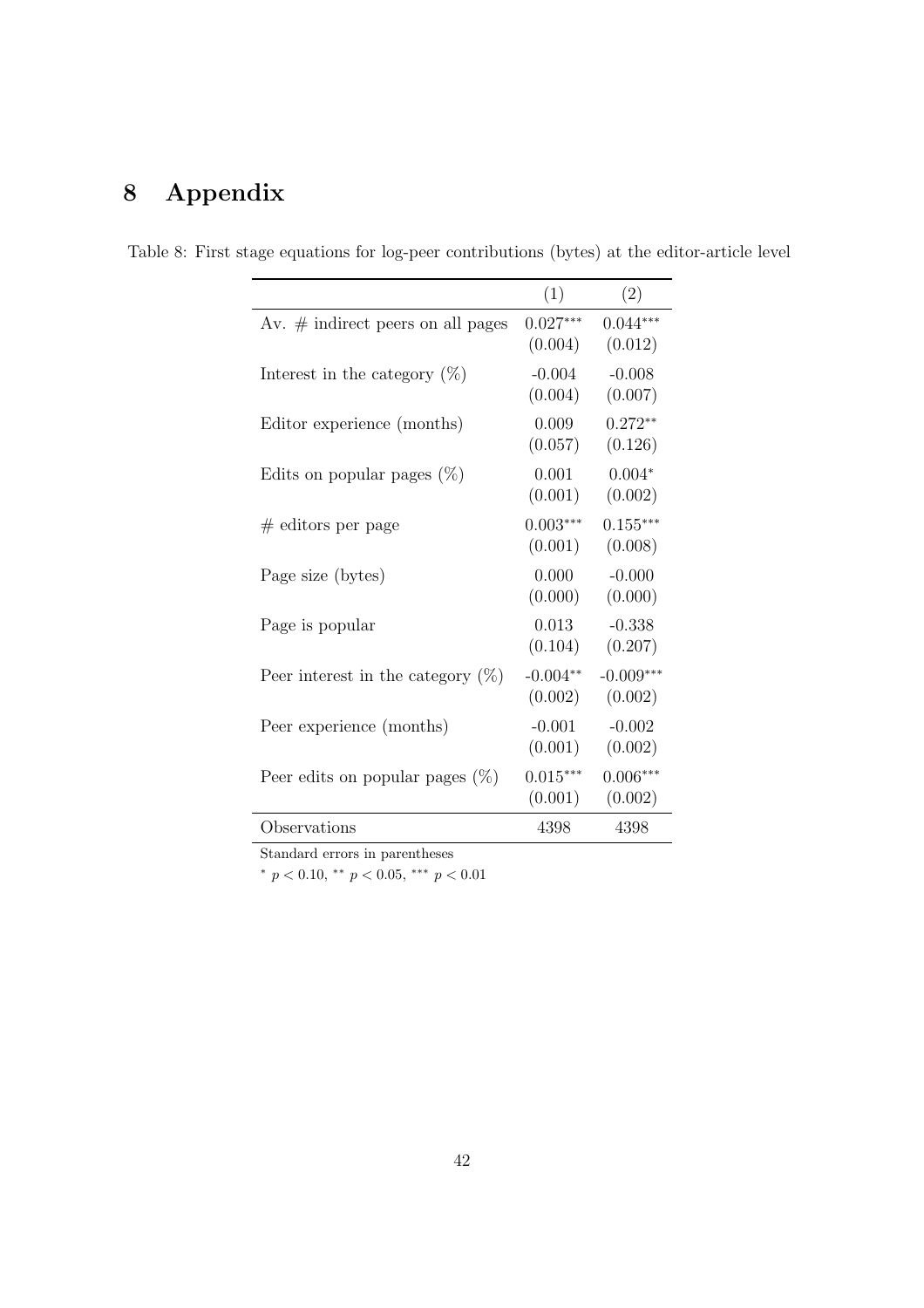|                                            | (1)                    | (2)                    |
|--------------------------------------------|------------------------|------------------------|
| Av. $\#$ indirect peers on all pages       | $0.239***$<br>(0.010)  | $0.440***$<br>(0.028)  |
| Av. $\#$ indirect peers on all pages (sq.) | $-0.006***$<br>(0.001) | $-0.012***$<br>(0.001) |
| Interest in the category $(\%)$            | 0.002<br>(0.004)       | 0.001<br>(0.009)       |
| Editor experience (months)                 | $-0.008$<br>(0.069)    | $0.468***$<br>(0.175)  |
| Edits on popular pages $(\%)$              | 0.002<br>(0.001)       | $0.008**$<br>(0.004)   |
| Peer interest in the category $(\%)$       | $-0.037***$<br>(0.001) | $-0.013***$<br>(0.003) |
| Peer experience (months)                   | $0.008***$<br>(0.001)  | 0.004<br>(0.003)       |
| Peer edits on popular pages $(\%)$         | $-0.005***$<br>(0.001) | $0.022***$<br>(0.002)  |
| Observations                               | 8476                   | 8476                   |

Table 9: First stage equations for log-peer contributions (bytes) at the editor level

 $p < 0.10, \cdot^* p < 0.05, \cdot^{**} p < 0.01$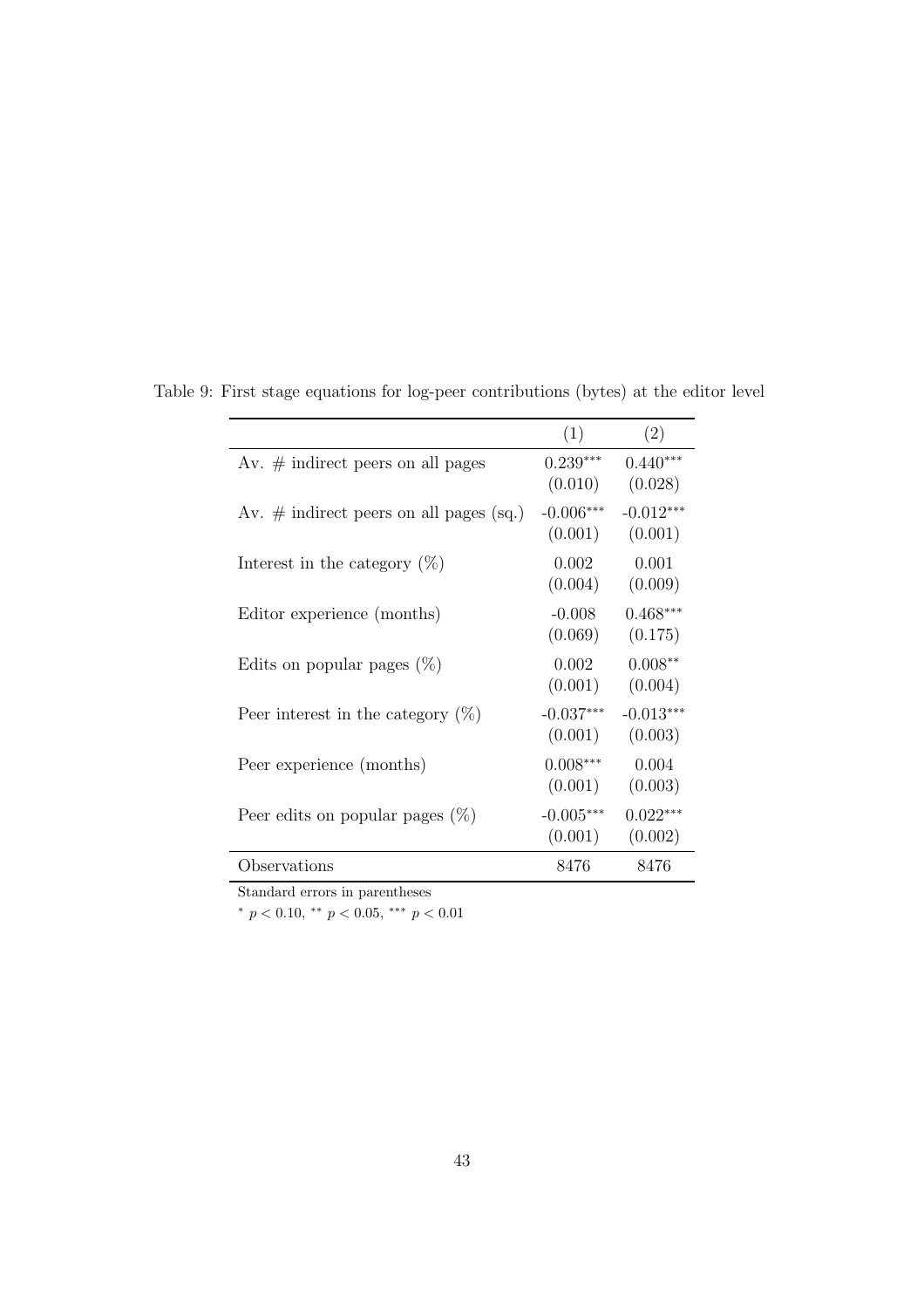|                                            | (1)                    | (2)                    |
|--------------------------------------------|------------------------|------------------------|
| Av. $\#$ indirect peers on all pages       | $0.222***$<br>(0.010)  | $0.390***$<br>(0.017)  |
| Av. $\#$ indirect peers on all pages (sq.) | $-0.005***$<br>(0.001) | $-0.010***$<br>(0.001) |
| Interest in the category $(\%)$            | 0.003<br>(0.004)       | 0.003<br>(0.008)       |
| Editor experience (months)                 | 0.005<br>(0.067)       | 0.125<br>(0.128)       |
| Edits on popular pages $(\%)$              | 0.001<br>(0.001)       | 0.003<br>(0.002)       |
| Peer interest in the category $(\%)$       | $-0.037***$<br>(0.001) | $-0.060***$<br>(0.003) |
| Peer experience (months)                   | $0.008***$<br>(0.001)  | $0.013***$<br>(0.002)  |
| Peer edits on popular pages $(\%)$         | $-0.007***$<br>(0.001) | $-0.003$<br>(0.003)    |
| Observations                               | 8476                   | 8476                   |

Table 10: First stage equations for log-peer contributions (bytes) at the editor level

 $p < 0.10, \cdot^* p < 0.05, \cdot^{**} p < 0.01$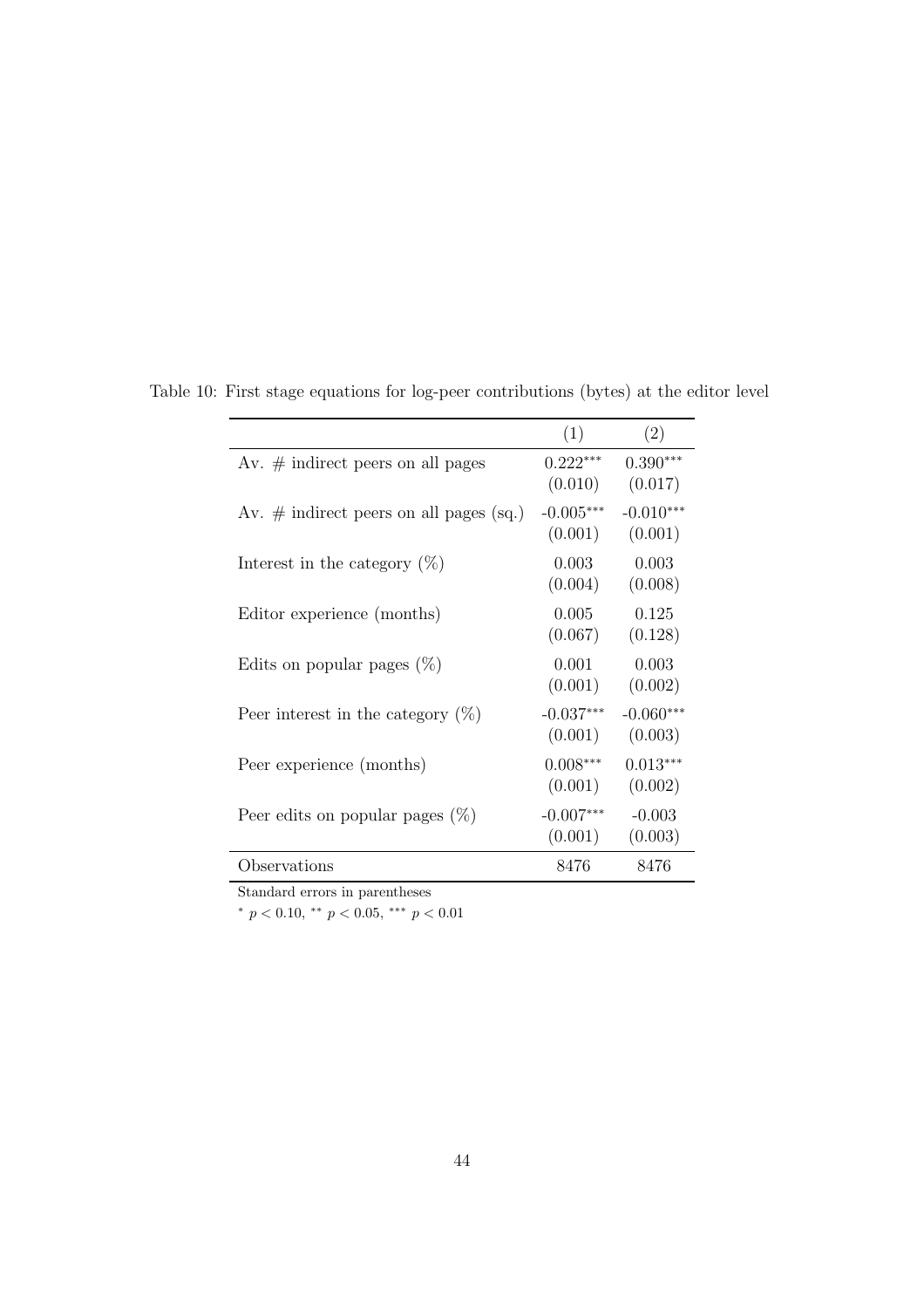|                                            | (1)                    | (2)                    |
|--------------------------------------------|------------------------|------------------------|
| Av. $\#$ indirect peers on all pages       | $0.224***$<br>(0.009)  | $0.450***$<br>(0.027)  |
| Av. $\#$ indirect peers on all pages (sq.) | $-0.005***$<br>(0.001) | $-0.011***$<br>(0.001) |
| Interest in the category $(\%)$            | 0.000<br>(0.003)       | $-0.000$<br>(0.009)    |
| Editor experience (months)                 | 0.034<br>(0.057)       | $0.733***$<br>(0.157)  |
| Edits on popular pages $(\%)$              | 0.001<br>(0.001)       | $0.010***$<br>(0.004)  |
| Peer interest in the category $(\%)$       | $-0.034***$<br>(0.001) | $-0.015***$<br>(0.003) |
| Peer experience (months)                   | $0.008***$<br>(0.001)  | 0.005<br>(0.003)       |
| Peer edits on popular pages $(\%)$         | $-0.013***$<br>(0.001) | $0.024***$<br>(0.002)  |
| Observations                               | 8476                   | 8476                   |

Table 11: First stage equations for log-peer contributions (the number of revisions) at the editor level

\*  $p < 0.10,$  \*\*  $p < 0.05,$  \*\*\*  $p < 0.01$